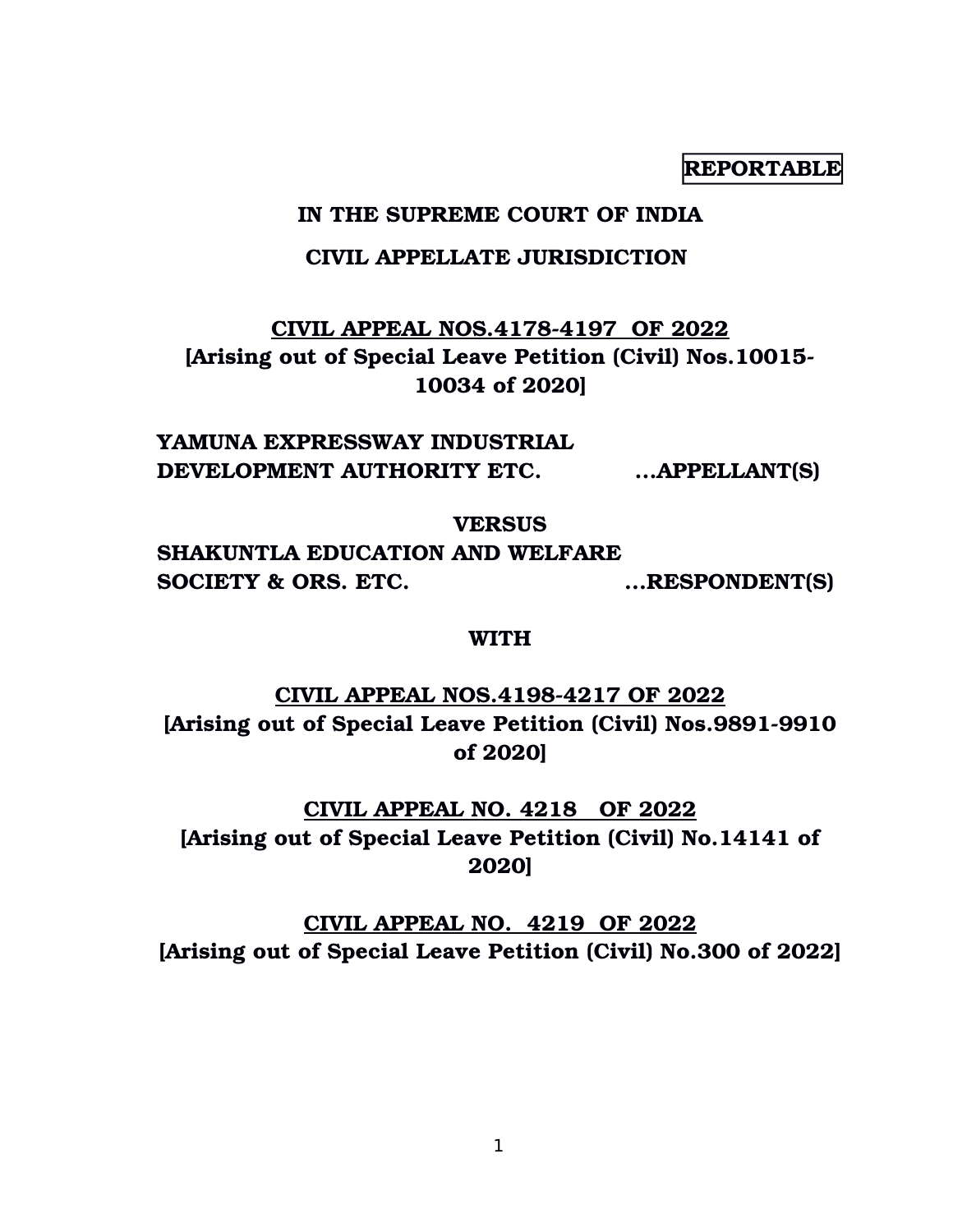#### **J U D G M E N T**

#### **B.R. GAVAI, J.**

**1.** Leave granted.

**2.** This batch of appeals challenge the judgment and order dated  $28<sup>th</sup>$  May, 2020, passed by the Allahabad High Court in various writ petitions filed by the allottees of plots of land. The writ petitions were filed challenging the demand of additional amount made by the appellant herein-Yamuna Expressway Industrial Development Authority (hereinafter referred to as "YEIDA") in respect of plots of land leased out to the allottees; the resolution of the Board of YEIDA dated  $15<sup>th</sup>$  September, 2014, and the Government Order dated  $29<sup>th</sup>$  August, 2014, vide which the State Government had permitted YEIDA to recover the additional amount from the allottees.

**3.** The facts in the present case are not in dispute. For the sake of convenience, we will refer to the factual details as are found in Writ Petition No.28968 of 2018, filed before the High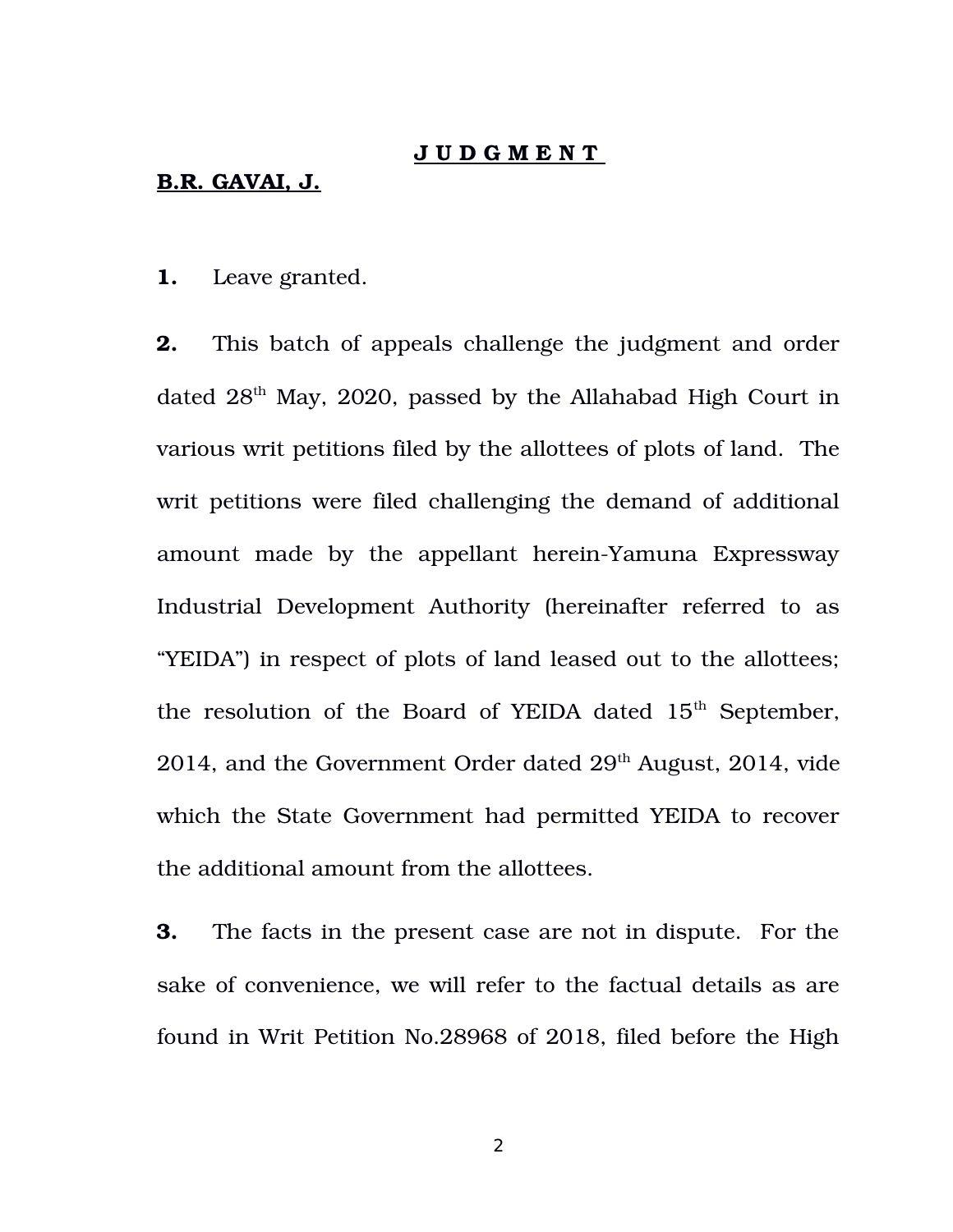Court of Allahabad by M/s Shakuntla Education and Welfare Society (the respondent No.1 herein).

**4.** A vast area of land was acquired by the State of Uttar Pradesh in Gautam Budh Nagar district for public purposes. The said area of land was acquired for the benefit of YEIDA. After the land was acquired, YEIDA invited applications for the allotment of plots of land in the area developed by it. In response to the notice inviting applications for such allotment, various allottees including the respondent No.1 herein applied and were allotted plots admeasuring different sizes.

**5.** The respondent No.1 was informed by letter dated 14<sup>th</sup> September, 2009, that a plot of 50 acres of land has been reserved for it. Subsequently, a letter of allotment dated  $10<sup>th</sup>$ December, 2009 was issued to the respondent No.1, allotting plot No.2 in Sector 7-A, having an area of 50 acres, i.e., equivalent to 2,02,350 sq. meter. In the allotment letter, it was stated that the premium of the land allotted was Rs.1,055/- per sq. meter. It was also mentioned that the respondent No.1 had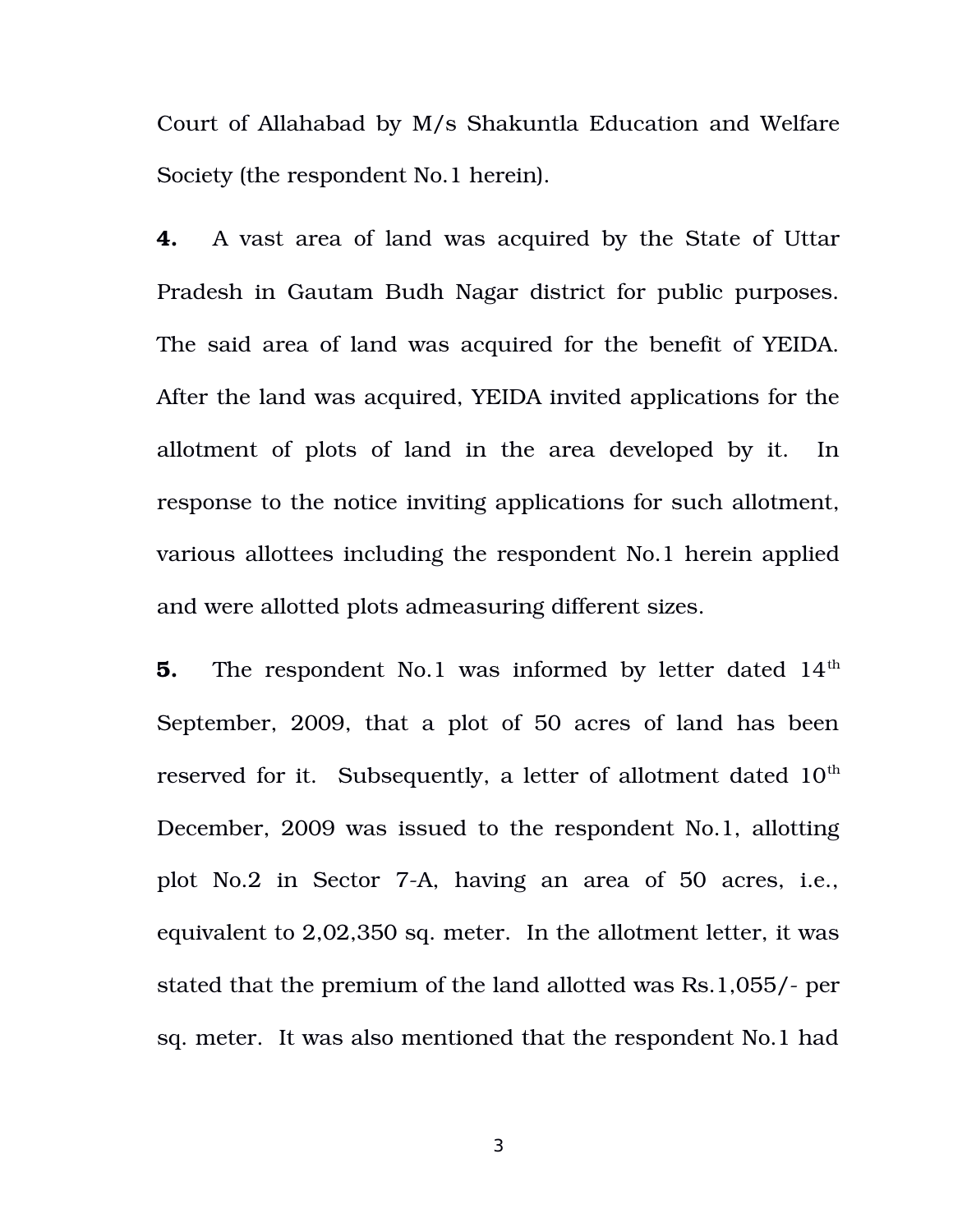deposited 10% of the premium amount and the balance 90% of the premium amount was payable in monthly installments as specified in the chart contained therein. The allotment letter further stated that the lease deed shall be executed and the possession of the land shall be handed over after completion of the acquisition proceedings. It was stated that the land was already in possession of YEIDA.

**6.** It was the contention of the respondent No.1 that on the basis of the aforesaid allotment letter, a lease deed came to be executed in favour of the respondent No.1 on  $22<sup>nd</sup>$  January, 2010 for a period of 90 years after the respondent No.1 had made substantial compliance with the terms and conditions of the allotment and had deposited the necessary amount. The lease deed provided that in addition to the amount payable by the respondent No.1, as mentioned in the allotment letter, a further amount, i.e., 2.5% of the total premium of the plot was payable as annual lease rent.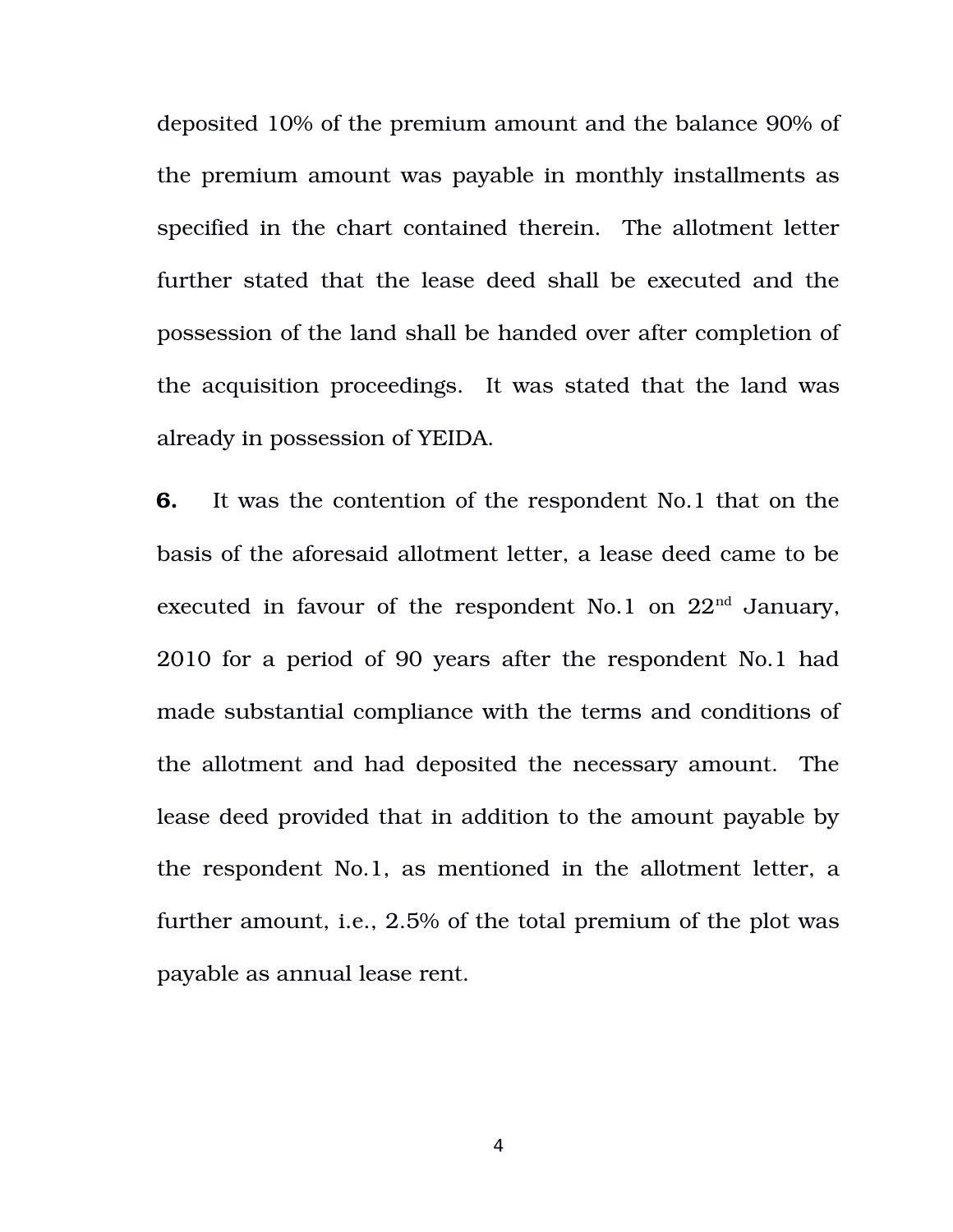**7.** It was further the case of the respondent No.1 that during measurement, it was found that the plot allotted to it, had an excess area of about 2 acres. The said excess land was also leased out to it on the same terms and conditions. It was further the case of the respondent No.1 that it was thereafter given possession of the aforesaid land and on it, a University known as Galgotias University was developed.

**8.** It was further the case of the respondent No.1 that subsequently YEIDA came out with a policy and gave an option to the respondent No.1 to deposit the entire premium amount in lump-sum rather than in installments. This was subject to certain rebate. It was stated that in accordance with the said policy, a lump-sum amount was worked out by YEIDA and the same was also paid by the respondent No.1. An undertaking was also taken from the respondent No.1 on an affidavit on  $7<sup>th</sup>$ June, 2012, that in the event there was any clerical error or miscalculation of the lump-sum amount, the respondent No.1 would make good the deficiency.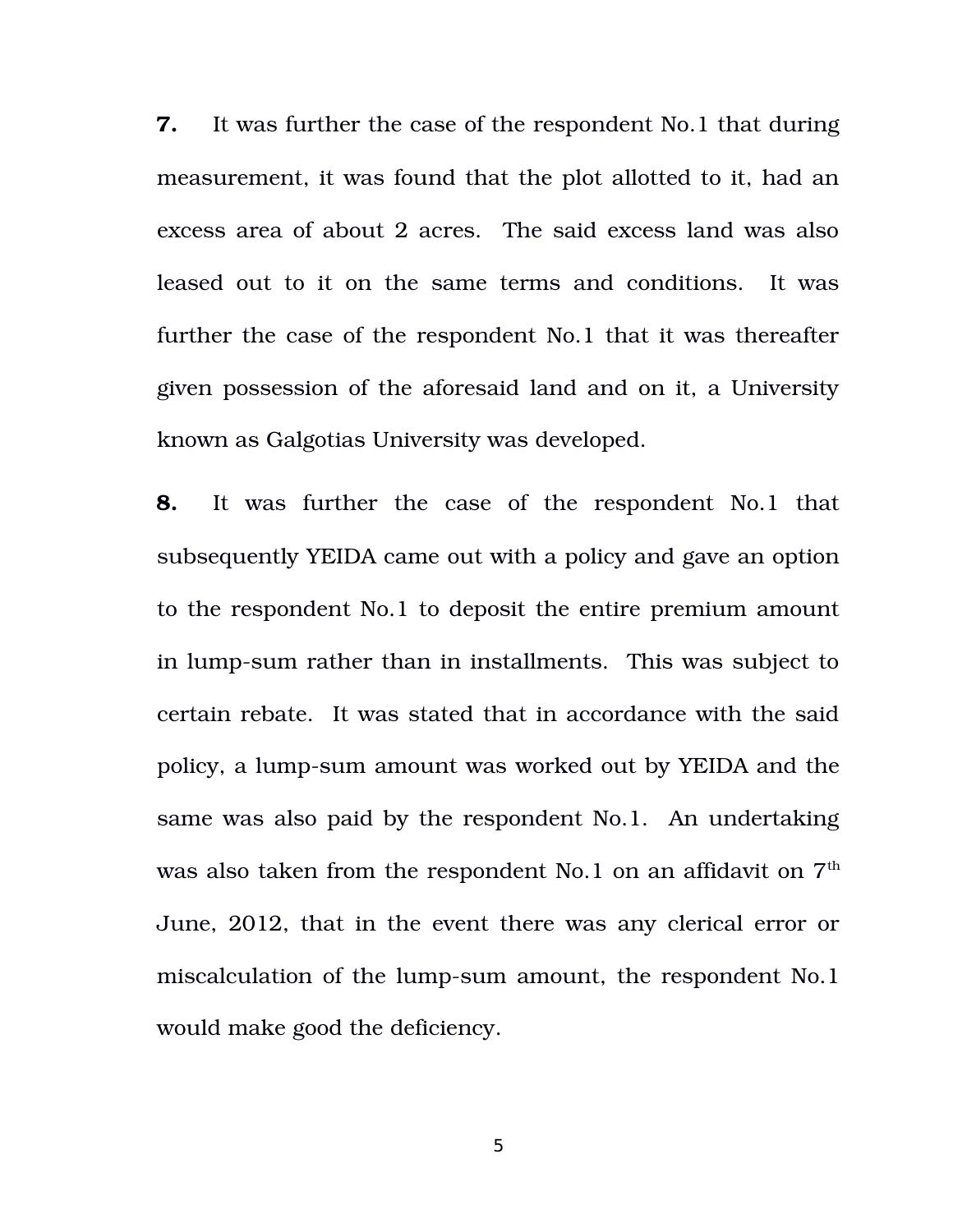<span id="page-5-0"></span>**9.** The State of Uttar Pradesh had also made large-scale acquisition of lands for the benefit of New Okhla Industrial Development Authority ("NOIDA" for short) and Greater NOIDA. A number of writ petitions came to be filed by farmers challenging the said acquisition on various grounds before the Allahabad High Court. The main ground of challenge was that there was no urgency for acquiring the land and as such, invoking Section 17 of the Land Acquisition Act, 1894 (hereinafter referred to as "the L.A. Act") was not warranted. It was contended that on account of invoking of Section 17 of the L.A. Act, a valuable right available to the writ petitioners under Section 5A of the L.A. Act was taken away. All the said writ petitions came to be decided vide the judgment and order dated 21st October, 2011. In the leading case, i.e., *Gajraj and others vs. State of U.P. and others[1](#page-5-0)* , the Full Bench of the Allahabad High Court came to a finding that the urgency clause ought not to have been invoked and the farmers were unlawfully denied the benefit of Section 5A of the L.A. Act, wherein they could 1 2011 SCC OnLine All 1711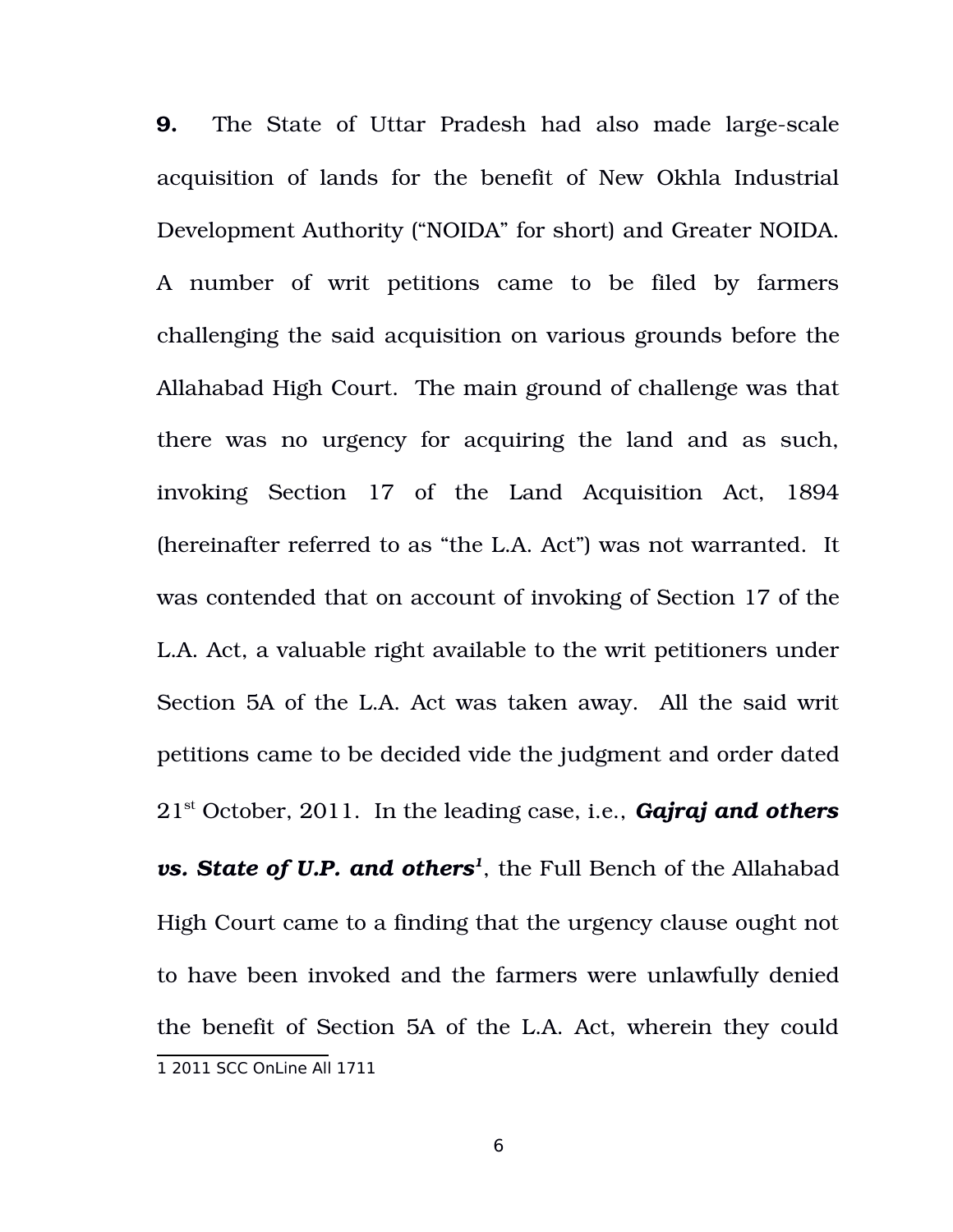raise objections to the acquisition of the land. However, taking into consideration the subsequent developments that the lands had already been developed and third party rights had accrued, the Full Bench of the Allahabad High Court in the case of *Gajraj* (supra) considered it appropriate not to disturb the acquisition. In order to balance the equities, the Full Bench of the Allahabad High Court directed payment of additional compensation of 64.7% plus some other benefits to certain class of farmers. It also directed certain other benefits to be given to the farmers. The aforesaid additional compensation of 64.7% was worked out by the Court taking into consideration the fact that in respect of one of the villages, i.e., Patwari, NOIDA itself had entered into negotiations with the farmers and had extended the benefit of additional compensation at the aforesaid rate over and above the compensation awarded.

**10.** The aforesaid judgment and order of the Full Bench of the Allahabad High Court in the case of *Gajraj* (supra) came to be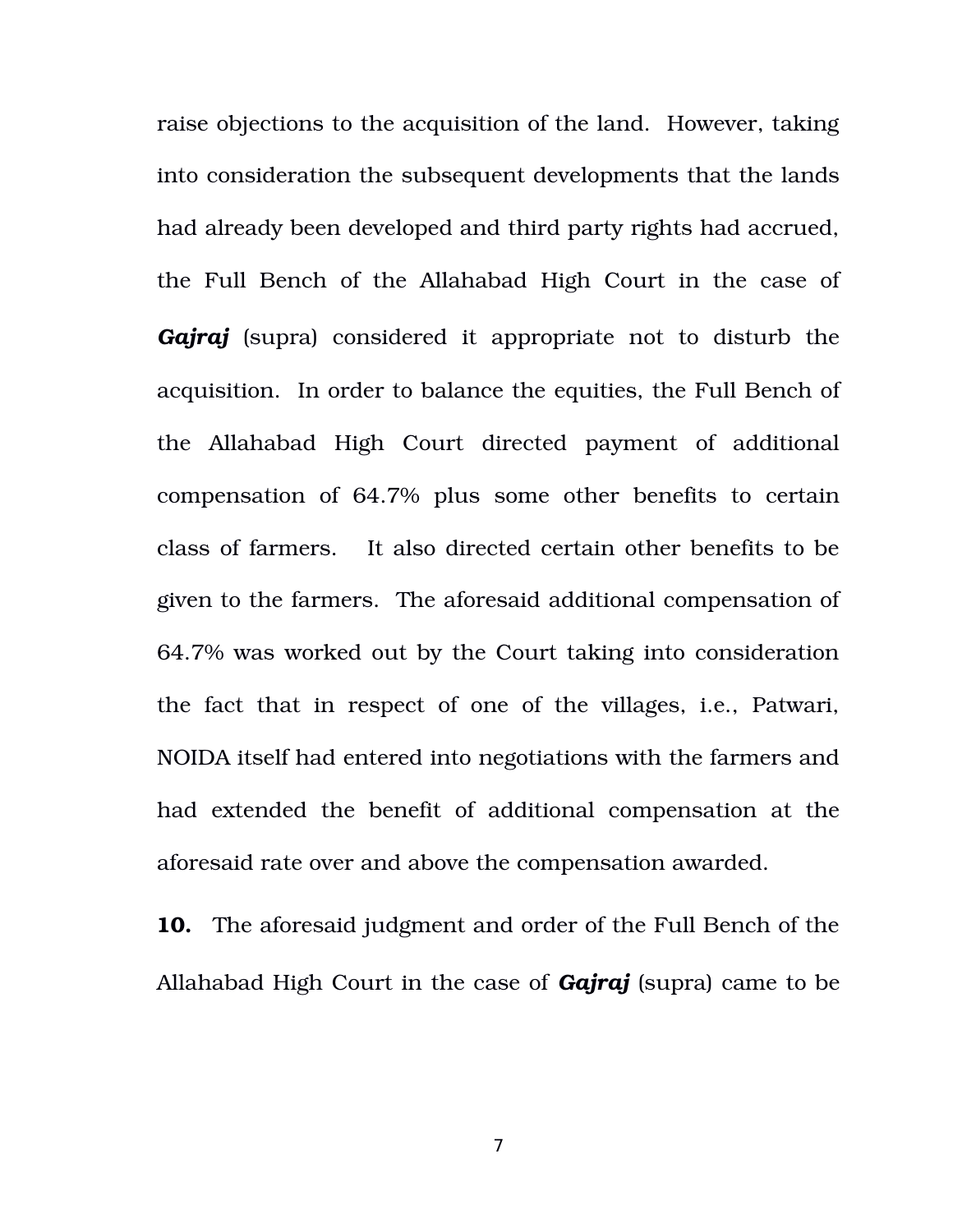confirmed by this Court in the case of *Savitri Devi vs. State of Uttar Pradesh and others[2](#page-7-0)* .

11. Since the farmers, whose lands were acquired for the benefit of NOIDA and Greater NOIDA, were being paid additional compensation of 64.7%, there was unrest amongst the farmers whose lands were acquired for YEIDA. It appears that on account of agitation by the farmers, vast stretches of lands could not be developed. As such, the Chief Executive Officer (hereinafter referred to as "CEO") of YEIDA addressed a letter dated 10<sup>th</sup> April, 2013, to the State Government, requesting to find a solution. The State Government, acting on the said letter, instructed the Commissioner, Meerut Division, Meerut, vide its letter of the same day, i.e., dated  $10<sup>th</sup>$  April, 2013, to meet various groups of farmers and submit a report.

**12.** Accordingly, the Commissioner held a meeting with various groups of farmers and the concerned District Magistrates, and submitted a report to the State Government

<span id="page-7-0"></span><sup>2</sup> (2015) 7 SCC 21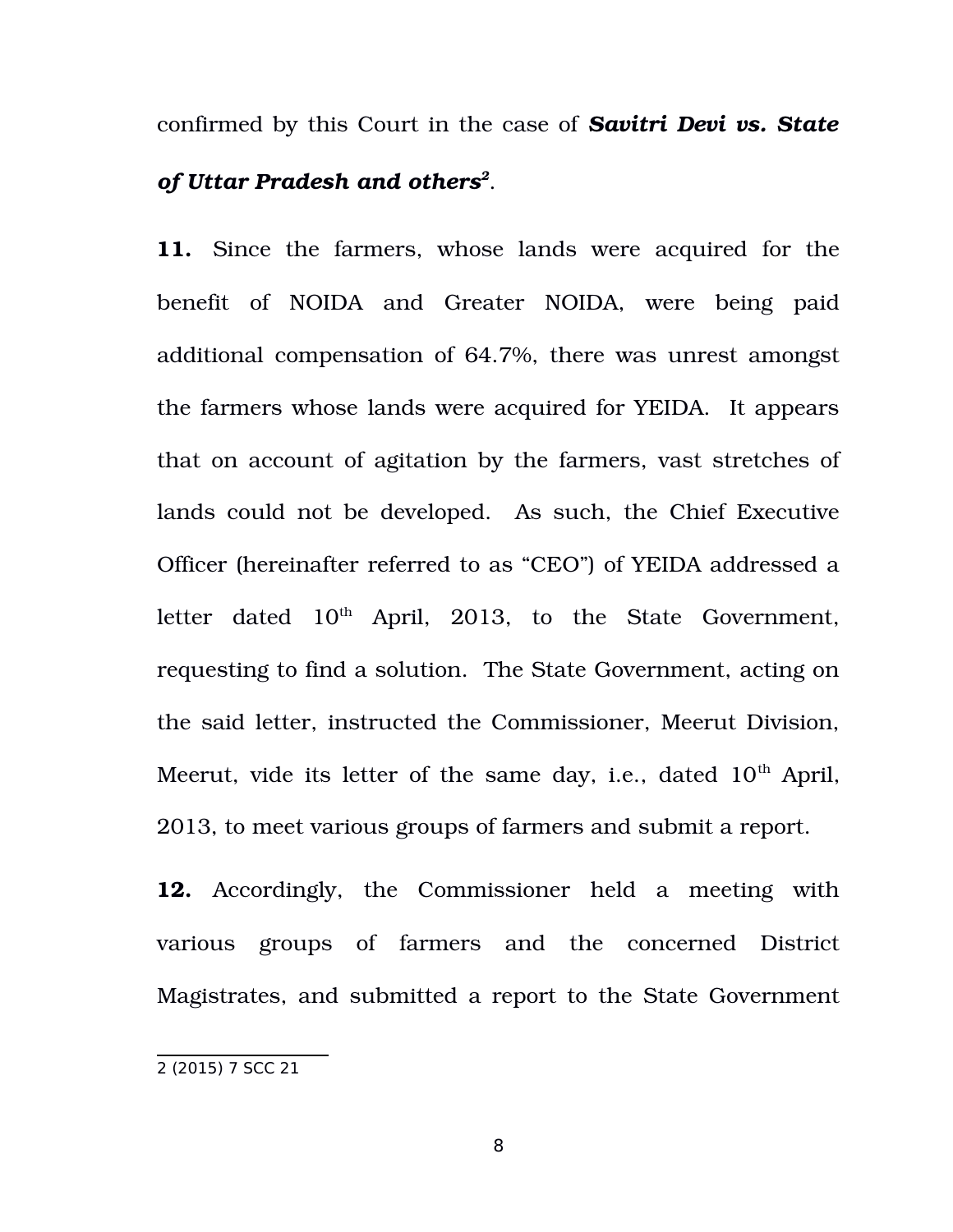on  $16<sup>th</sup>$  July, 2013, recommending constitution of a High-Level Committee.

**13.** The State Government vide Office Memo dated 3<sup>rd</sup> September, 2013, constituted a High-Level Committee under the Chairmanship of Sri Rajendra Chaudhary, Minister of Prison, State of Uttar Pradesh (hereinafter referred to as "the Chaudhary Committee"). The Chaudhary Committee also consisted of the Divisional Commissioner of the concerned Division and the Collector of concerned District. The Chaudhary Committee submitted its recommendations to the State Government, *inter alia,* recommending for the payment of 64.7% additional amount as "no litigation incentive" to the farmers and for its reimbursement from the allottees in the appropriate proportion.

**14.** The State Government accepted the recommendations of the Chaudhary Committee and issued a Government Order dated  $29<sup>th</sup>$  August, 2014 (hereinafter referred to as "the said G.O."). The said G.O. provided that the farmers should be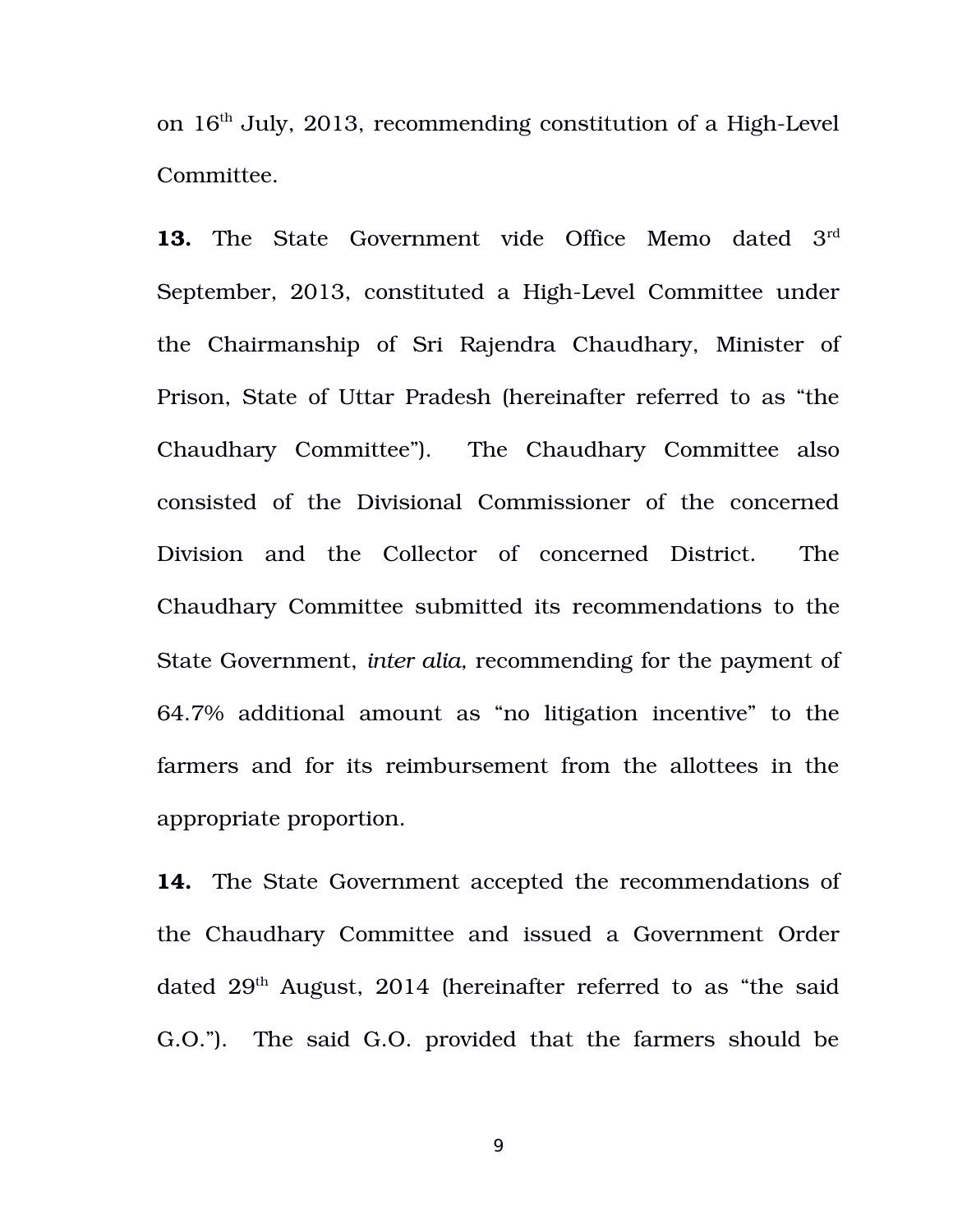offered 64.7% additional amount on the condition that they withdraw their petitions challenging the acquisition proceedings and undertake not to institute any litigation and create any hindrance in the development work of YEIDA. It was clarified in the said G.O. that the Government would not bear the burden of the additional amount.

**15.** The said G.O. was placed before the Board of YEIDA in its meeting, held on  $15<sup>th</sup>$  September, 2014, and the same was approved in the said meeting on the very same day, vide Resolution dated  $15<sup>th</sup>$  September, 2014.

**16.** In pursuance to the said G.O. and the Resolution dated 15th September, 2014 of the Board of YEIDA, additional demand notices were issued to various allottees. In case of the respondent No.1, an additional premium at the rate of Rs.600/ per sq. meter, for the land allotted and leased out, came to be demanded, totaling to Rs.12,14,10,000/.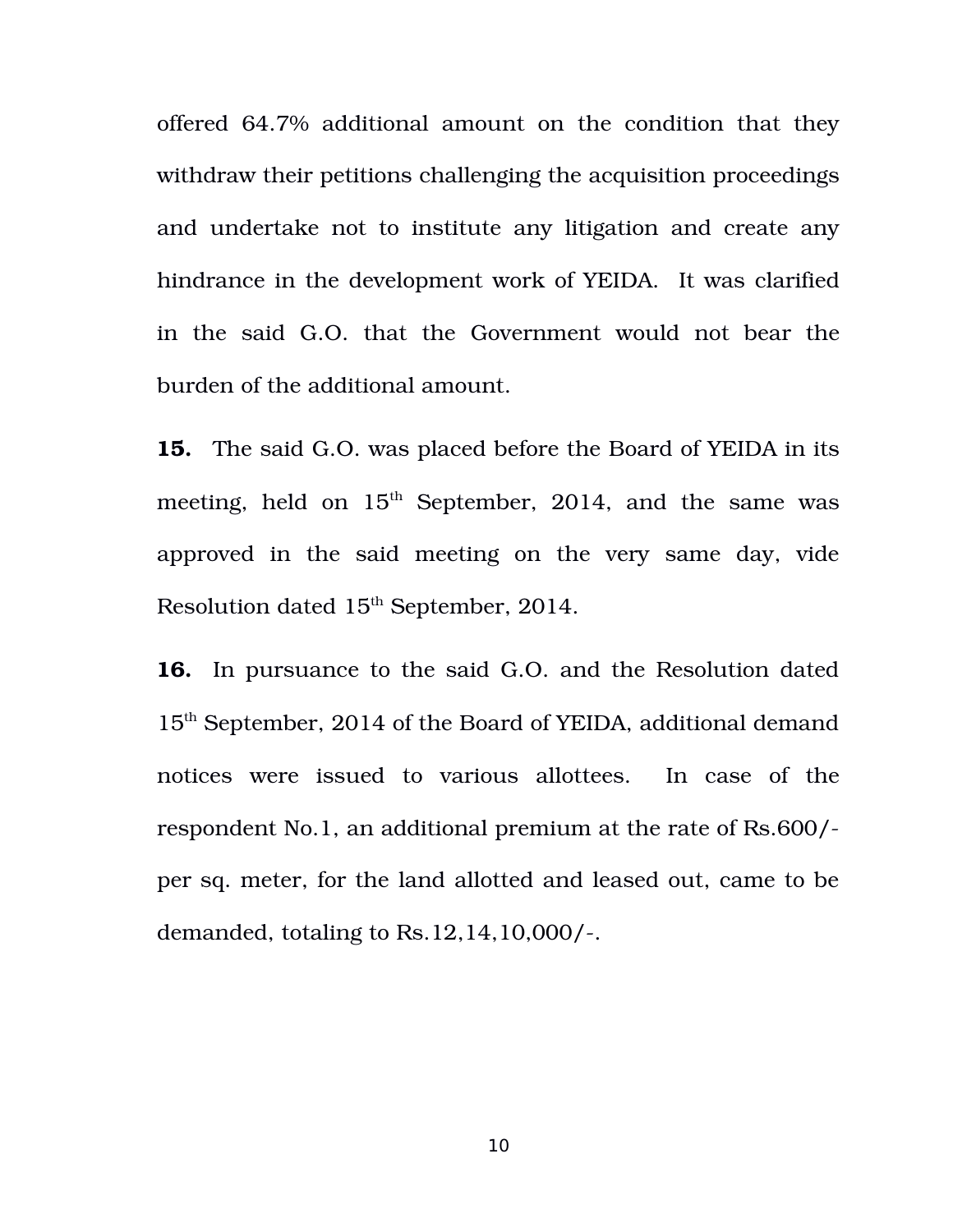**17.** It was in this background that various writ petitions came to be filed before the Allahabad High Court, including Writ Petition No.28968 of 2018, filed by the respondent No.1.

**18.** By the impugned judgment and order dated 28<sup>th</sup> May, 2020, the Allahabad High Court allowed the said writ petitions holding that:

- (i) the decision in the case of *Gajraj* (supra), as approved by this Court in the case of **Savitri Devi** (supra), was not a judgment *in rem* and could not have been applied to proceedings for acquiring the land under different notifications or for YEIDA;
- (ii) the said G.O. and the Resolution of the Board of YEIDA dated  $15<sup>th</sup>$  September, 2014 were violative of the provisions of the L.A. Act; and
- (iii) the policy of the State Government was unfair, unreasonable, arbitrary and in violation of the provisions of the Transfer of Property Act, 1882.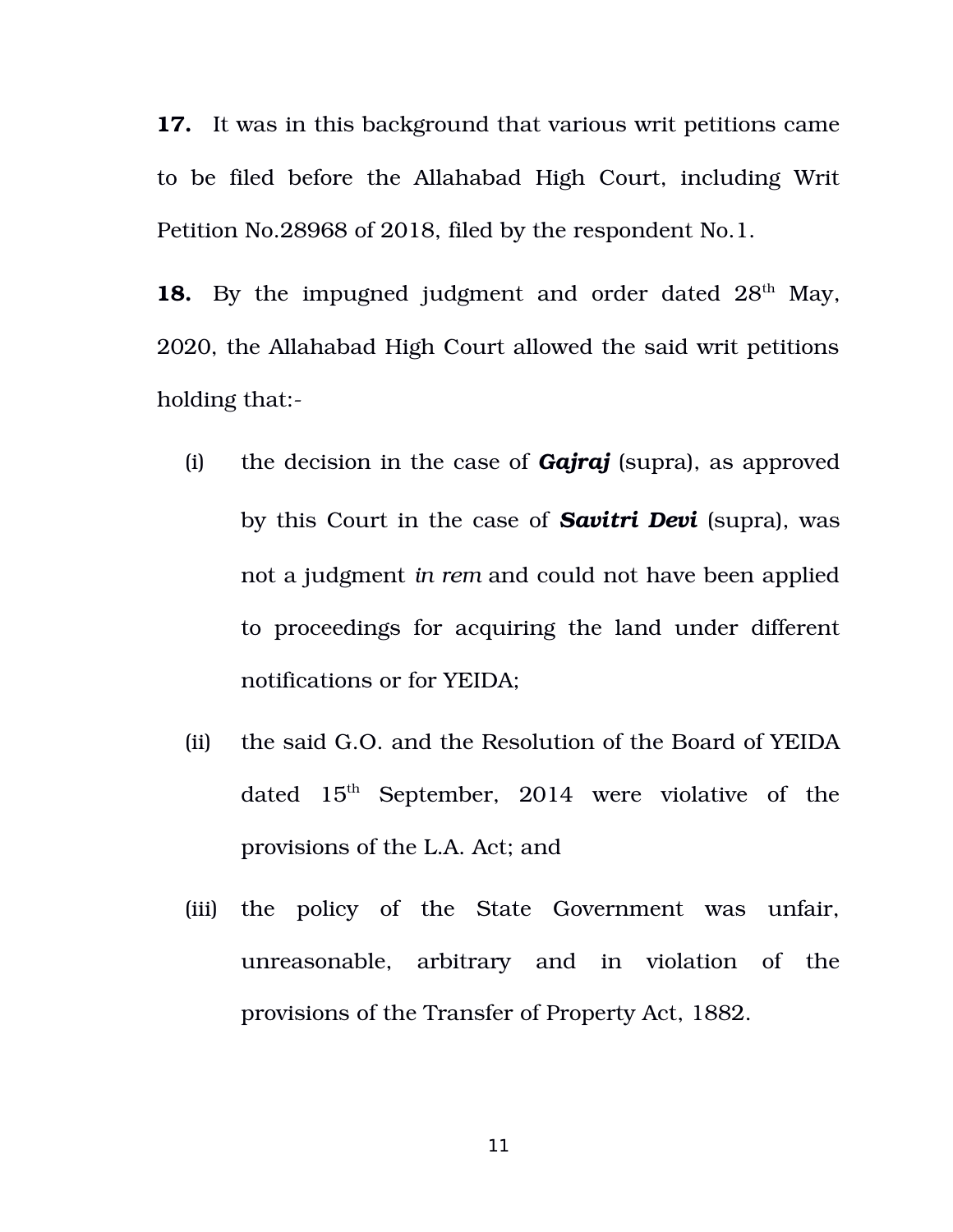**19.** Being aggrieved thereby, the present appeals by way of special leave have been filed on behalf of YEIDA, State of Uttar Pradesh and farmers whose lands were acquired.

**20.** We have heard Shri C.A. Sundaram, Shri C.U. Singh and Shri Maninder Singh, learned Senior Counsel appearing on behalf of YEIDA, Shri Vinod Diwakar, learned Additional Advocate General appearing on behalf of the State of Uttar Pradesh, Shri Rakesh U. Upadhyay and Dr. Surat Singh, learned counsel appearing on behalf of the farmers whose lands were acquired, Shri Nakul Dewan, Shri Sunil Gupta, Shri Ravindra Srivastava and Shri Sanjiv Sen, learned Senior Counsel appearing on behalf of the respondents-original allottees of land.

**21.** The main contention of the appellants in the present appeals is that the said G.O. was a policy decision of the State Government, taken in public interest. It is submitted that the said policy decision was taken after taking into consideration the farmers' agitation, the report of the Chaudhary Committee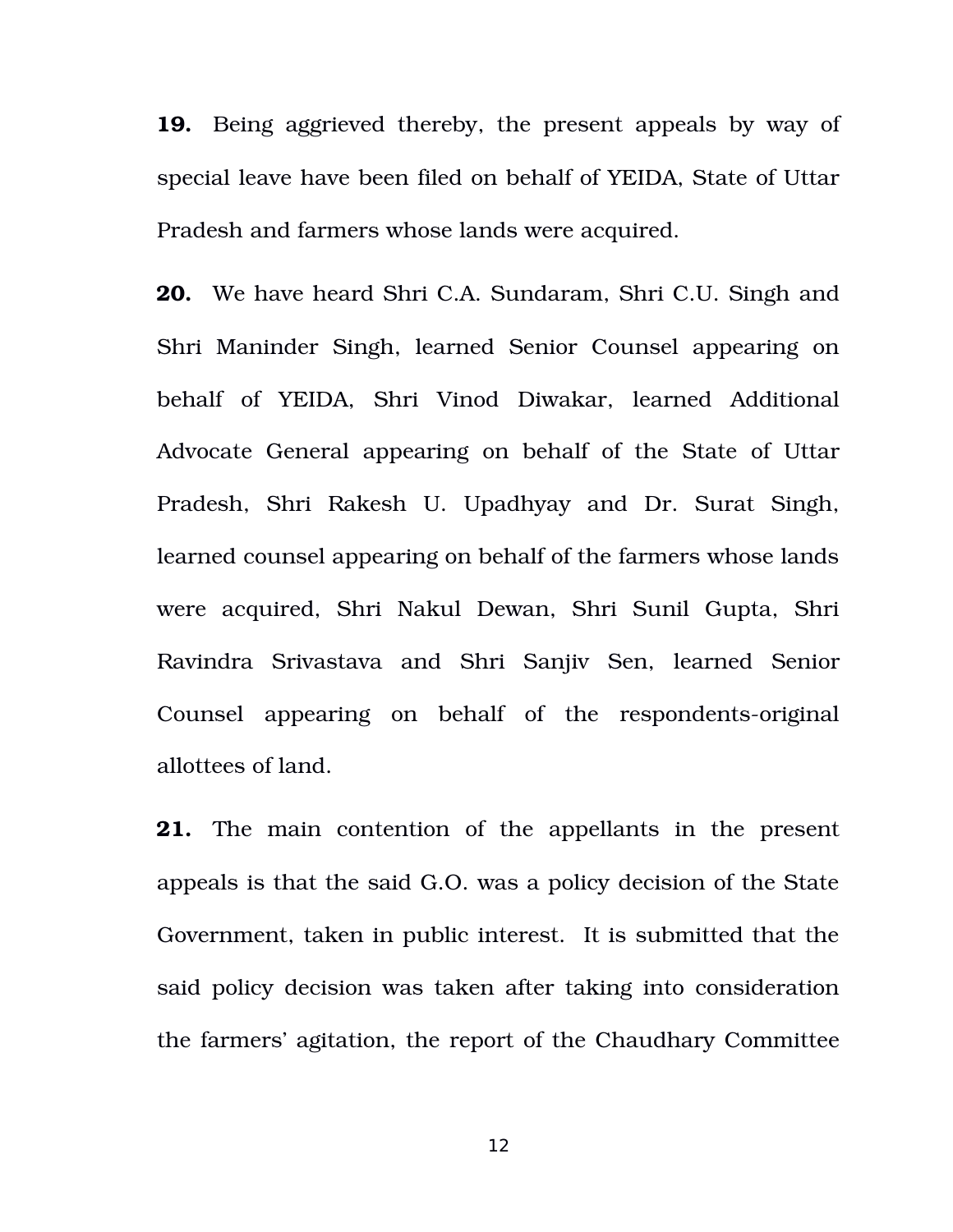and all other relevant factors. It is submitted that in order to avoid acquisitions from being declared illegal, the Cabinet of Ministers of the State Government had taken a considered decision to adopt a formula, which was carved out by the judgment of the Full Bench of the Allahabad High Court in the case of *Gajraj* (supra) and approved by this Court in the case of *Savitri Devi* (supra).

**22.** It is also the contention on behalf of the appellants that the policy of the State Government was in consonance with the decision of this Court in the case of *Centre for Public Interest*

*Litigation and others vs. Union of India and others[3](#page-12-0)* , wherein this Court has held that it is obligatory on the State to ensure that people are adequately compensated for the transfer of resource to the private domain. Relying on the judgment of this Court in the case of *Narmada Bachao Andolan vs. Union of India and others[4](#page-12-1)* , it is submitted that the policy of the State Government was formulated by looking at the welfare of

<span id="page-12-0"></span><sup>3</sup> (2012) 3 SCC 1

<span id="page-12-1"></span><sup>4</sup> (2000) 10 SCC 664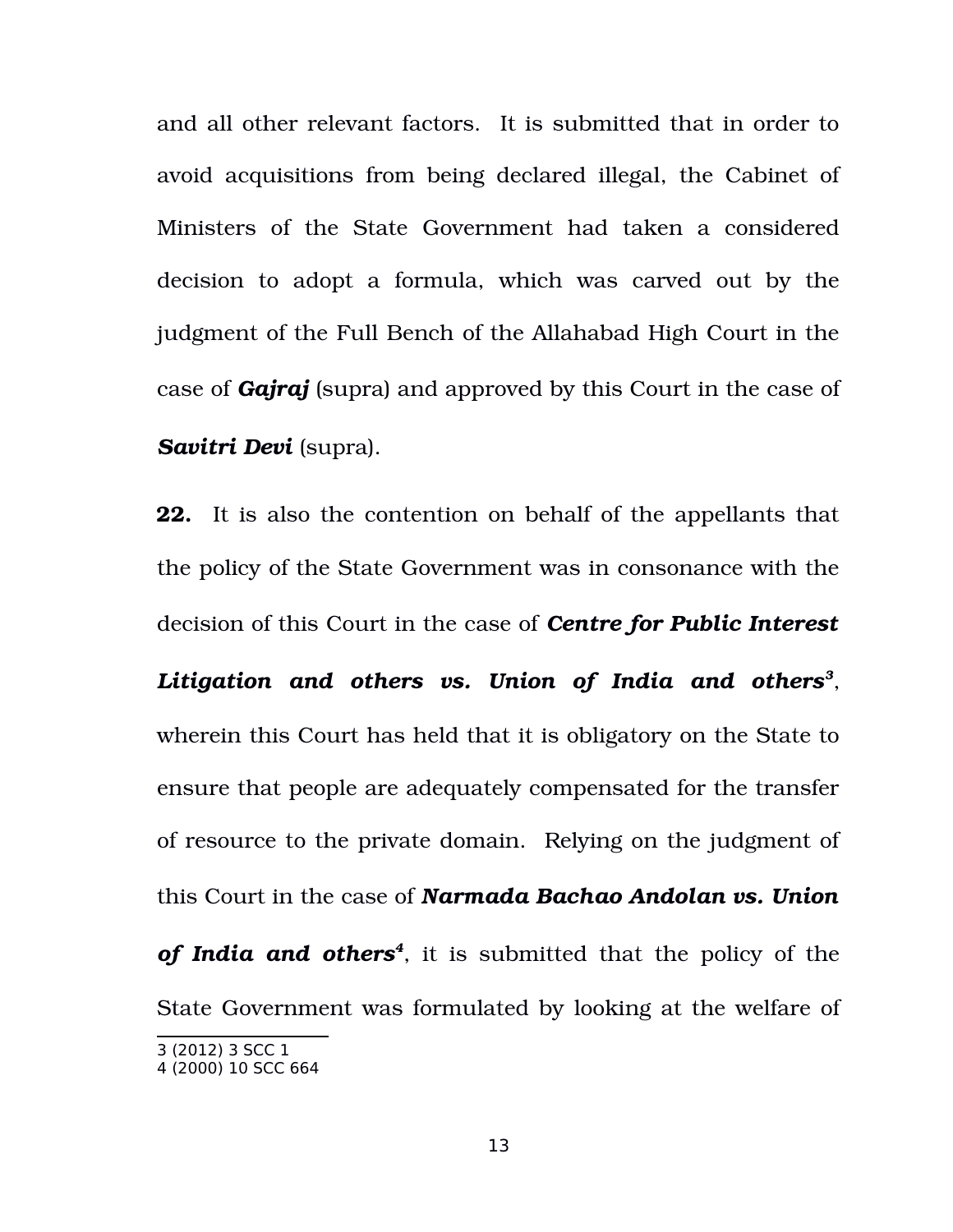the people at large rather than restricting the benefit to a small section of the society. Relying on various judgments of this Court, it is submitted that when the change in the policy of the State is in public interest, it will override all private agreements entered into by the State.

**23.** It is further submitted on behalf of the appellants that, as a matter of fact, on account of agitation of the farmers, development could not take place in the concerned area. It is submitted that various plot owners had approached the State Government and its authorities for finding out a solution to these problems, so that the development could proceed further. It is submitted that the proceedings of the Chaudhary Committee would itself reveal that all the stakeholders including the representatives of allottees were heard by the Chaudhary Committee. Not only that, but various allottees had, in writing, agreed that they are willing to pay the additional compensation so that the hindrance in the development is removed. It is therefore submitted that it does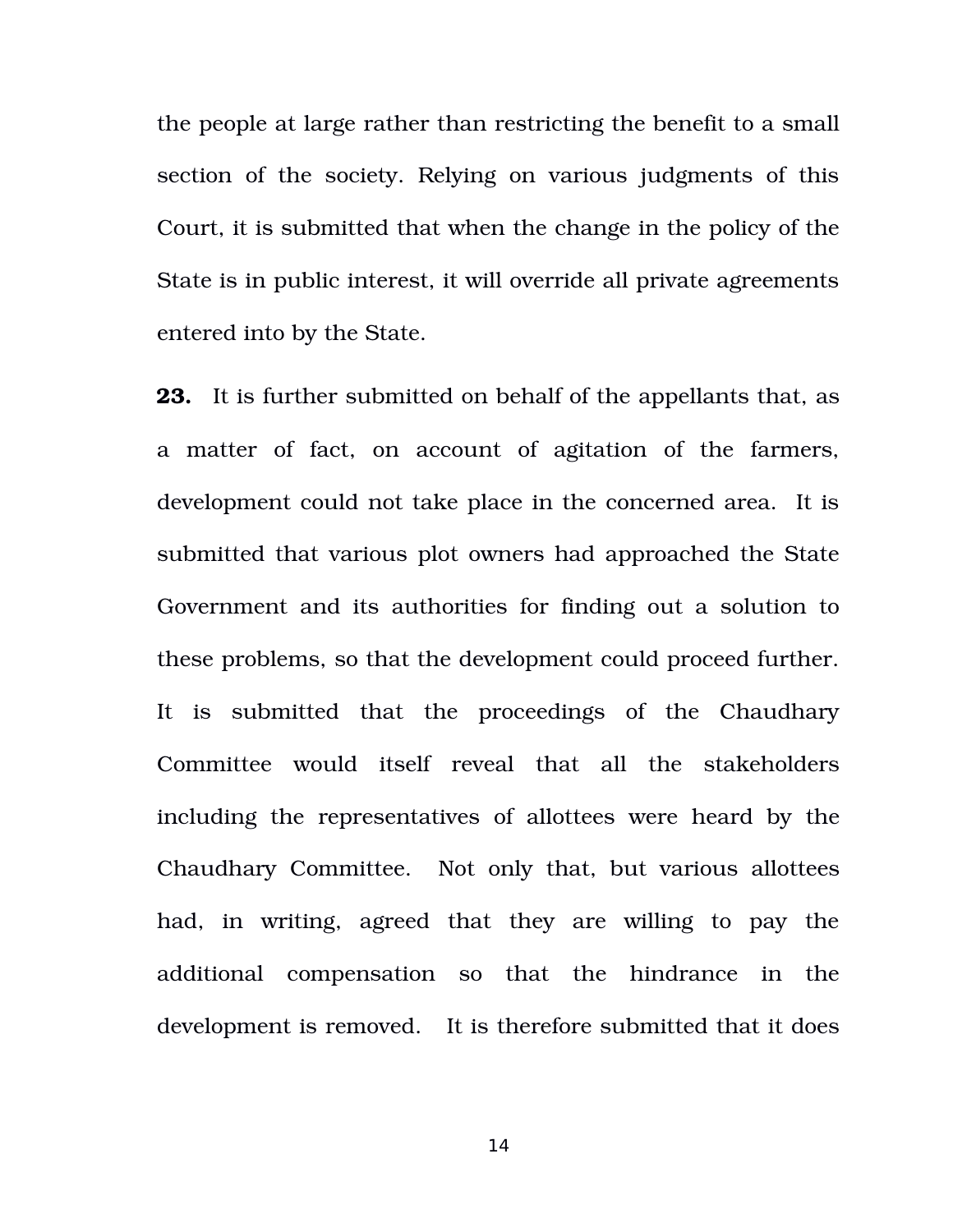not lie in the mouth of the respondents to question the said G.O. and oppose the payment of additional compensation.

**24.** Relying on various judgments of this Court, it is further submitted on behalf of the appellants that the lease deed itself permitted additions, alterations or modifications in the terms and conditions of the lease. As such, even as per the lease deed, the appellants were entitled to modify or alter the terms and conditions of the lease. It is submitted that the word "modify" has to be used in a broader sense and not in a narrower sense.

**25.** Learned counsel for the appellants further submitted that the High Court fell in great error in holding that no writ petitions were pending. It is submitted that, as a matter of fact, more than 600 writ petitions were pending when the policy decision was taken by the State Government. It is submitted that the policy decision was taken so as to save the acquisition, which was otherwise liable to be quashed and set aside. It is submitted that it is, in fact, the respondents, who are the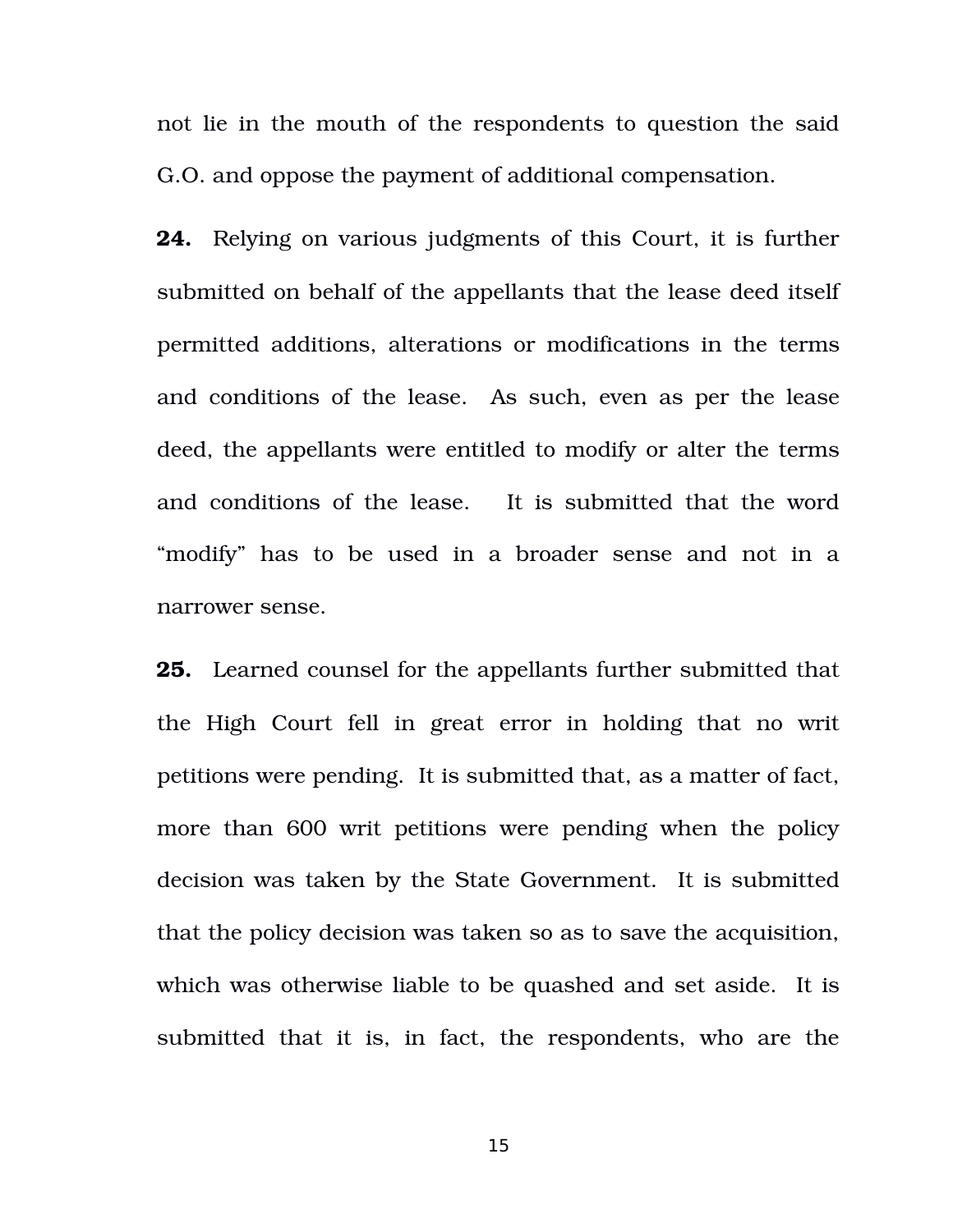beneficiaries of the said measure and as such, having taken benefit of the said measure, they cannot be permitted to refuse to pay the additional compensation.

**26.** It is also submitted on behalf of the appellants that the allotees had an option, either to make additional payment or to take refund with interest. Having opted not to seek refund with interest, it does not lie in the mouth of the respondents to refuse to pay the additional compensation.

**27.** It is also submitted on behalf of appellant-YEIDA that it had specifically submitted that stay orders passed by the High Court were in force in most of the cases related to residential plots, due to which the development work could not be completed.

**28.** Learned counsel appearing on behalf of the farmers also support the stand of YEIDA. It is submitted that the builders had already recovered additional compensation from the homebuyers. As such, the additional compensation was already passed on by the builders to the homebuyers. It is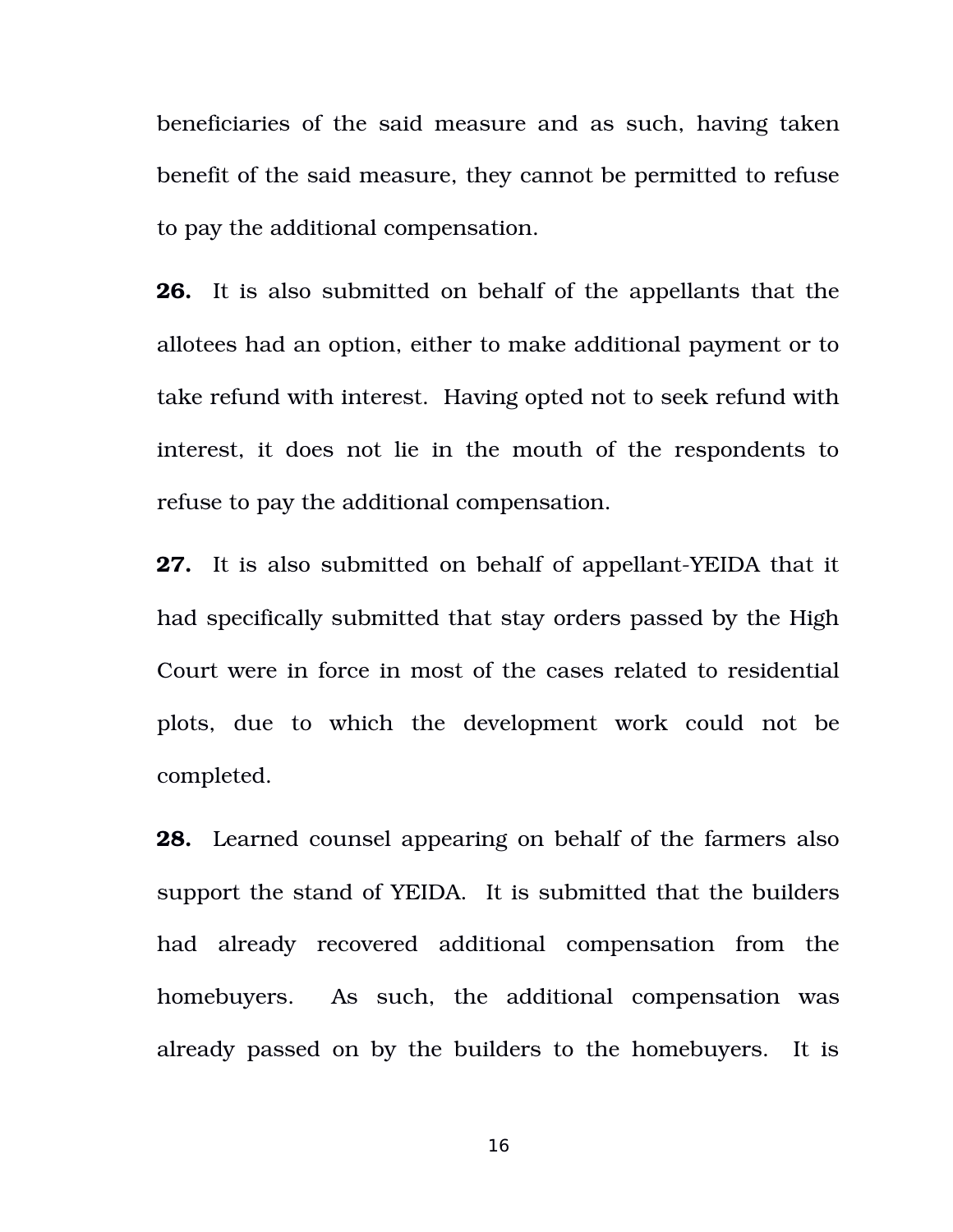submitted that if the contention of the respondents is accepted, it will amount to nothing else but allowing of unjust enrichment.

**29.** It is further submitted that the respondents were not entitled to the discretionary relief under Article 226 of the Constitution of India. The writ petitions filed by them before the Allahabad High Court were filed without impleading the farmers who were necessary parties as respondents to the writ petitions.

**30.** Elaborate arguments have been advanced on behalf of the respondents. To summarize, they are as under:

- (i) The respondents had not given any undertaking to pay additional compensation, as stated;
- (ii) The term "modification/addition" with regard to payment was restricted only to any clerical or technical error;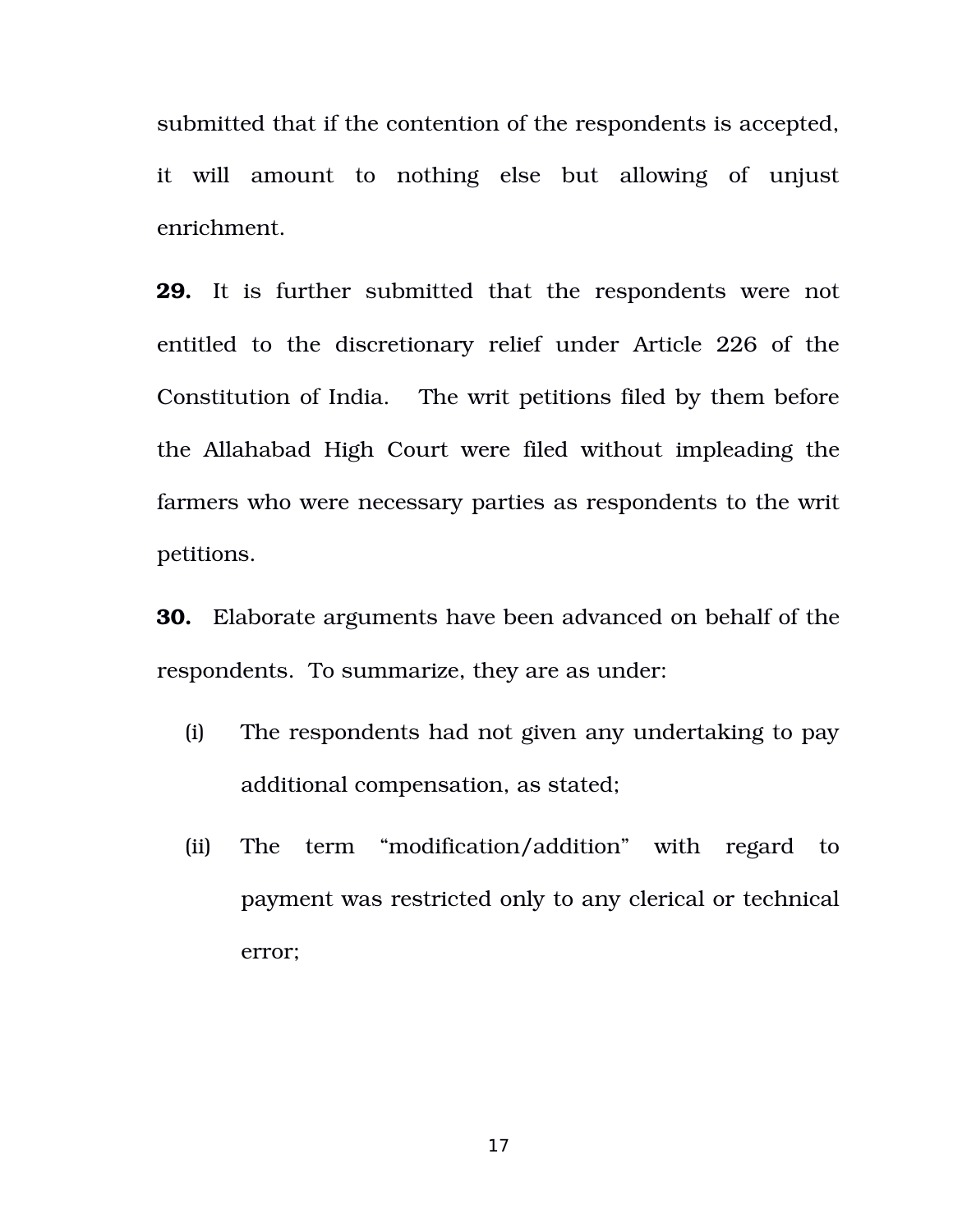- (iii) The High Court has rightly held that *Gajraj* (supra) and **Savitri Devi** (supra) applied only to the peculiar facts and circumstances of those cases. In the case of Gajraj (supra), the High Court had done elaborate exercise of categorizing the cases into three types. In any case, it is submitted that the State itself was aggrieved by the decision in *Gajraj* (supra), which has been challenged by it before this Court;
- (iv) In the present case, many of the acquisitions were by private negotiations and as such, there is no question of applicability of either Section 17 or Section 5A of the L.A. Act;
- (v) There were concluded contracts entered between the allottees and YEIDA. As such, it was not open for YEIDA to unilaterally change the terms and conditions of the contract and enhance the lease premium;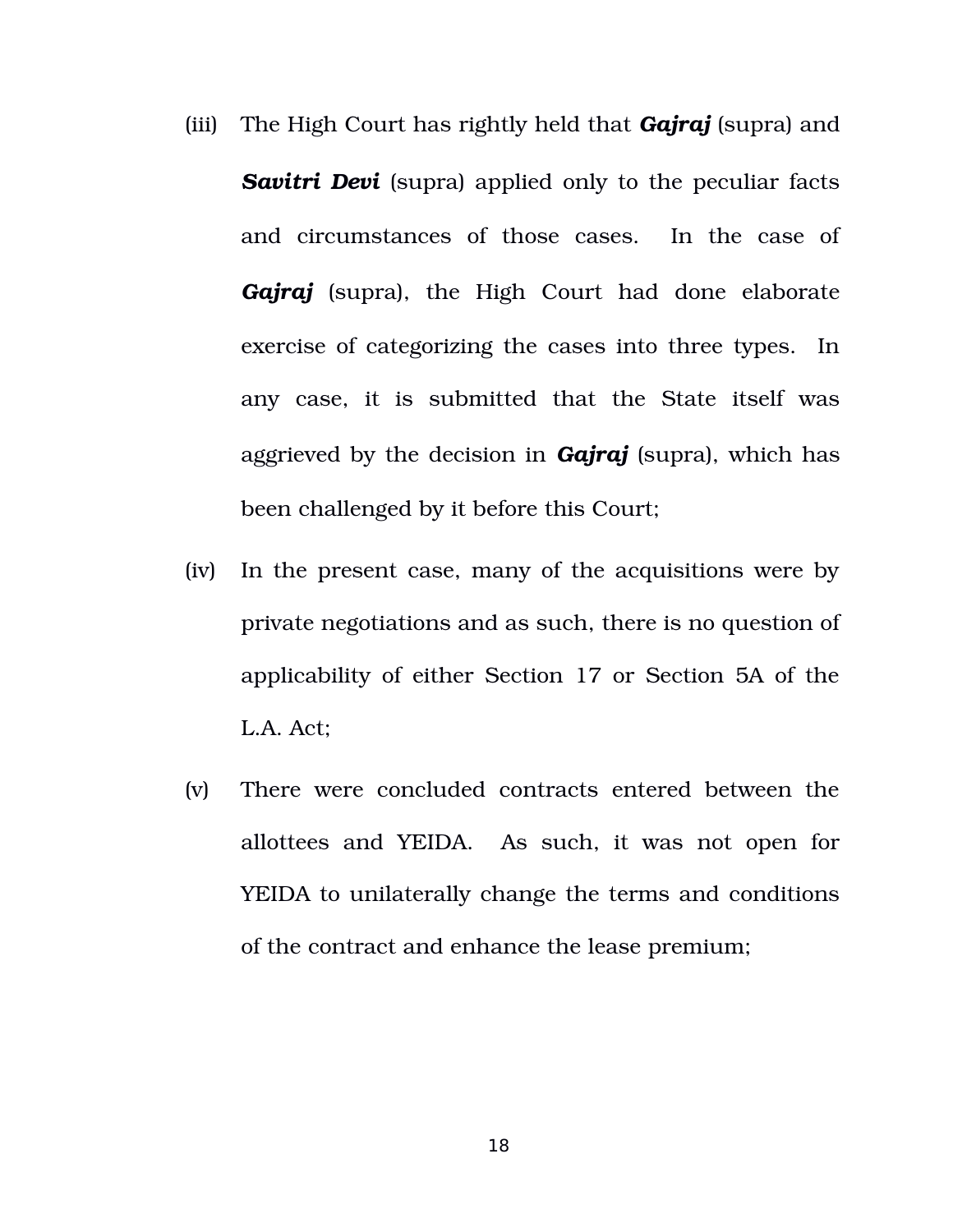- (vi) The High Court has rightly held that the so-called policy of the State Government was arbitrary, irrational and therefore not sustainable in law;
- (vii) On behalf of the respondent No.19-Supertech Limited, an additional submission was made that the appropriate authority has already passed an order admitting the petition filed under Section 7 of the Insolvency and Bankruptcy Code, 2016;
- (viii) On behalf of the individual plot owners, it is submitted that the said plot owners, who belong to the middle class section of the society cannot be burdened with the additional amount.
- (ix) The respondents also placed reliance on the judgment of this Court in the case of *ITC Limited vs. State of* Uttar Pradesh and others<sup>[5](#page-18-0)</sup> to support the proposition that concluded contracts cannot be interfered with or reopened.

<span id="page-18-0"></span><sup>5 (2011) 7</sup> SCC 493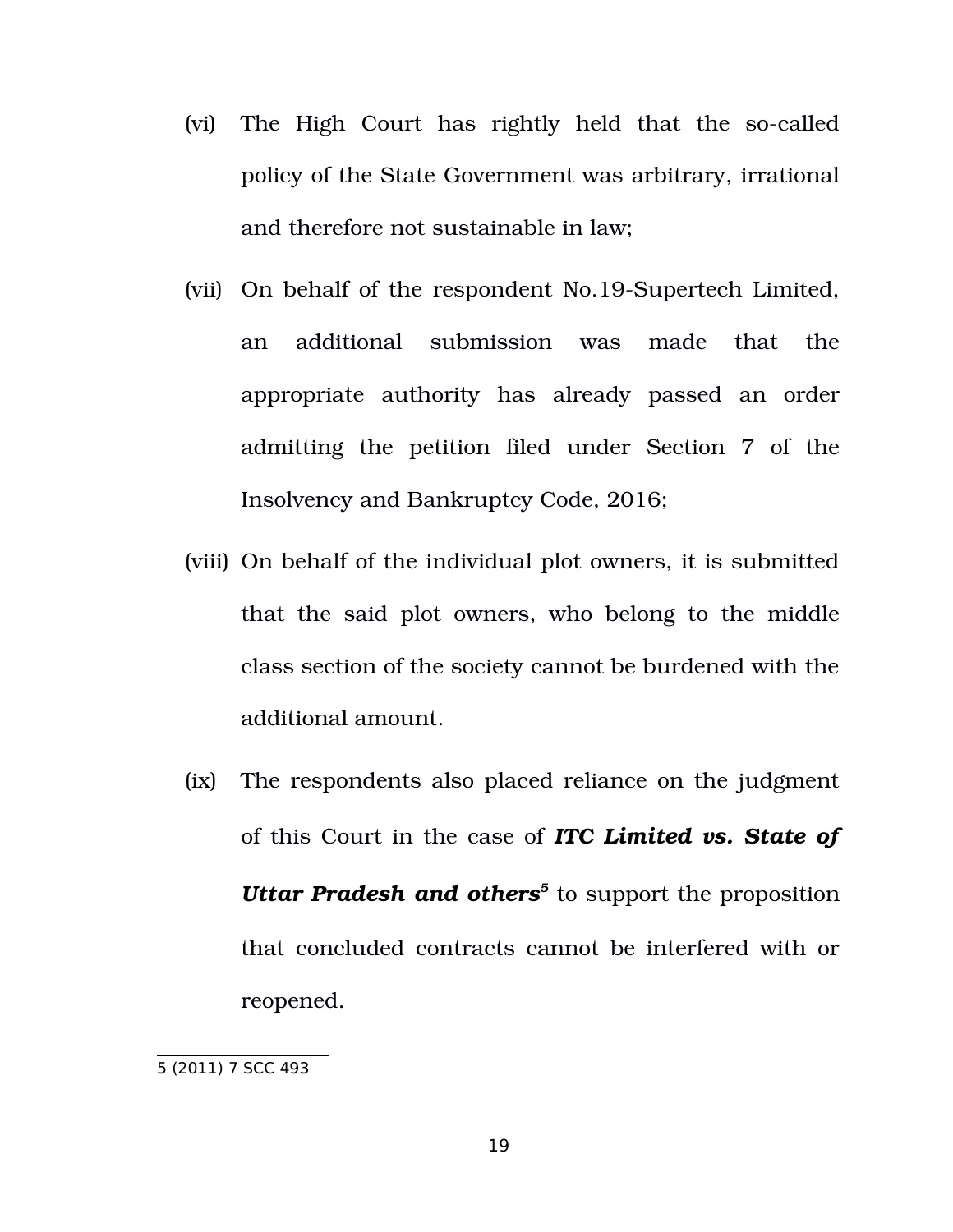**31.** With the assistance of the learned counsel for the parties, we have perused the material on record.

**32.** The main reasons that weighed with the High Court while allowing the writ petitions are thus:

- (i) That the lands which were acquired for YEIDA in the present case were under different notification than the notification which fell for consideration in the case of *Gajraj* (supra);
- (ii) That this Court in the case of *Savitri Devi* (supra) has categorically held that the directions given in the case of *Gajraj* (supra) were issued by the High Court in the peculiar facts and circumstances of the case and therefore, the same could not have been applied to the facts of the present case;
- (iii) That some other petitions filed before the High Court claiming the benefit on the basis of *Gajraj* (supra) were ultimately rejected by the High Court;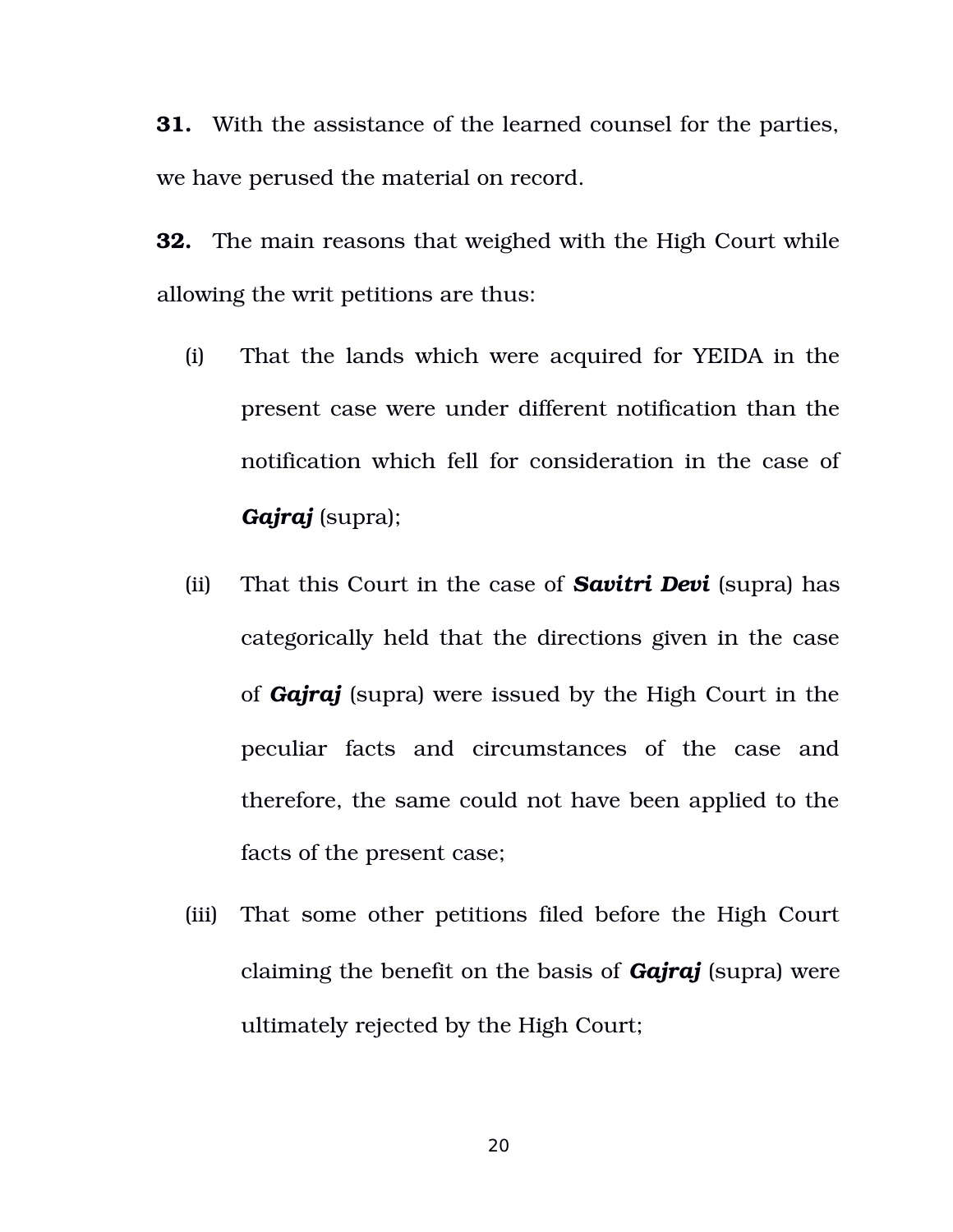- (iv) That the State Government has to strictly act in accordance with the law or statutory provisions. It cannot act arbitrarily or in an unfair manner in breach of specific provisions of law;
- (v) That it is only for the Courts to grant equitable relief and the Government is not entitled to pass order on equitable ground of law.

**33.** We are called upon to examine the correctness of these findings.

**34.** The relevant portion of the judgment of the Full Bench of the High Court in the case of *Gajraj* (supra) is reproduced by this Court in the case of **Savitri Devi** (supra). It will be apposite to refer to following observations in the case of *Savitri Devi* (supra):

> "**20.** In a nutshell, relief was categorised in three compartments. In the first instance, those writ petitions which were filed belatedly were dismissed. In the second category, three villages, namely, Devala (Group 40), Village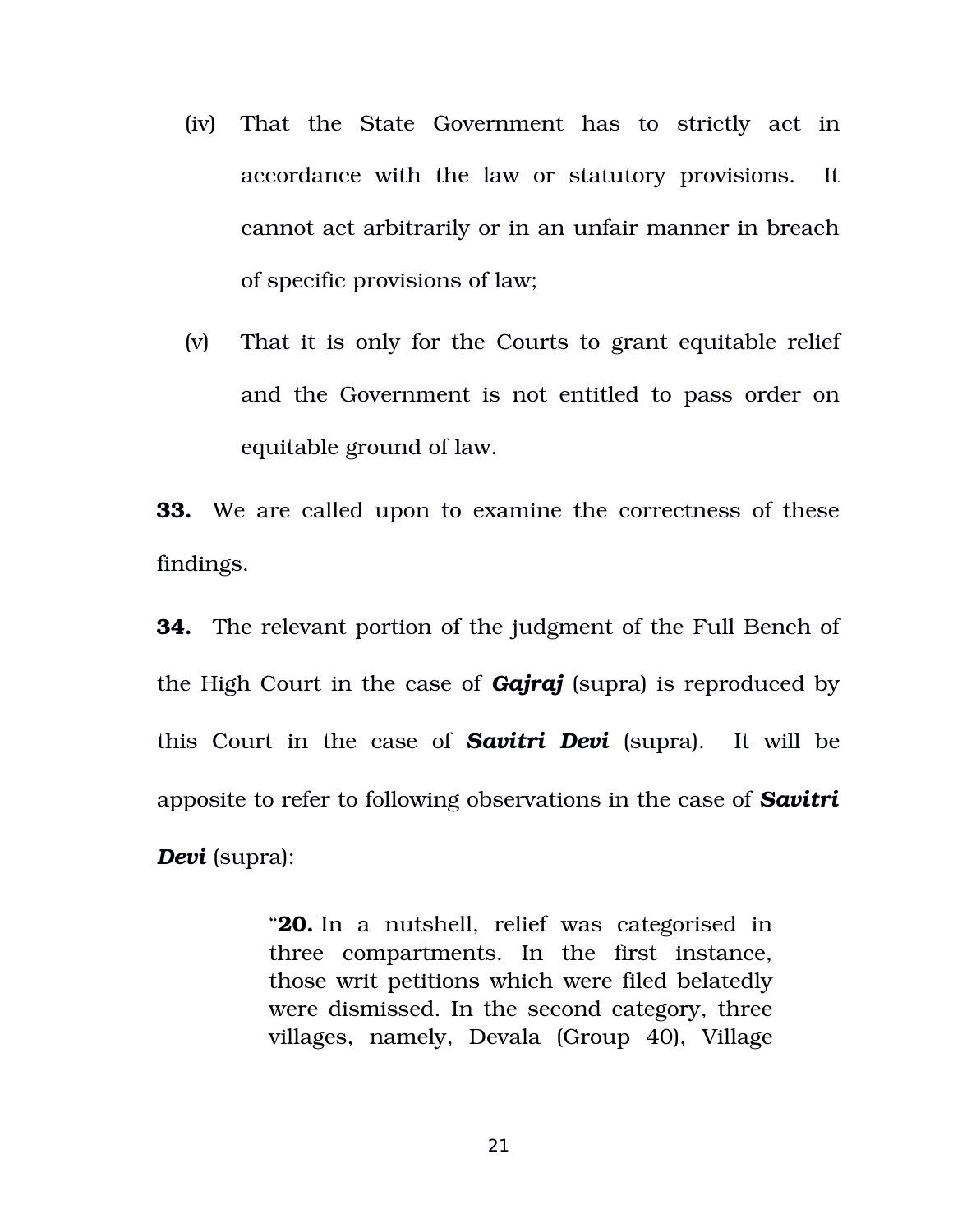Yusufpur Chak Sahberi (Group 38) and Village Asdullapur (Group 42) the acquisition was set aside. Land acquisition in respect of remaining 61 villages is concerned, the acquisition was allowed to remain but the additional compensation was increased to 64.7%with further entitlement for allotment of development *abadi* plot to the extent of 10%of the acquired land of those landowners subject to maximum of 2500 sq m.

**21.** We now reproduce the exact nature of direction [2011 SCC OnLine All 1711] given by the High Court, which reads as follows: (*Gajraj case* [2011 SCC OnLine All 1711] , SCC OnLine All)

"In view of the foregoing conclusions we order as follows:

*1.* Writ Petition No. 45933 of 2011, Writ Petition No. 47545 of 2011 relating to Village Nithari, Writ Petition No. 47522 of 2011 relating to Village Sadarpur, Writ Petition No. 45196 of 2011, Writ Petition No. 45208 of 2011, Writ Petition No. 45211 of 2011, Writ Petition No. 45213 of 2011, Writ Petition No. 45216 of 2011, Writ Petitions Nos. 45223-24 of 2011. Writ Petition No. 45226 of 2011, Writ Petitions Nos. 45229-30 of 2011, Writ Petition No. 45235 of 2011, Writ Petition No. 45238 of 2011, Writ Petition No. 45283 of 2011 relating to Village Khoda, Writ Petition No. 46764 of 2011, Writ Petition No. 46785 of 2011 relating to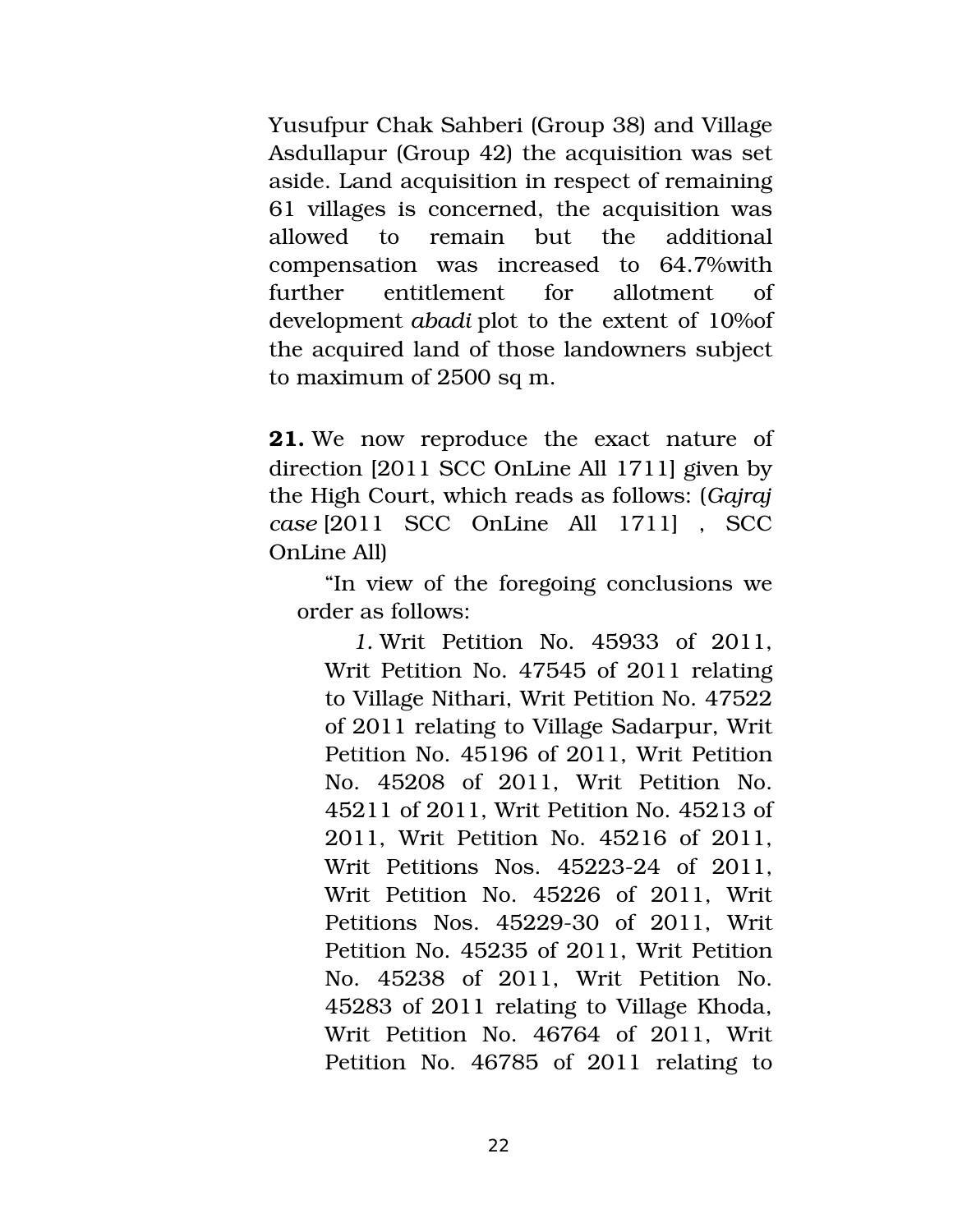Village Sultanpur, Writ Petition No. 46407 of 2011 relating to Village Chaura Sadatpur and Writ Petition No. 46470 of 2011 relating to Village Alaverdipur which have been filed with inordinate delay and laches are dismissed.

*2.* (*i*) The writ petitions of *Group 40* (Village Devla) being Writ Petition No. 31126 of 2011, Writ Petition No. 59131 of 2009, Writ Petition No. 22800 of 2010, Writ Petition No. 37118 of 2011, Writ Petition No. 42812 of 2009, Writ Petition No. 50417 of 2009, Writ Petition No. 54424 of 2009, Writ Petition No. 54652 of 2009, Writ Petition No. 55650 of 2009, Writ Petition No. 57032 of 2009, Writ Petition No. 58318 of 2009, Writ Petition No. 22798 of 2010, Writ Petition No. 37784 of 2010, Writ Petition No. 37787 of 2010, Writ Petitions Nos. 31124-25 of 2011, Writ Petition No. 32234 of 2011, Writ Petition No. 32987 of 2011, Writ Petition No. 35648 of 2011, Writ Petition No. 38059 of 2011, Writ Petition No. 41339 of 2011, Writ Petition No. 47427 of 2011 and Writ Petition No. 47412 of 2011 are allowed and Notifications dated 26-5- $2009$  and  $22-6-2009$  and all consequential actions are quashed. The petitioners shall be entitled for restoration of their land subject to deposit of compensation which they had received under agreement/award before the Authority/Collector.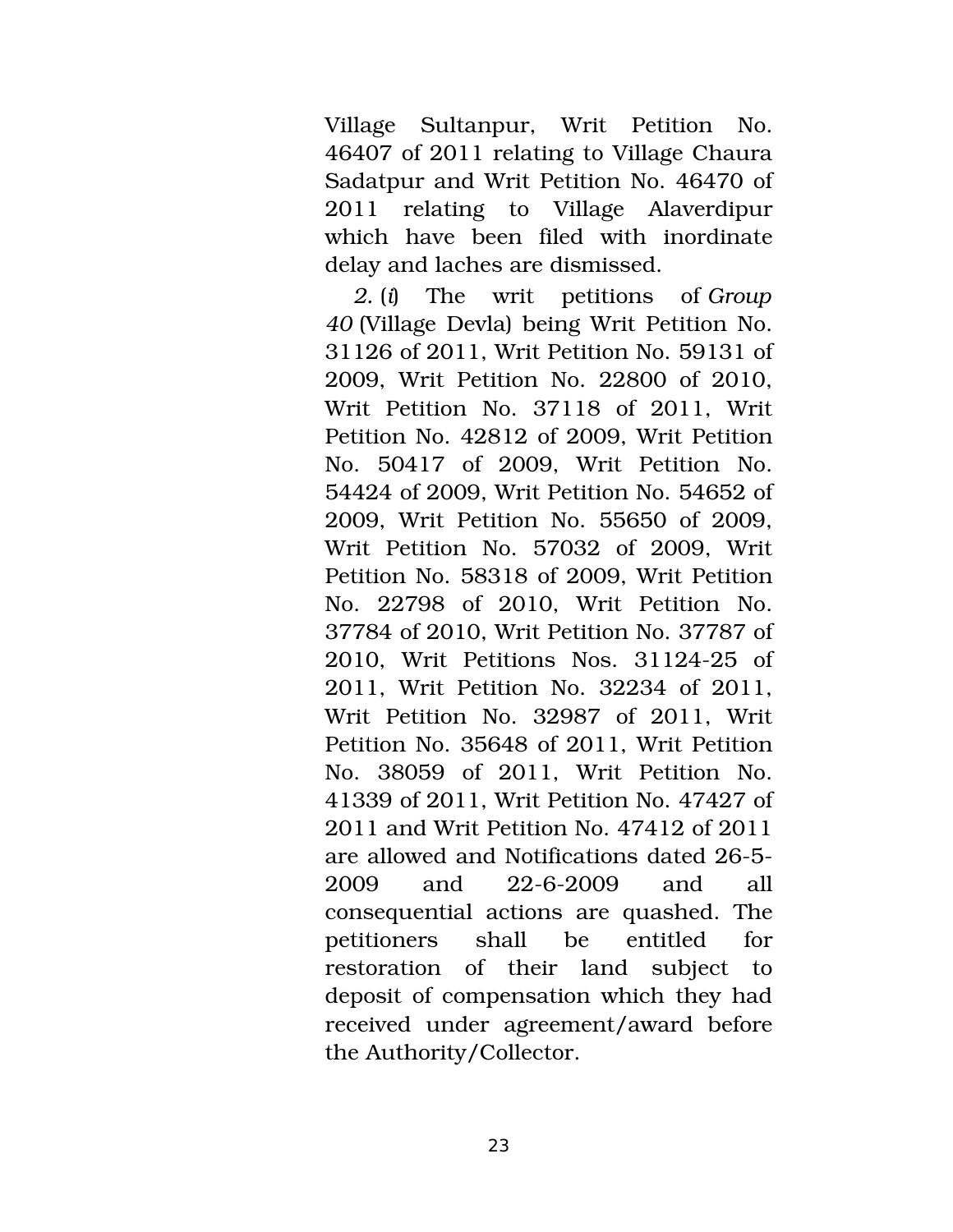(*ii*) Writ Petition No. 17725 of 2010 *Omveer* v. *State of U.P.* (*Group 38*) relating to Village Yusufpur Chak Sahberi is allowed. Notifications dated 10-4-2006 and 6-9-2007 and all consequential actions are quashed. The petitioners shall be entitled for restoration of their land subject to return of compensation received by them under agreement/award to the Collector.

(*iii*) Writ Petition No. 47486 of 2011 (*Rajee* v. *State of U.P.*) of Group 42 relating to Village Asdullapur is allowed. Notifications dated  $27-1-2010$  and  $4-2-$ 2010 as well as all subsequent proceedings are quashed. The petitioners shall be entitled to restoration of their land.

*3.* All other writ petitions except as mentioned above at (1) and (2) are disposed of with the following directions:

(*a*) The petitioners shall be entitled for payment of additional compensation to the extent of same ratio (i.e. 64.70%) as paid for Village Patwari in addition to the compensation received by them under the 1997 Rules/award which payment shall be ensured by the Authority at an early date. It may be open for the Authority to take a decision as to what proportion of additional compensation be asked to be paid by the allottees. Those petitioners who have not yet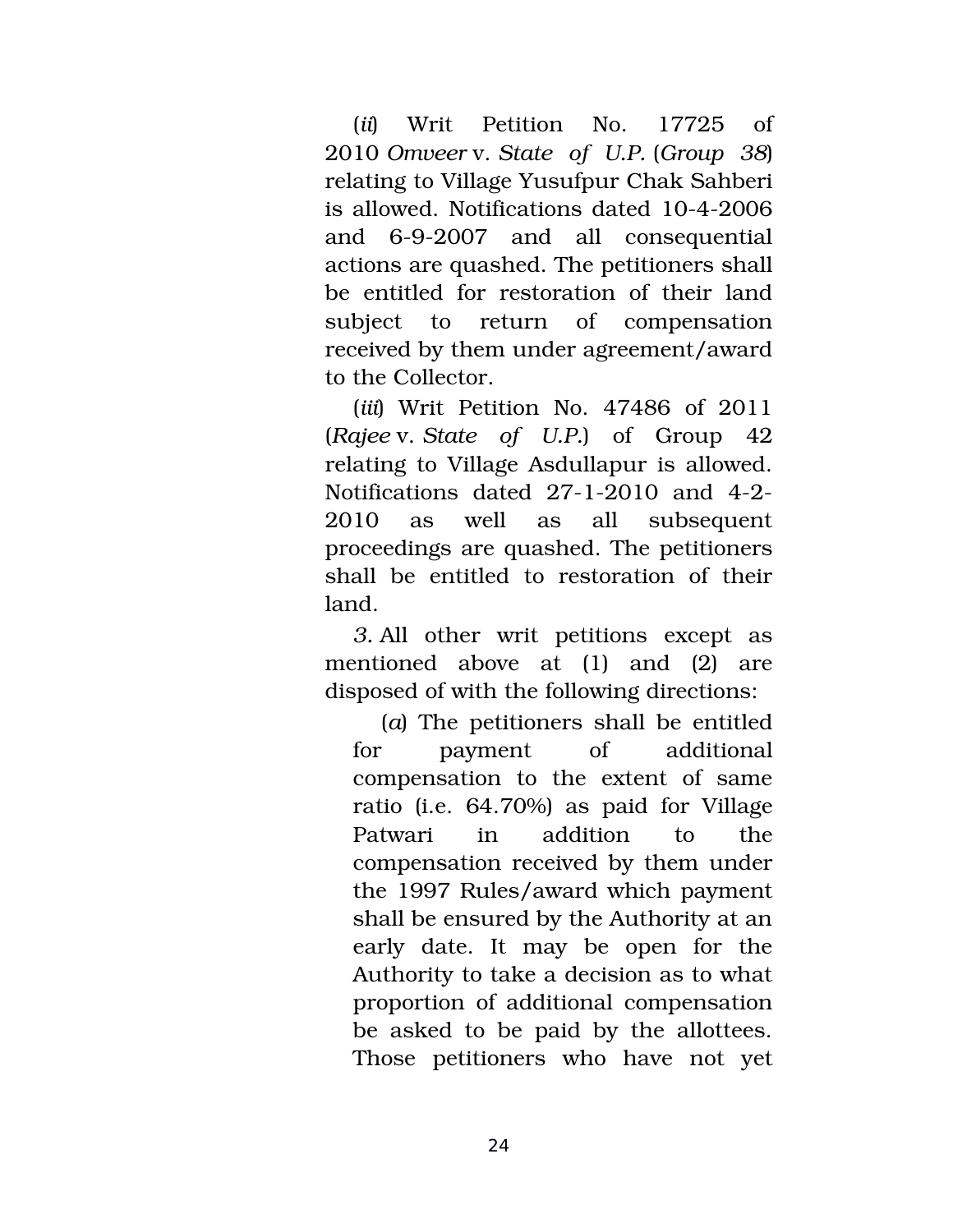been paid compensation may be paid the compensation as well as additional compensation as ordered above. The payment of additional compensation shall be without any prejudice to rights of landowners under Section 18 of the Act, if any.

(*b*) All the petitioners shall be entitled for allotment of developed *abadi* plot to the extent of 10%of their acquired land subject to maximum of 2500 sq m. We however, leave it open to the Authority in cases where allotment of *abadi* plot to the extent of 6% or 8% has already been made either to make allotment of the balance of the area or may compensate the landowners by payment of the amount equivalent to balance area as per average rate of allotment made of developed residential plots.

*4.* The Authority may also take a decision as to whether benefit of additional compensation and allotment of *abadi* plot to the extent of 10%be also given to:

(*a*) those landholders whose earlier writ petition challenging the notifications has been dismissed upholding the notifications; and

(*b*) those landholders who have not come to the Court, relating to the notifications which are the subject-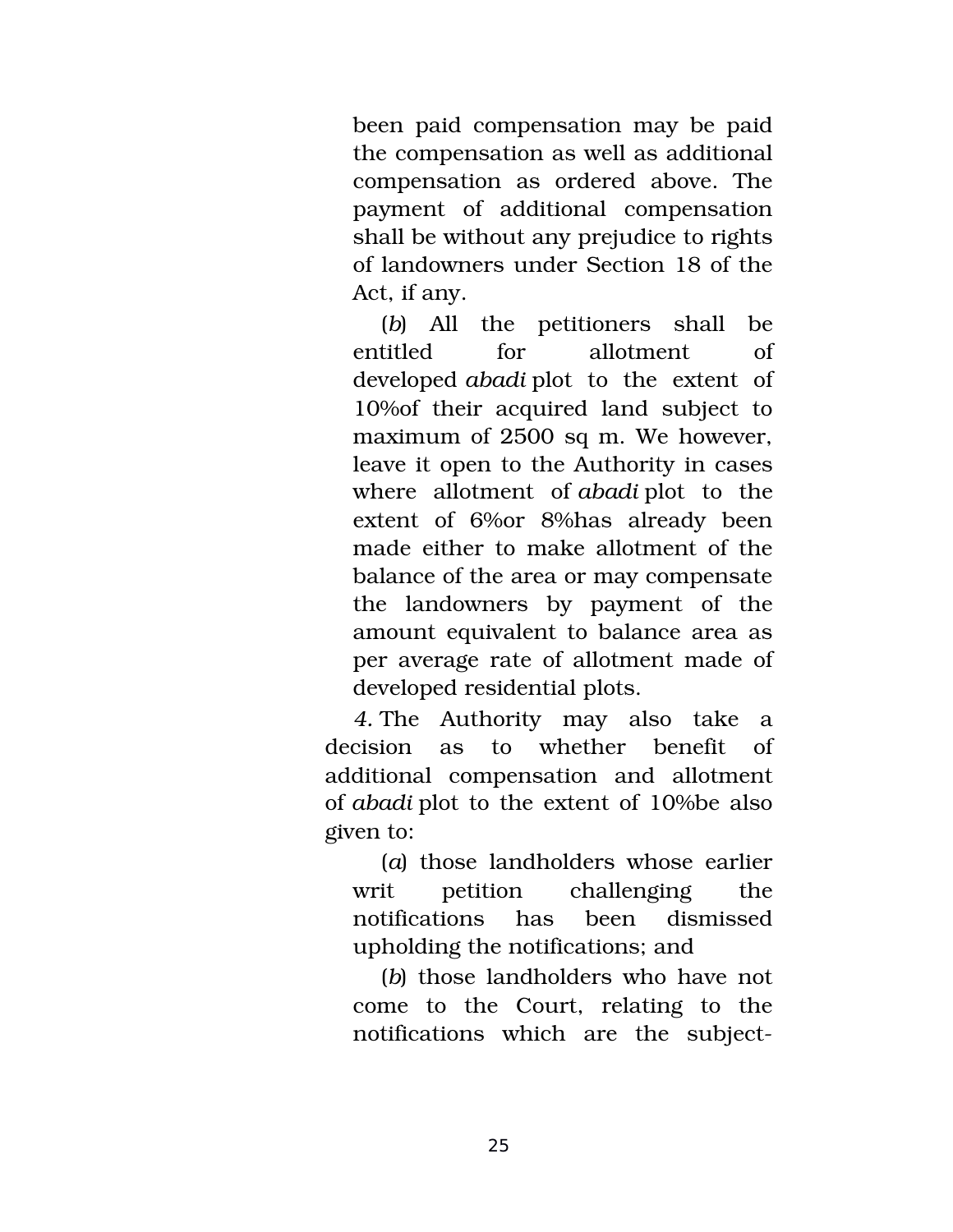matter of challenge in the writ petitions mentioned at Direction 3.

*5.* Greater Noida and its allottees are directed not to carry on development and not to implement the Master Plan 2021 till the observations and directions of the National Capital Regional Planning Board are incorporated in Master Plan 2021 to the satisfaction of the National Capital Regional Planning Board. We make it clear that this direction shall not be applicable in those cases where the development is being carried on in accordance with the earlier Master Plan of Greater Noida duly approved by the National Capital Regional Planning Board.

*6.* We direct the Chief Secretary of the State to appoint officers not below the level of Principal Secretary (except the officers of Industrial Development Department who have dealt with the relevant files) to conduct a thorough inquiry regarding the acts of Greater Noida (*a*) in proceeding to implement Master Plan 2021 without approval of NCRP Board, (*b*) decisions taken to change the land use, (*c*) allotment made to the builders, and (*d*) indiscriminate proposals for acquisition of land, and thereafter the State Government shall take appropriate action in the matter."

(emphasis in original)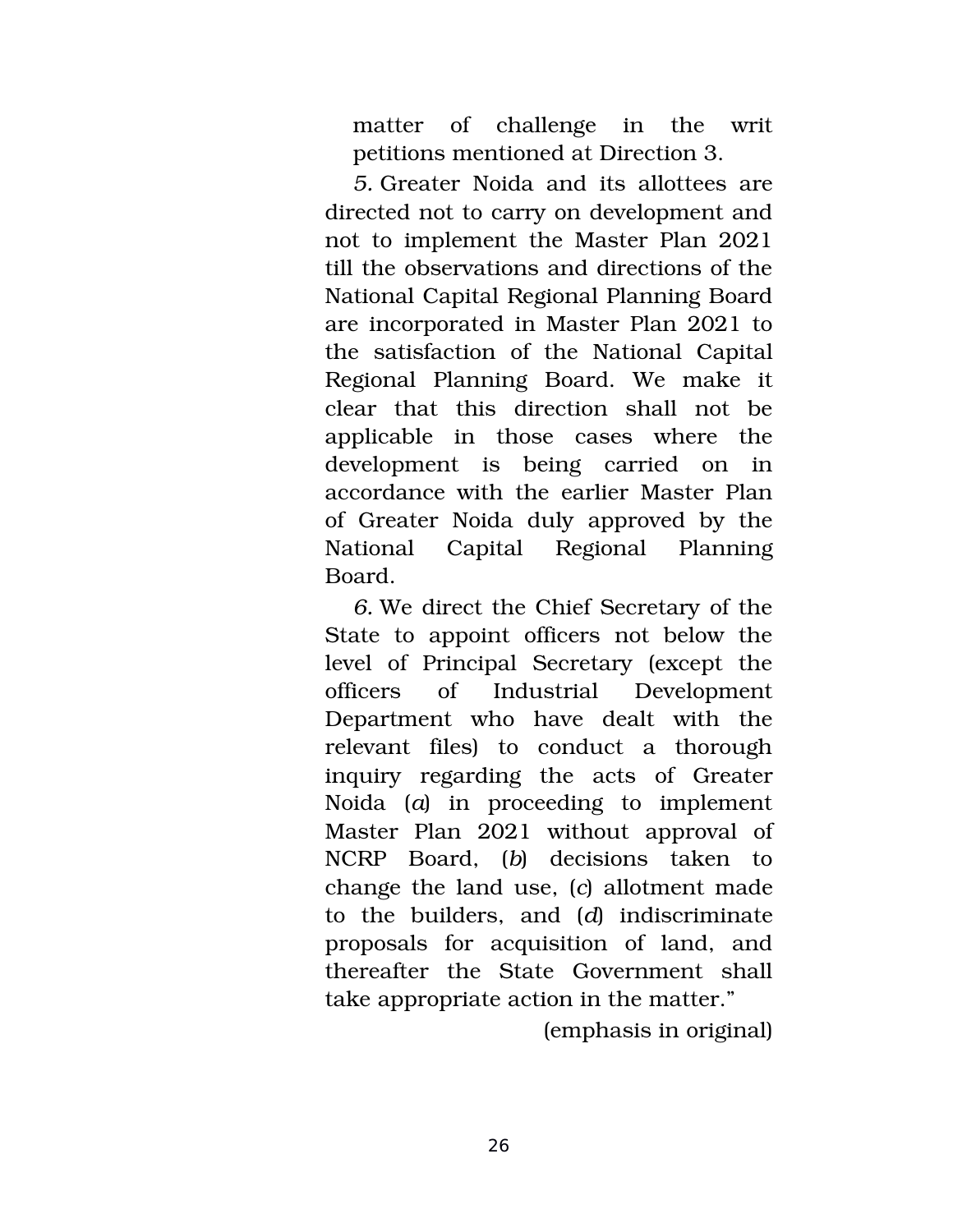**22.** We may point out at this stage that in respect of all these three categories, the High Court has provided its justification for granting relief in the aforesaid nature. We shall be referring to the same while discussing the cases of the appellants belonging to one or the other category."

**35.** After considering various judgments, this Court in the

case of *Savitri Devi* (supra) observed thus:

"**46.** Thus, we have a scenario where, on the one hand, invocation of urgency provisions under Section 17 of the Act and dispensing with the right to file objection under Section 5-A of the Act, is found to be illegal. On the other hand, we have a situation where because of delay in challenging these acquisitions by the landowners, developments have taken place in these villages and in most of the cases, third-party rights have been created. Faced with this situation, the High Court going by the spirit behind the judgment of this Court in *Bondu Ramaswamy* [(2010) 7 SCC 129 : (2010) 3 SCC (Civ) 1] came out with the solution which is equitable to both sides. We are, thus, of the view that the High Court considered the ground realities of the matter and arrived at a more practical and workable solution by adequately compensating the landowners in the form of compensation as well as allotment of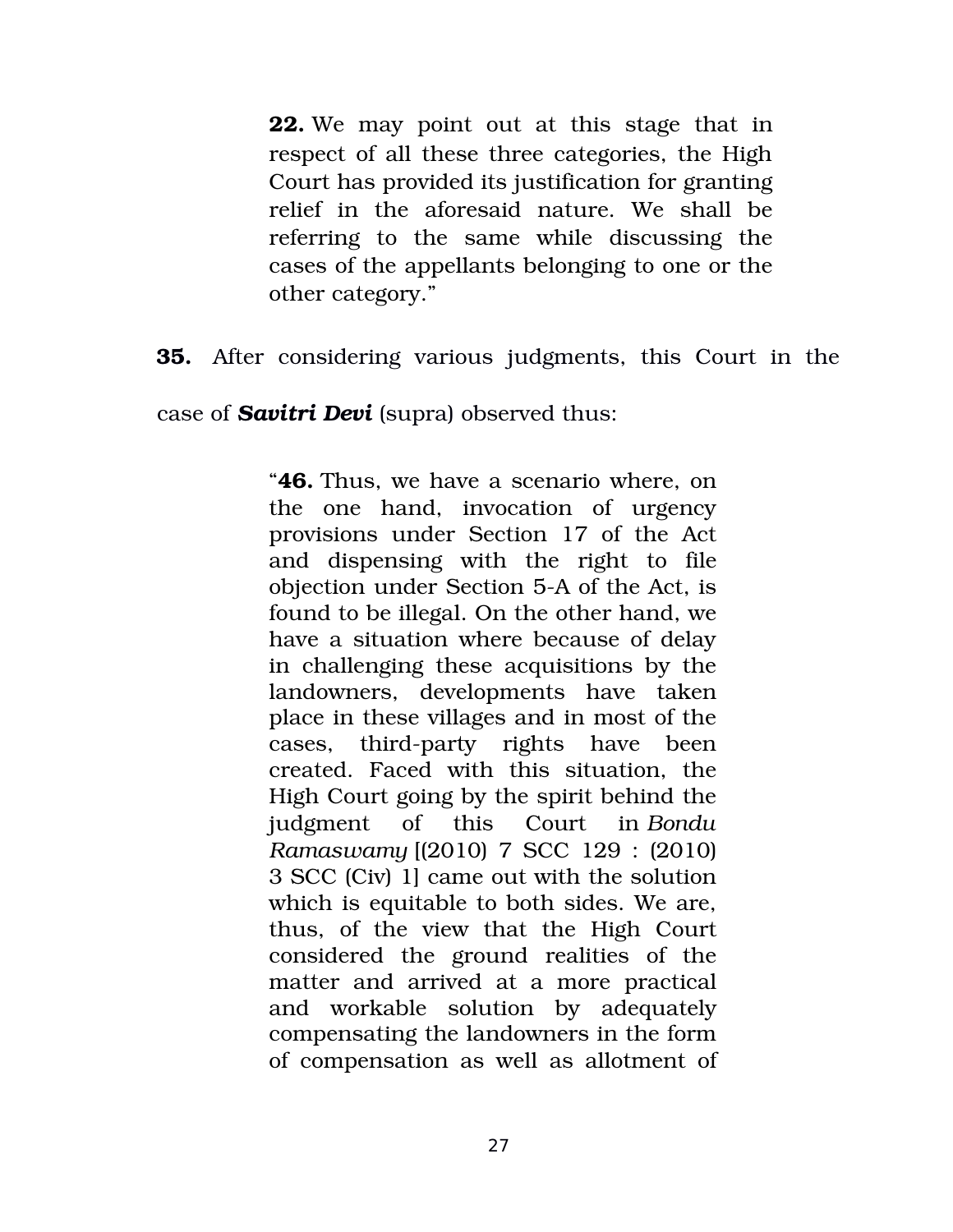developed *abadi* land at a higher rate i.e. 10%of the land acquired of each of the landowners against the eligibility and to (sic under) the policy to the extent of 5%and 6%of Noida and Greater Noida land respectively.

**36.** It could thus be seen that this Court in the said case has found that a peculiar situation arose, where on one hand invocation of urgency provisions under Section 17 of the L.A. Act and dispensing with the right to file objections under Section 5A of the L.A. Act, were found to be illegal, while on the other hand, the developments had already taken place in the villages and in most of the cases, third-party rights were created. Faced with this situation, the High Court came out with the solution which was equitable to both sides. This Court found that the High Court considered the ground realities of the matter and arrived at a more practical and workable solution by adequately compensating the landowners in the form of compensation as well as allotment of developed *abadi* land at a higher rate.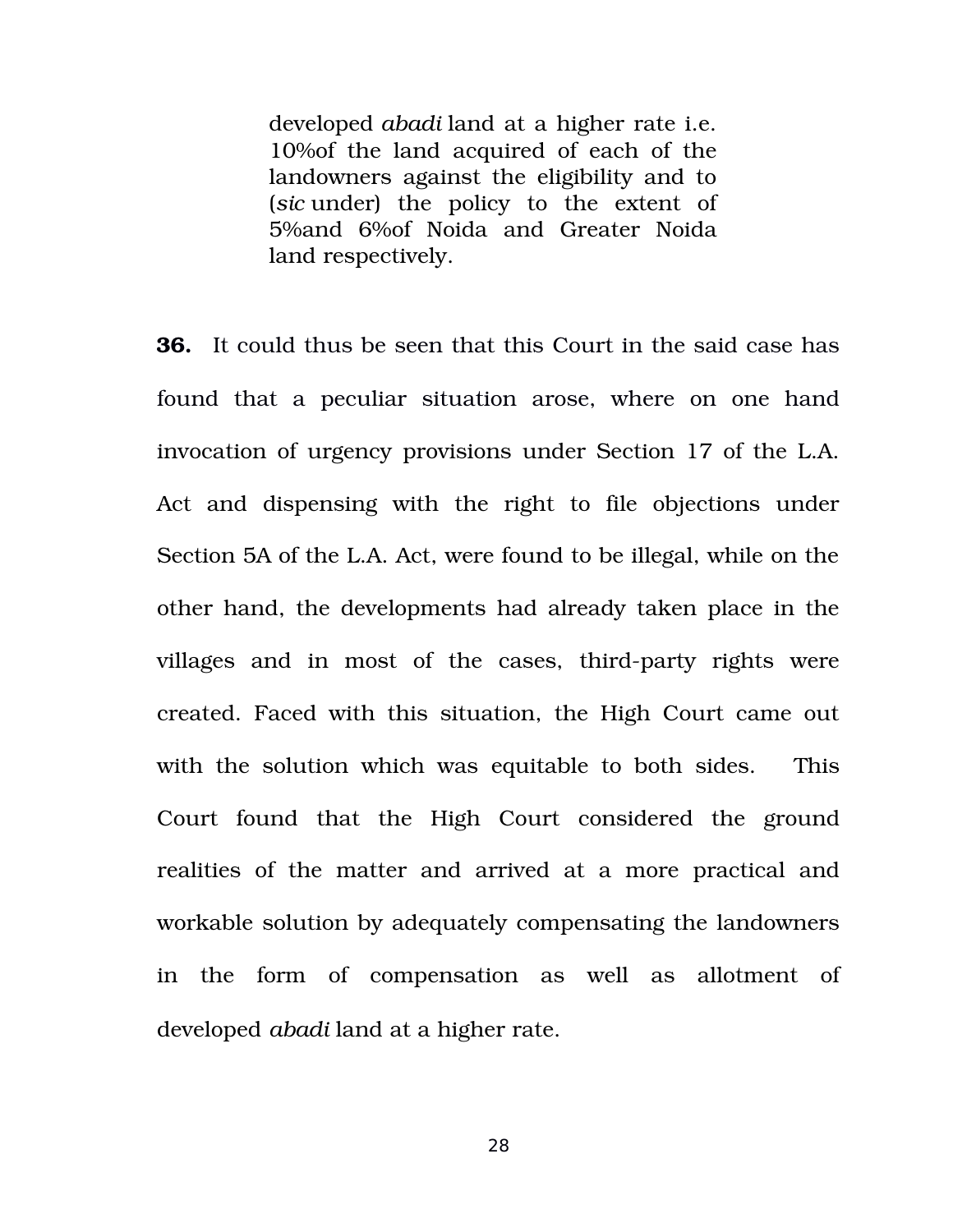**37.** No doubt that this Court in paragraph 50 of the judgment in the case of *Savitri Devi* (supra) makes it clear that the directions of the High Court were given in the unique and peculiar/specific background and therefore, it would not form precedent for future cases.

**38.** It is to be noted that in the case of *Greater Noida Industrial Development Authority vs. Savitri Mohan (Dead) Through Legal Representatives and others[6](#page-28-0)* , this Court was considering the judgment of the Allahabad High Court, wherein it had quashed and set aside the Notification under Section 4(1) and Section 17(4) of the L.A. Act as well as the Notification under Section 6 read with Section 17(1) of the L.A. Act. A specific question was framed by this Court in the said case in paragraph 10, which reads thus:

> "**10.** The only question for consideration is whether the matter is covered by the judgment of this Court in *Savitri Devi* [*Savitri Devi* v. *State of U.P.*, (2015) 7 SCC 21 : (2015) 3 SCC (Civ) 473] , as claimed by the appellant in which case

<span id="page-28-0"></span><sup>6</sup> (2016) 13 SCC 210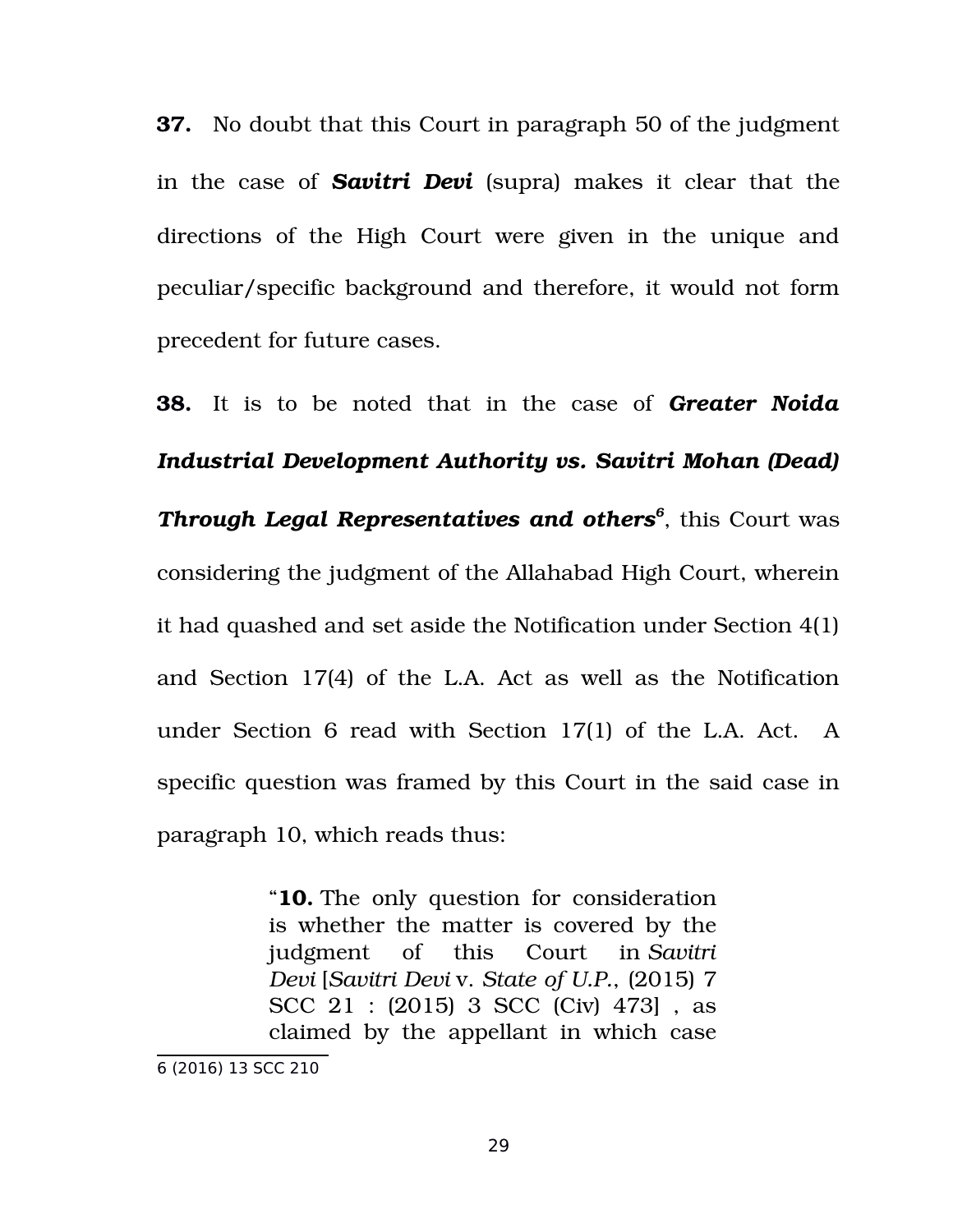the respondents will be entitled to relief of higher compensation and allotment of land instead of quashing of acquisition proceedings."

**39.** Answering the aforesaid question, this Court in the said

case observed thus:

"**13.** A perusal of the above shows that compensation had already been disbursed to the extent of 76%. Thereafter, for the entire land of Village Chhapraula falling in Group 18, the relief granted is payment of additional compensation and allotment of land. As already noted, the part of the order where relief of quashing of notification has been given is not of the category of the present case. In these circumstances, we find merit in the contention raised on behalf of the appellant that the Division Bench was in error in distinguishing the present case from the judgment in *Gajraj* [*Gajraj* v. *State of U.P.*, (2011) 11 ADJ 1 : 2011 SCC OnLine All 1711] .

**14.** As observed by this Court in *Savitri Devi* [*Savitri Devi* v. *State of U.P.*, (2015) 7 SCC 21 : (2015) 3 SCC (Civ) 473] , in spite of the finding that invocation of urgency clause was uncalled for, the relief of setting aside the acquisition was not granted having regard to the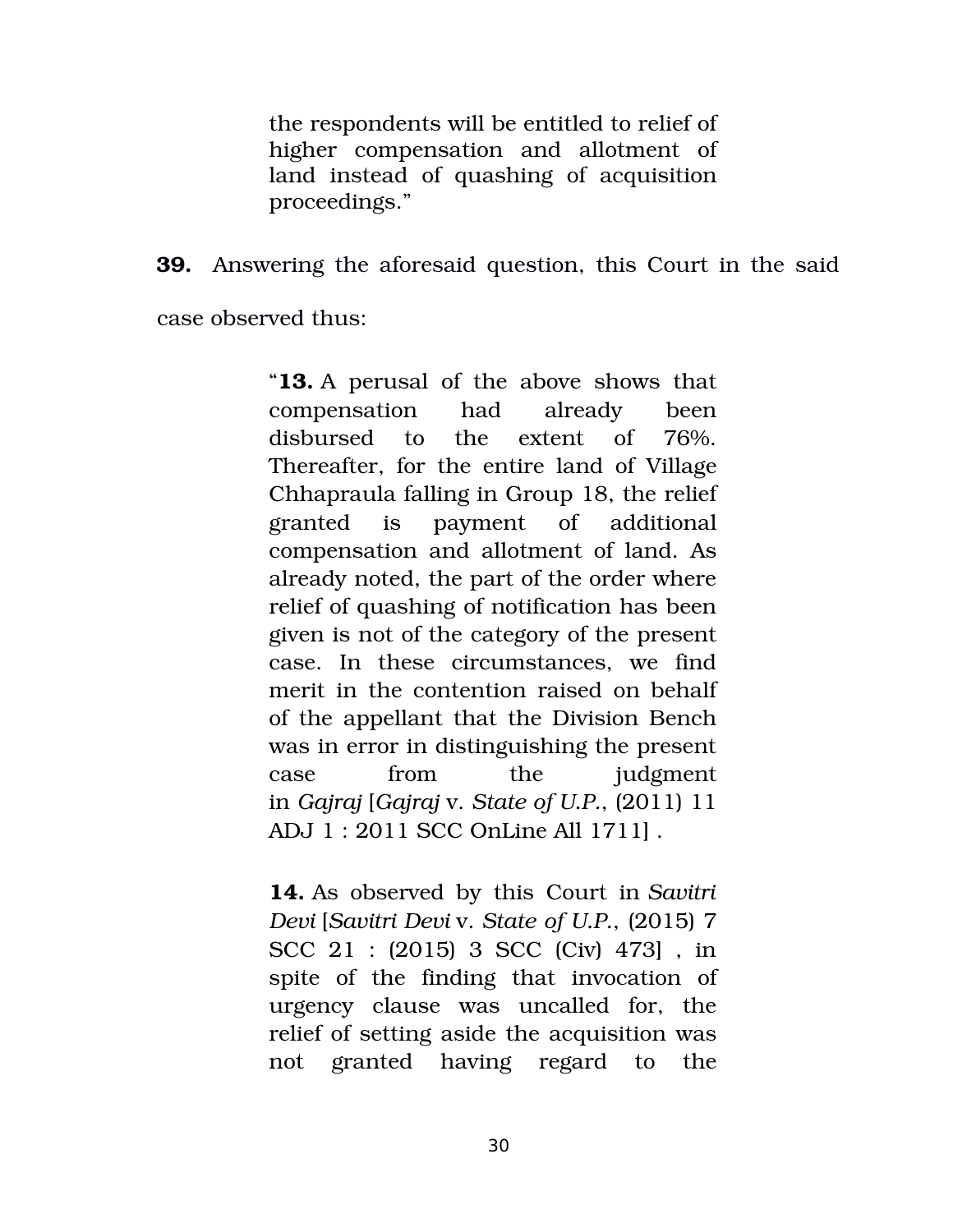development that had already been undertaken on substantial part of the land. However, to balance the equities higher compensation and allotment of land was ordered to meet the ends of justice. [*Savitri Devi* v. *State of U.P.*, (2015) 7 SCC 21, para 17]"

**40.** It could thus clearly be seen that though this Court in the case of *Savitri Devi* (supra) observed that the judgment in the case of *Gajraj* (supra) has to be construed particularly in the unique and peculiar/specific background, in the case of **Savitri Mohan (Dead)** (supra), this Court had followed the principle laid down in the cases of *Gajraj* (supra) and *Savitri Devi* (supra) and held that to balance the equities, it was appropriate to issue directions for payment of higher compensation and allotment of additional land. It was observed that it was necessary to do so to meet the ends of justice.

**41.** At this juncture, we will have to consider the policy decision of the State Government as formulated in the said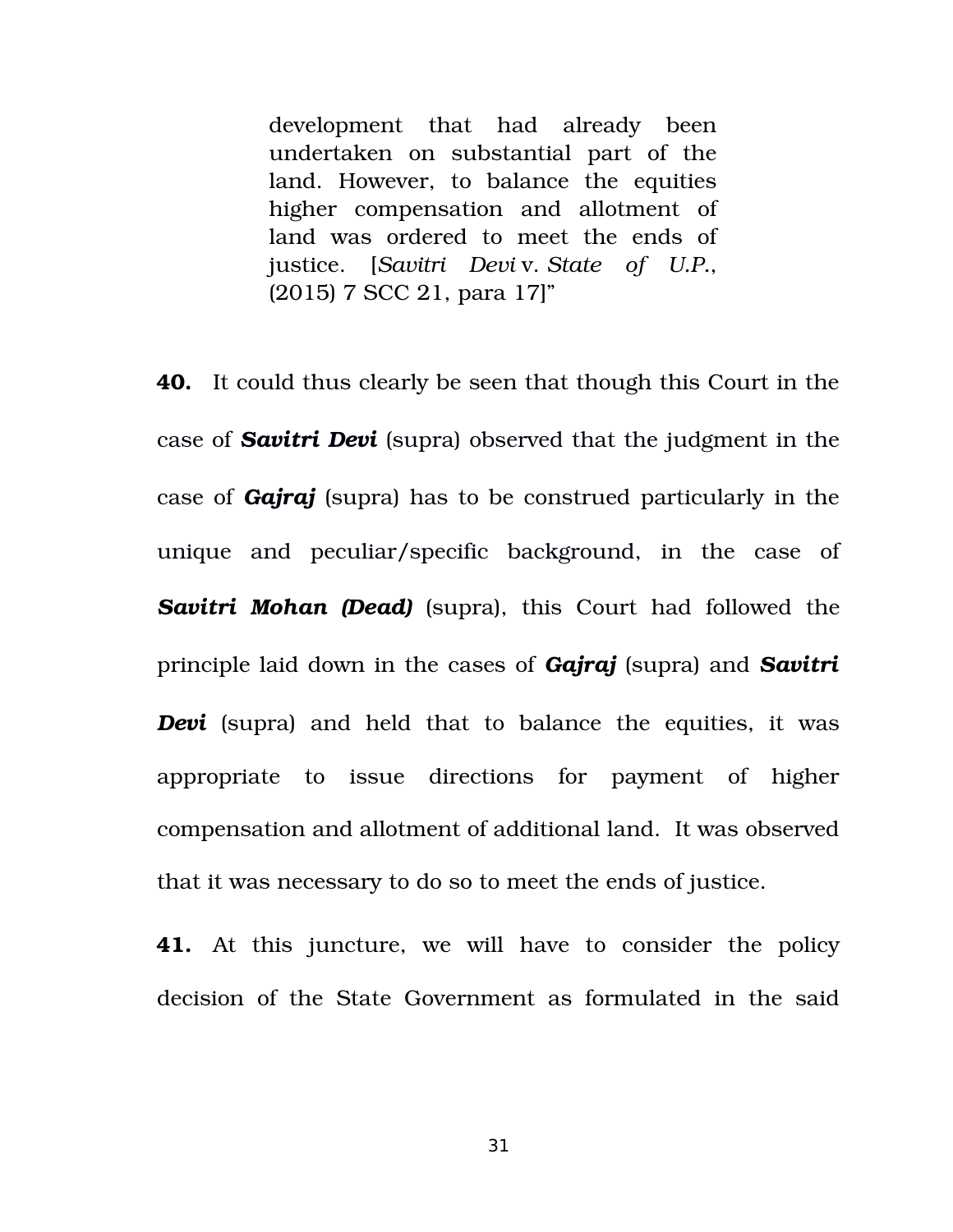G.O. in the peculiar facts and circumstances of the present case.

**42.** After the decision of this Court in the cases of *Gajraj* (supra) and *Savitri Devi* (supra), 64.7% additional compensation and 10% of the land acquired of each of the land owners, instead of 5% and 6% was made available to the farmers whose lands were acquired for the benefit of NOIDA as well as Greater NOIDA. The lands acquired for the benefit of YEIDA were also for the development of adjoining areas. Feeling discriminated that they were being paid compensation at much lesser rate as compared to the farmers whose lands were acquired for NOIDA and Greater NOIDA, various farmers' organizations started agitations. It is some of the allottees who made representations to the CEO of YEIDA. One of such representations was made by the respondent No.19-Supertech Private Limited to the CEO of YEIDA on  $22<sup>nd</sup>$  November, 2013, stating therein that on account of agitation by the Bhartiya Kisan Union, they had to stop their work with effect from  $20<sup>th</sup>$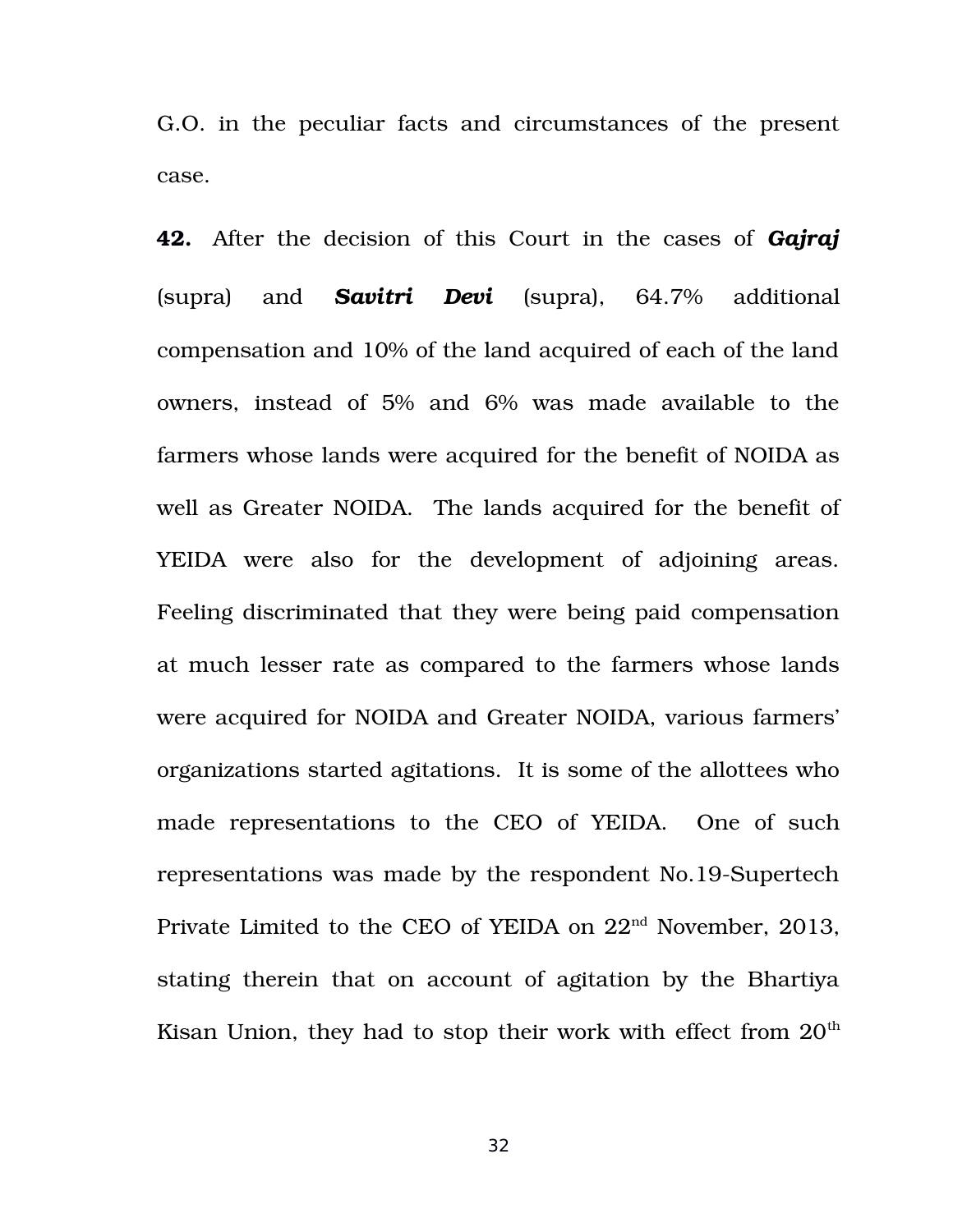November, 2013. The said letter/representation stated that that the main grievance of the office-holders of the Bhartiya Kisan Union was that they want increased compensation and for compensating the same, the Authority wants money from the Builders. The said representation states that:

> "*"*the Authority is not resolving the problems of the Farmers. The main issue of farmers is that they want increased compensation, and for compensating the same, the Authority wants money from the Builders. Builders are not ready to pay this amount, due to which, we are stopping the construction works of Builders.*"* During the discussion, it was said by the Company that "We are not against the farmers or against their rights and company gives it's consent on this fact that whatever the consent would be made out between the Authority and Government on the compensation amount of farmers, that would be accepted by the company."

**43.** The said letter/representation categorically states that the Company was not against the farmers or against their rights and that it was willing to abide by whatever decision was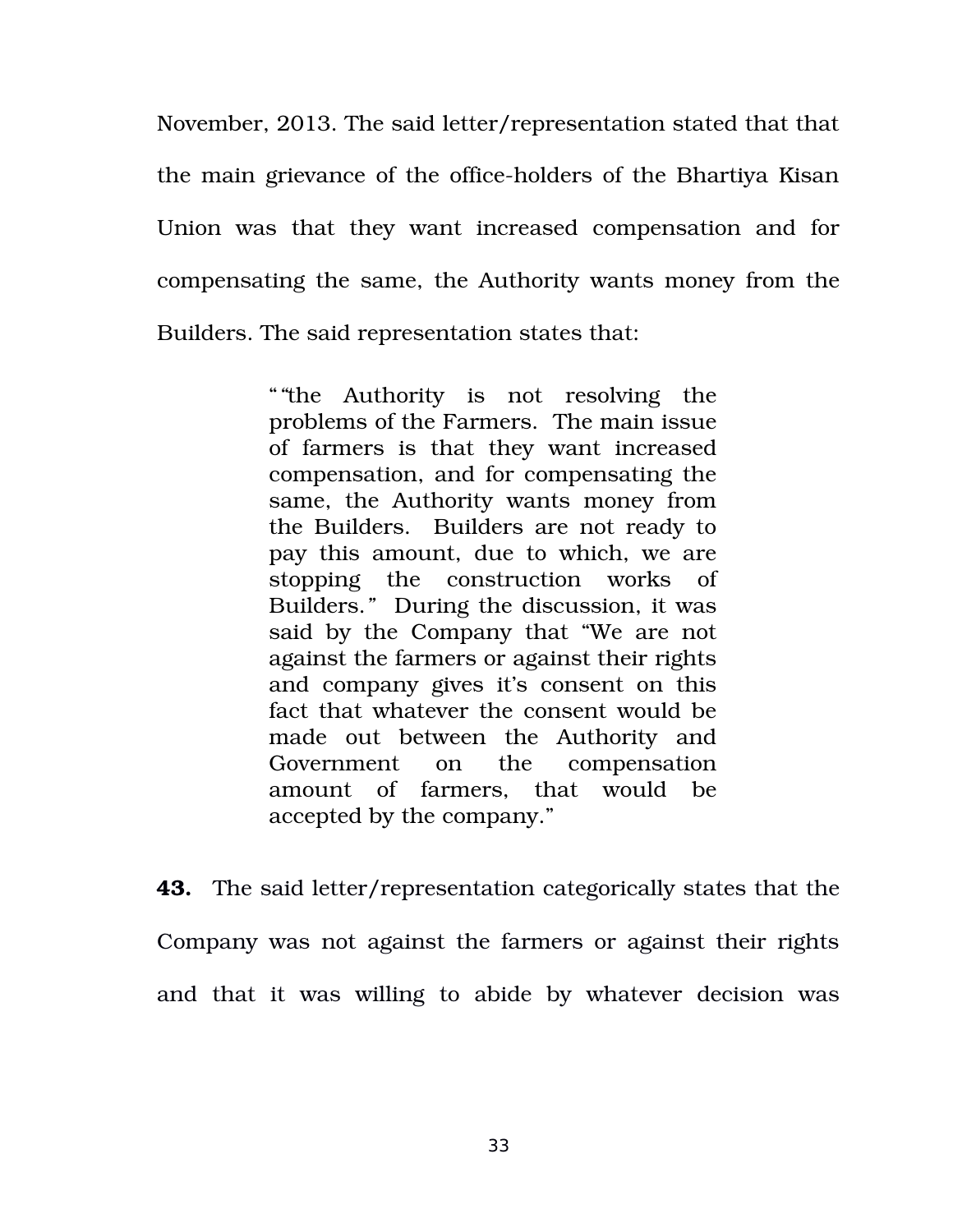arrived at between the Authority and the Government on the compensation amount of farmers.

**44.** Similar representations were made by Orris Greenbay Golf Village on the same day, by Sunworld City Pvt. Ltd. on  $26<sup>th</sup>$ November, 2013, and by Gaursons Realtech Pvt. Ltd. on  $4<sup>th</sup>$ December, 2013.

**45.** It could thus be seen that on account of farmers' resistance and their agitation, the development work of the projects was stalled. When this was brought to the notice of the State Government, the State Government nominated the Commissioner, Meerut Division, Meerut vide order dated 10<sup>th</sup> April, 2013, for looking into the issue. The Commissioner after holding various meetings with the farmers' organization/representatives submitted his report on  $16<sup>th</sup>$  July, 2013, stating therein that the lands have been acquired by YEIDA at large scale and taking into consideration the nature of demands having wide implications, it was necessary that a High-Level Committee at the State Government level for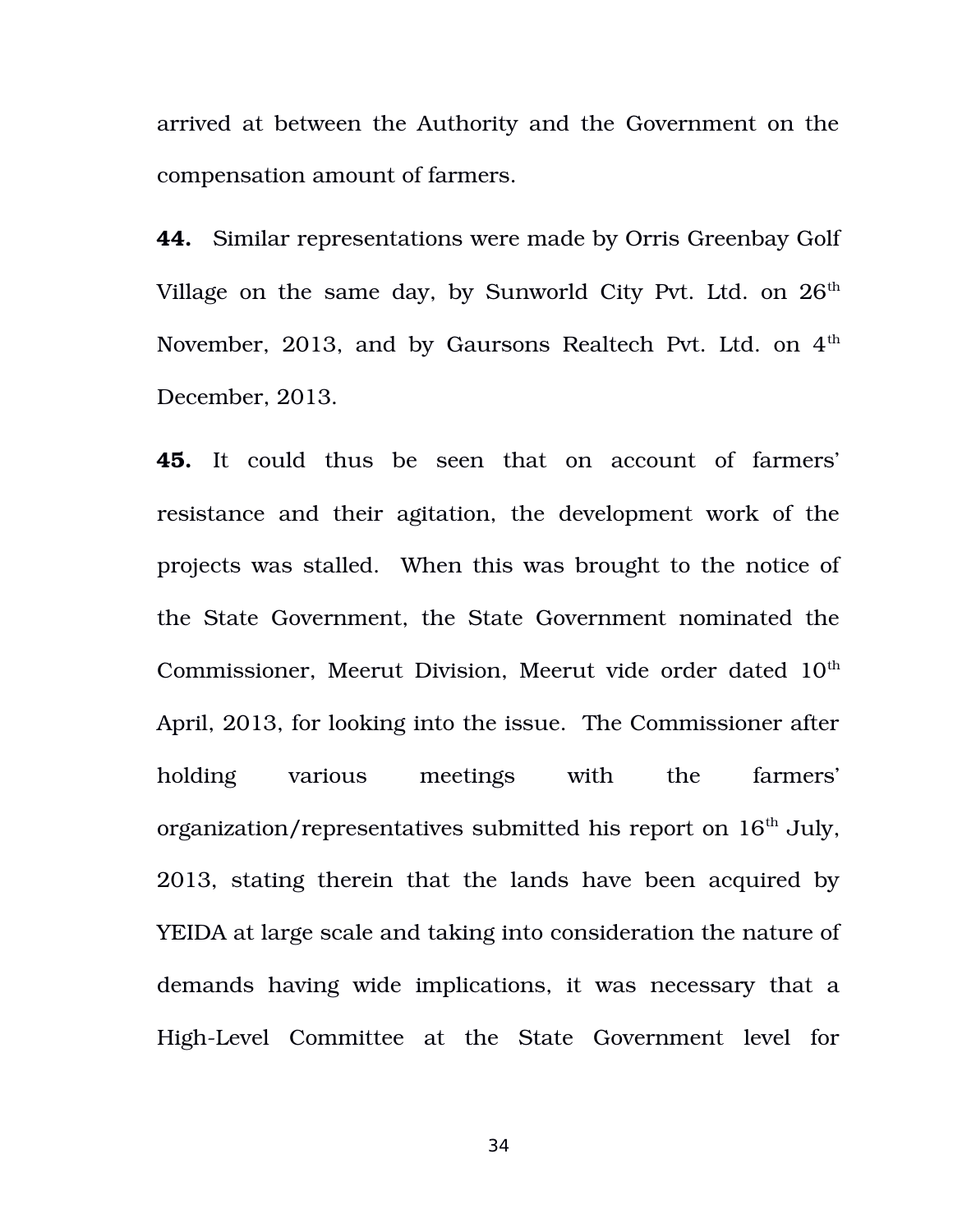examining the demands of farmers be constituted. In this background, the State Government vide order dated  $3<sup>rd</sup>$ September, 2013 constituted a Committee under the Chairmanship of Shri Rajendra Chaudhary, Minister of Prison, State of Uttar Pradesh. The Divisional Commissioner of the concerned Division and the Collector of the concerned District were also the members of the Chaudhary Committee. The Chaudhary Committee was constituted for the purpose of resolving the problems of the villagers/farmers and the problems related to the industries. The Chaudhary Committee considered the following issues:

- "a. Demands raised by the Farmers/ Farmers' Organizations/ Representatives and Memorandums/ Demand Letters produced by them and the favour put forth by them during the personal hearing.
- b. Favour put forth by the Industrialists/ Builders/ Allottees during personal hearing.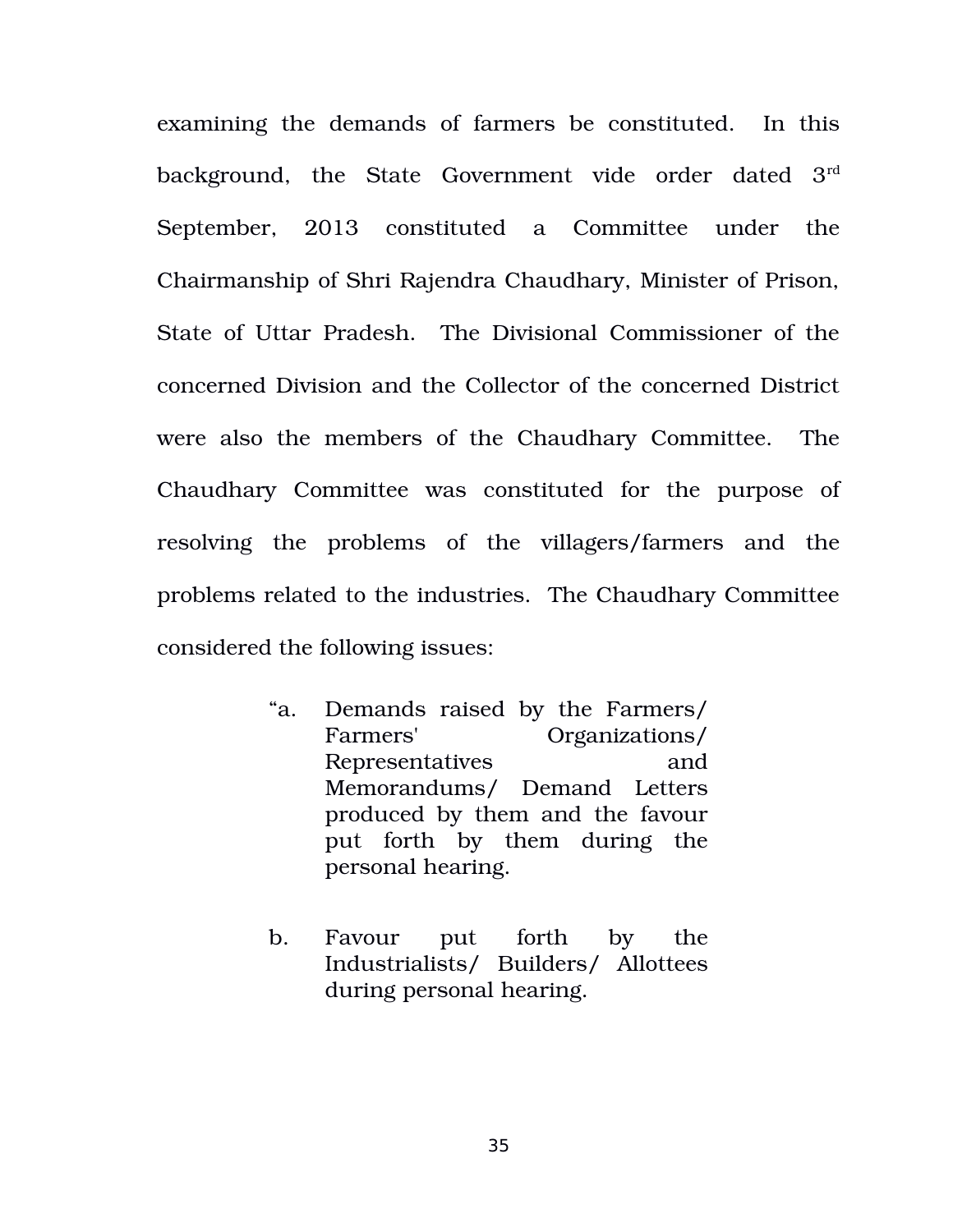c. Favour and opinion of Yamuna Expressway Authority."

**46.** The Chaudhary Committee conducted its proceedings on 30th September, 2013 with the representatives of the farmers. The said Committee thereafter held deliberations with the representatives of the allottees on 29<sup>th</sup> October, 2013. It will be apposite to refer to the relevant part of the discussion that took place in the meeting held with the representatives of the allottees on  $29<sup>th</sup>$  October, 2013, which reads thus:

- "2. It was informed by the representative of M/s. SDIL that due to the agitation of local farmers on the issues of their problems/demands, at present, we are not available to carry out any work on the spot, therefore, whatever the decision will be taken by the Committee/ Government for disposal of the problems of farmers, we will cooperate in the same.
- 3. It was informed by the representative of M/s. Supertech Pvt. Ltd. that the farmers are agitating in the entire area and they are interrupting the development work. It is necessary to solve the problems of farmers. It was also informed by him that he will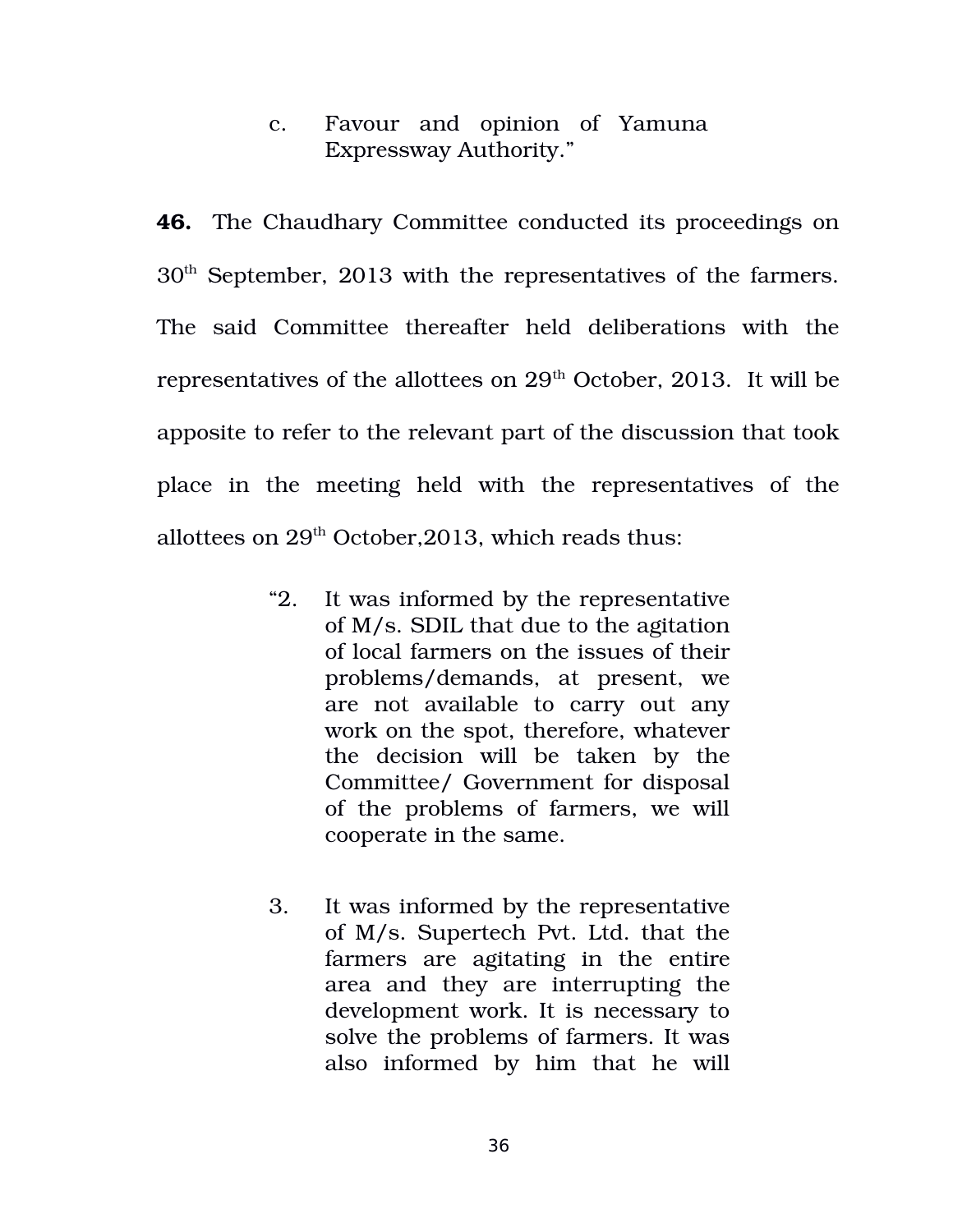cooperate in the decision to be taken by the Government/Committee for disposal of the problems.

- 4. It was informed by the representatives of M/s. Silverline and other Units/Institutions that due to interrupting their development works as a result of the demands being raised by the farmers of the area, the project cost is getting escalated. Due to solving the problems of farmers, the investment will be increased in the area and in disposal of the same, they will provide their assistance.
- 5. Regarding the demand of giving 10% abadi land in place of 7% abadi land to be given to the ancestral farmers, it was said by the representative of M/s. J.P. Infratech Pvt. Ltd. namely Sh. Sameer Gaur that earlier, they have been paid value of 7% abadi land and development charges, now, if any other cost is imposed, then, company is not in position to bear the same."

**47.** It could thus be seen that even the representatives of the allottees were of the opinion that on account of the agitation of the local farmers, the developers were not in a position to carry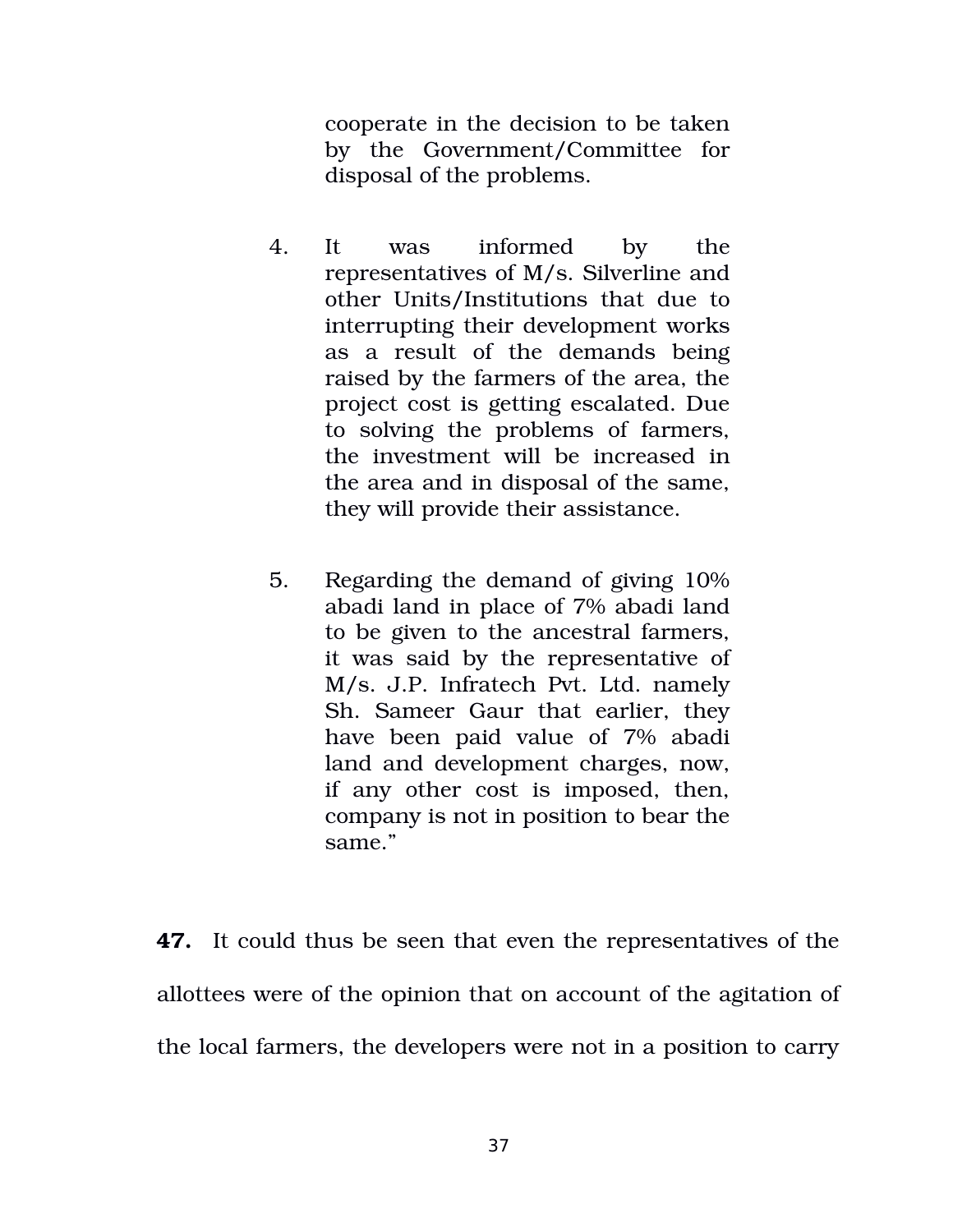out any work on the spot. It was also impressed upon that on account of this, the cost of the project was getting escalated. As such, it was urged to solve the problem.

**48.** The Chaudhary Committee also considered the submissions made on behalf of the appellant-YEIDA. It was submitted on behalf of the appellant-YEIDA that on account of the judgment delivered in a similar case, i.e., in the case of *Gajraj* (supra), the farmers, whose lands were acquired, were also demanding the compensation on similar lines.

**49.** After considering the rival submissions, the Chaudhary Committee gave its recommendation as under:

"Recommendation of Committee:

The opinion of Authority as well as the demands of the Farmers' Organizations were carefully considered by the Committee. In the common order passed in the different Writ Petitions filed by Noida and Greater Noida Authorities, the Hon'ble High Court by not finding the proceedings conducted under Section 17 of Land Acquisition Act, 1894 to be proper,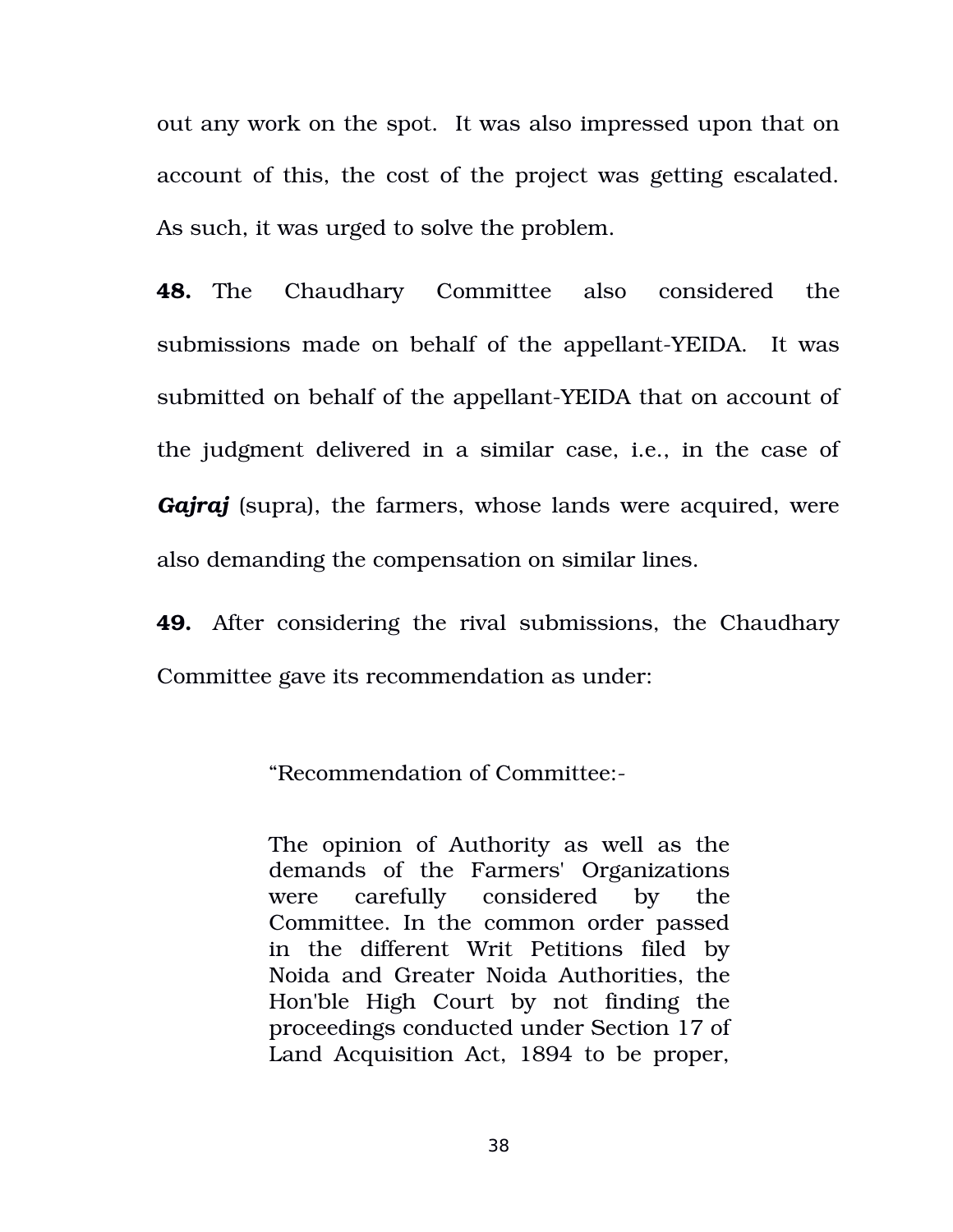had directed that the Authority shall pay 64.7% additional compensation to the farmers and return them 10% developed land. Also in the Yamuna Expressway Authority, around 700 Writ Petitions have been filed by the farmers by challenging the different notifications, wherein, stay orders have been passed in the most of the Petitions, the circumstances which were existing in the acquisition made by Noida and Greater Noida Authority, same circumstances are also existed in the most of the cases of acquisition of Yamuna Expressway. The lands acquired by the Authority, have been allotted to the different allottees for different projects, due to which, the third party rights have been created in this acquired land and if order is passed against the Authority in the Petitioners filed against the Acquisition Proceedings, then, many difficulties would arise. Therefore, keeping in view the legal expected legal complications, it is required to do the out of court settlement with the affected farmers. At the time of discussion, it was assured by the farmers' representatives that if the Government/ Authority agrees to give 64.7% additional compensation, then, the farmers will withdraw the Petitions filed in the Court. Therefore, Committee recommends that:

I .(a) If, all the farmers/ Petitioners of a village related to the land acquired/ purchased by the Yamuna Expressway Authority, withdraw their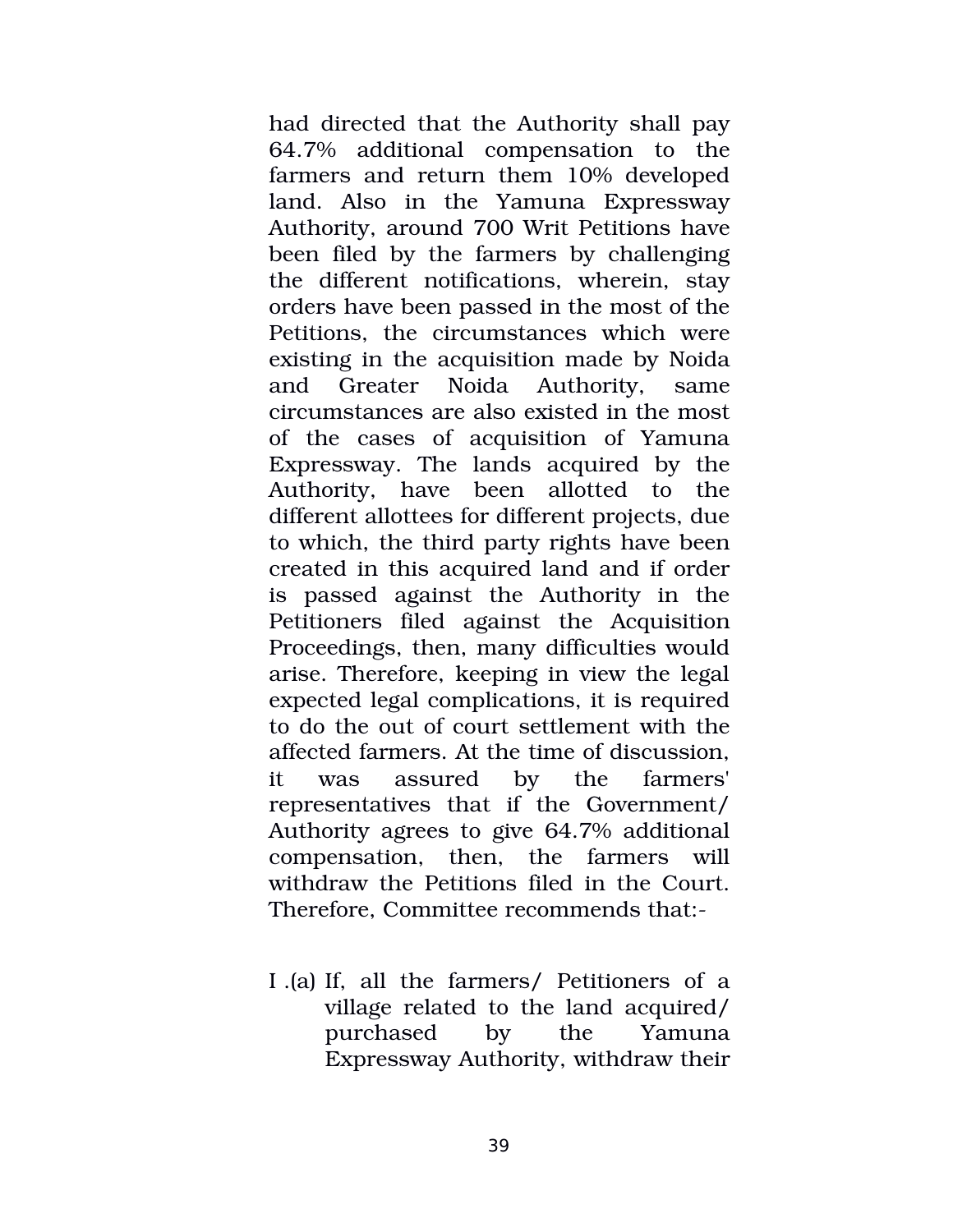Petitions filed in the Hon'ble High Court or in any other Court and if they give written assurance for future that they will not file any claim against the Authority or it's allottees in any Court and will not cause any obstruction in the Development Works, then, like the Greater Noida Authority, the Authority may consider to give amount equivalent to 64.7% additional compensation in the form of No Litigation Incentive/ Additional Compensation, which may be compensated proportionally from the concerned allottees and same may also be imposed proportionally in the costing of allotment of land available with the Authority.

These benefits shall be allowed also to those farmers, whose' lands have been purchased by the Authority vide Sale Deed on mutual consent basis.

(b) The process of payment of additional compensation, be completed villagewise in accordance with the Schemes/ Priorities of Authority after obtaining physical possession of on the spot and after withdrawal of all the Writ petitions/ Cases of concerned village after doing settlement with the farmers. In view of the financial condition of Authority, if the payment of additional compensation is not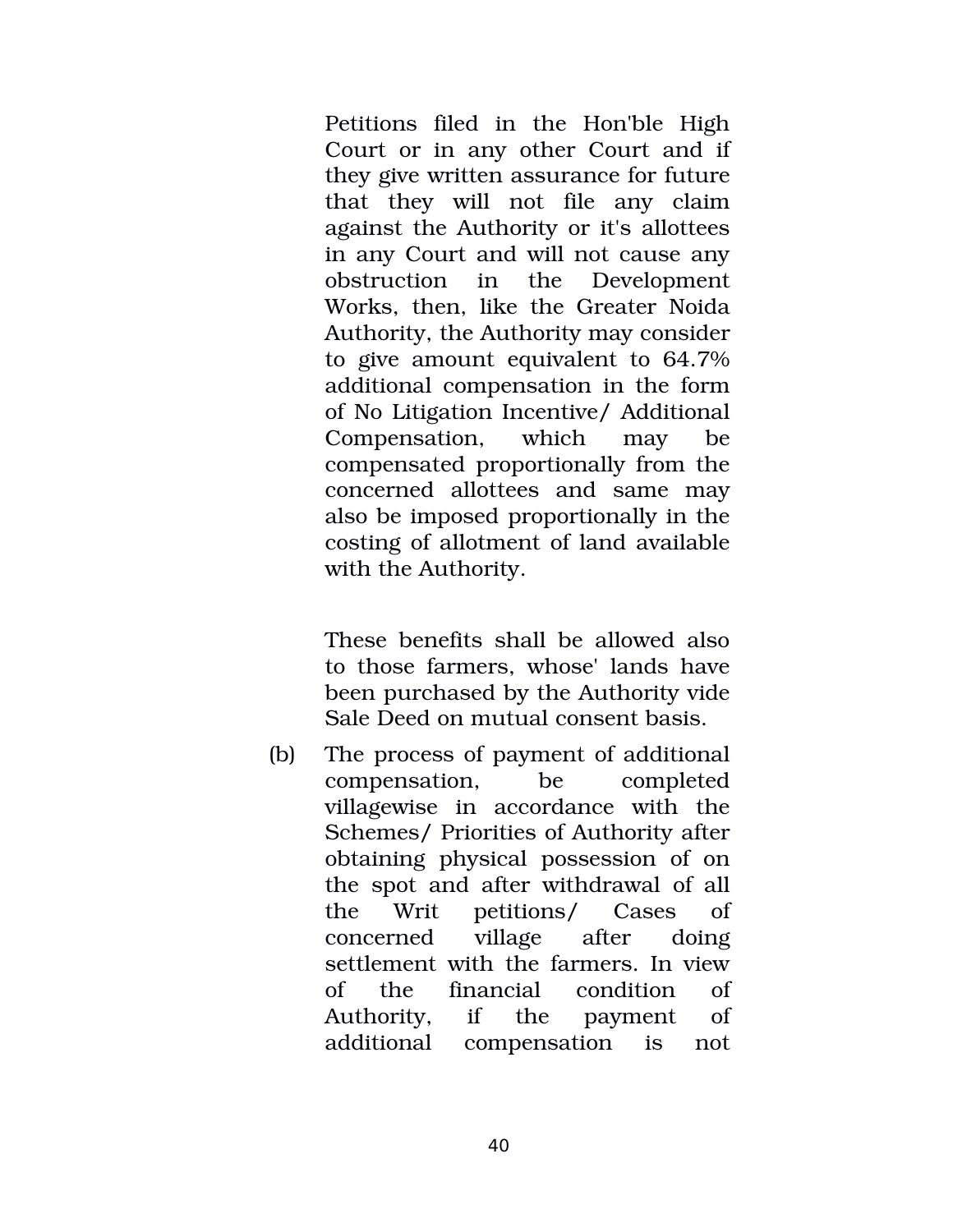possible in lumpsum, then, the consideration could also be made regarding payment in installments or in the form of developed land.

- 2. Regarding allotment of 10% developed land in place of 7% developed land, the proceedings be conducted according to the order of Appeal/SLP filed by the Noida/Greater Noida Authorities.
- 3. The proceedings of amendment proposed by the Authority in Abadi Rules, are at final stage of approval, the proceedings be conducted as per the decision of Government.
- 4. Regarding abolishing the distinction between ancestral and non-ancestral, this decision has been taken in the 48th meeting dated 08.01.2014 of Yamuna Expressway Authority Board, that such land owners of the lands acquired or to be acquired/purchased by the Authority, whose' names have remained recorded in Six Yearly Register/ Khatauni on the acquired land prior to the date pt establishment of Authority i.e. 24.04.2001, and the landowners are residents of any village related to any District lying within the notified area of Yamuna Expressway Authority, then, the benefit of 7% abadi land be granted to him against his acquired land. In the decision of Authority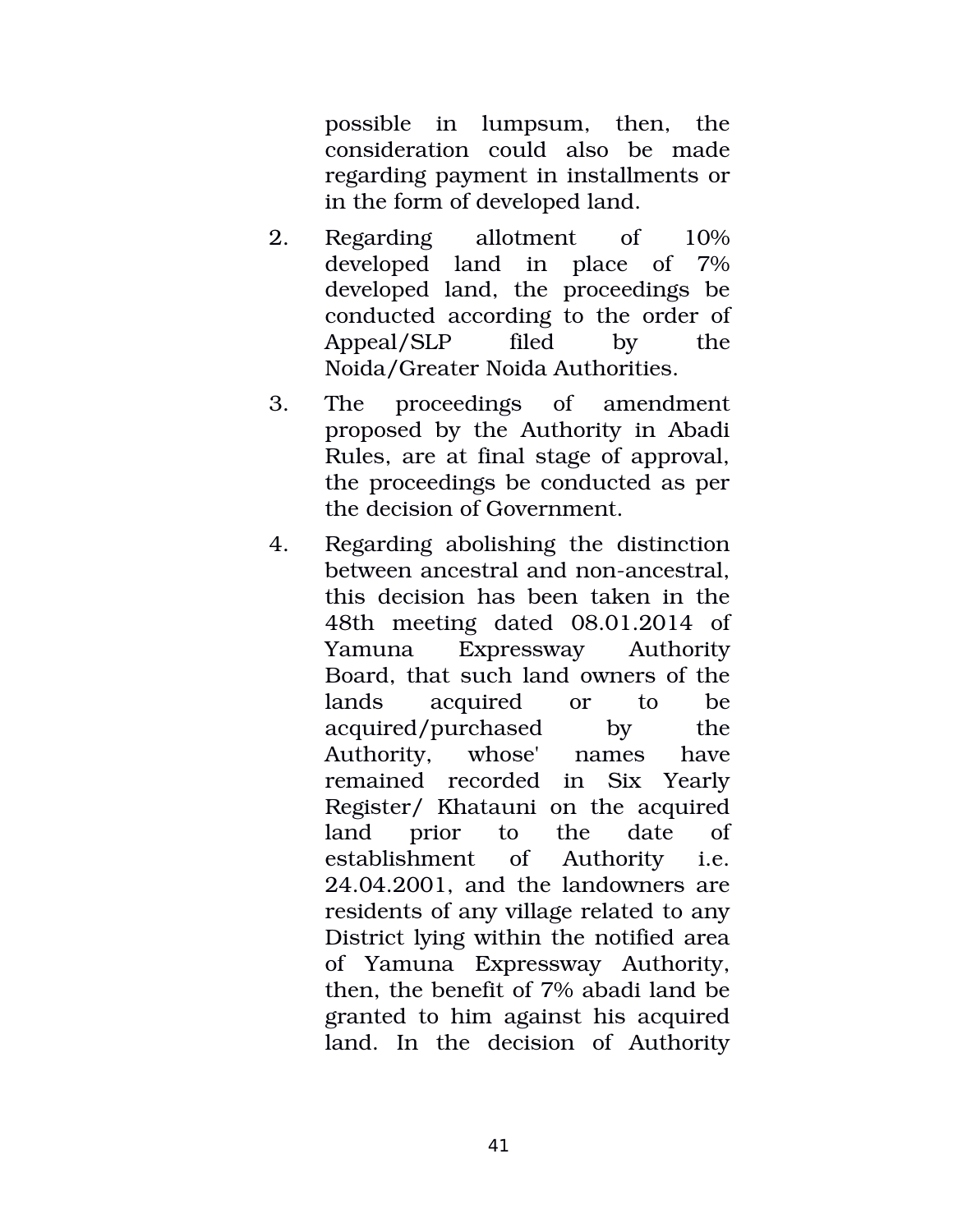Board, this facility has also been allowed to the successors of eligible land owners, who fulfill the aforesaid conditions. The further proceedings be conducted as per the decision of Authority Board.

5. In view of the demands of farmers organizations and local public of District Mathura, after taking into consideration the proposal submitted by Concessionaire namely M/s. J.P. Infratech Ltd., in the 48th meeting dated 08.01.2014 of Yamuna Expressway Authority Board, a decision in principle has been taken for construction of Exist & Entry Ramps at Bajna-Nauhjheel Road at Yamuna Expressway and by making necessary amendments in DPR accordingly, a letter has been sent to the Concessionaire namely M/s. J,P. Infratech for necessary action. The further proceedings be conducted as per the decision of Authority Board.

It is recommended by the Committee that the aforementioned additional benefits be granted to the landowners only in that case when they will handover the physical possession of land to the Authority and withdraw Writ Petition/Case pending in Hon'ble High Court or any other Court and agreement for not causing any obstruction in future in the development works of allottees and for not filing any claim in any Court against the acquisition of land in future. Regarding the other demands, the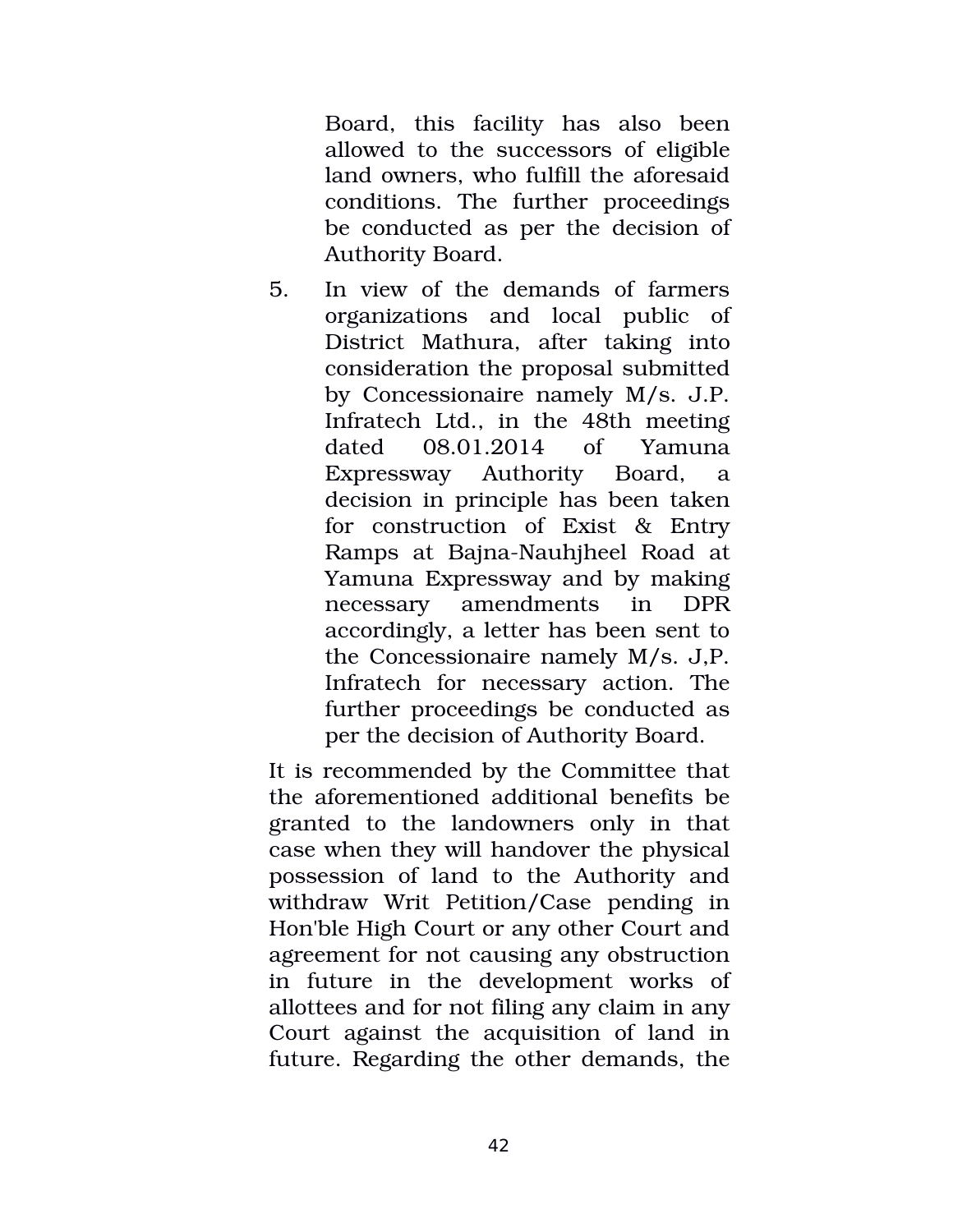Committee will give it's recommendation after further consideration."

**50.** It could thus be seen that the recommendations of the Chaudhary Committee were principally intended to resolve the issue between the farmers and the allottees, and to find out a workable solution to the problem. The Chaudhary Committee recommended similar treatment to be given to the farmers whose lands were acquired for YEIDA, as was given to the farmers whose lands were acquired for the benefit of NOIDA and Greater NOIDA. The Chaudhary Committee found that the same benefits as were given to the farmers whose lands were acquired for the benefit of NOIDA and Greater NOIDA in view of the judgment of the High Court in the case of *Gajraj* (supra), as affirmed by this Court in the case of *Savitri Devi* (supra) should also be given to the farmers whose lands were acquired for the benefit of YEIDA. However, this was made conditional. Additional benefit was granted to the landowners on the condition that they would handover the physical possession of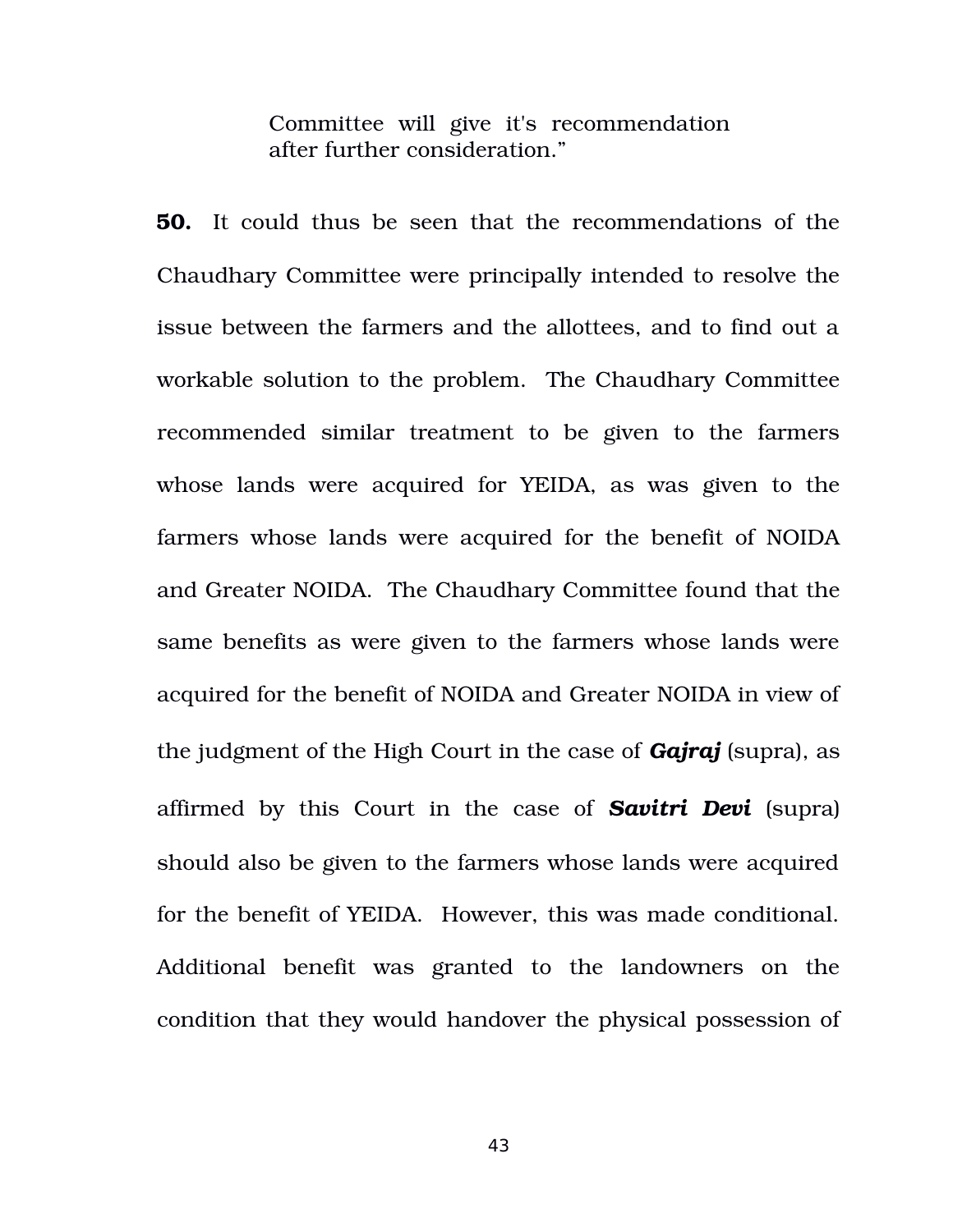land to YEIDA and withdraw the writ petitions/cases filed by them pending before the High Court.

**51.** The State Government vide the said G.O. gave effect to the recommendations of the Chaudhary Committee. YEIDA too, in its Board meeting dated  $15<sup>th</sup>$  September, 2014, resolved to implement the decision of the State Government. Accordingly, demand notices came to be issued to the allottees.

**52.** It could thus be seen that the policy decision of the State Government is preceded by various factors. Firstly, the farmers' agitation, after they were denied the benefits which were granted to the farmers whose lands were acquired for the benefit of NOIDA and Greater NOIDA; the report of the Commissioner, the appointment of the Chaudhary Committee, the deliberations of the Chaudhary Committee with various stakeholders, and thereafter the recommendations of the Chaudhary Committee.

**53.** It will be relevant to refer to the judgment of this Court in the case of the *Kasinka Trading and another vs. Union of*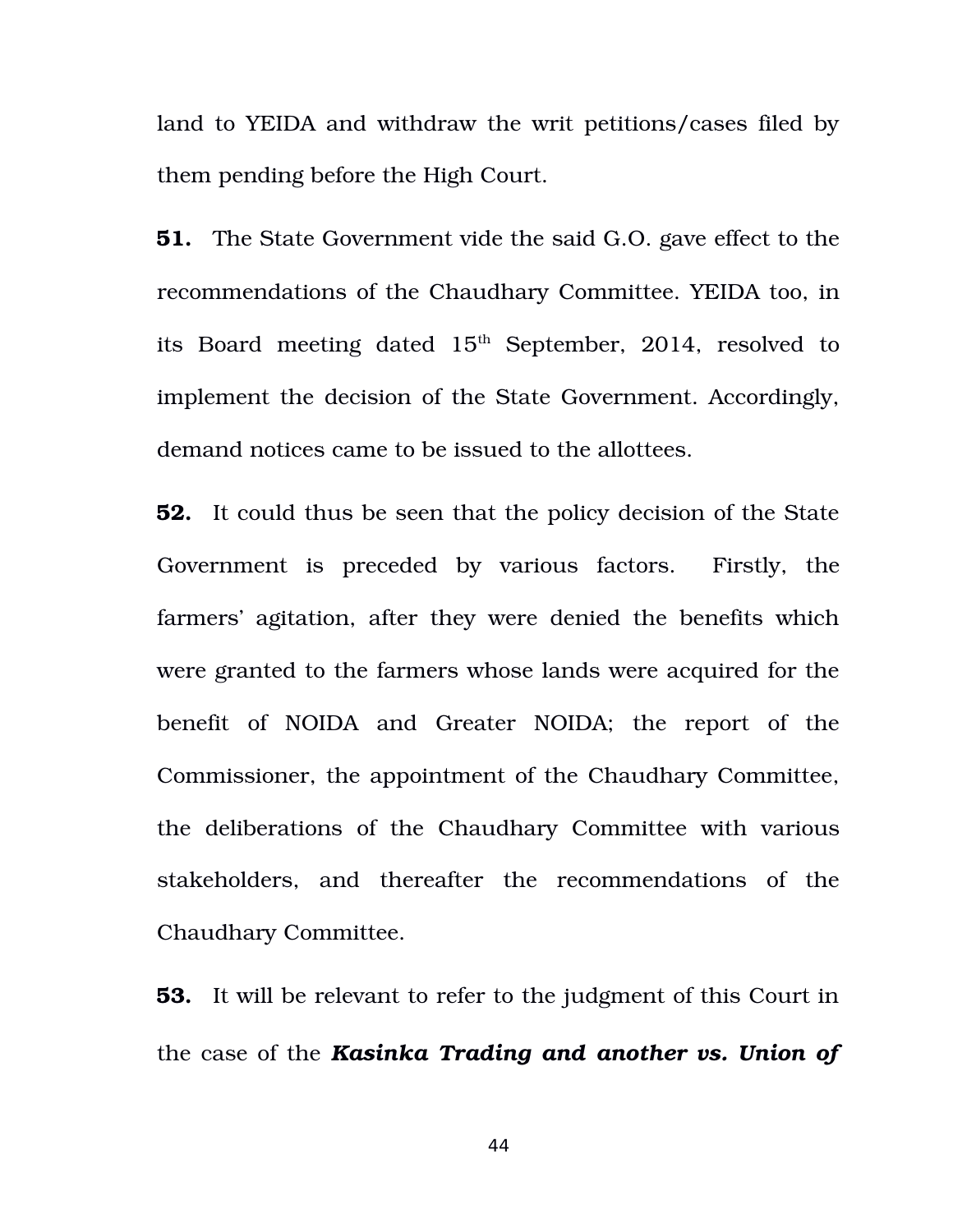*India and another[7](#page-44-0)* , wherein this Court has referred to various earlier pronouncements and the treatise of Prof. S.A. de Smith on "*Judicial Review of Administrative Action".* The relevant paragraphs of the said judgment read thus:

> "**12.** It has been settled by this Court that the doctrine of promissory estoppel is applicable against the Government also particularly where it is necessary to prevent fraud or manifest injustice. The doctrine, however, cannot be pressed into aid to compel the Government or the public authority "to carry out a representation or promise which is contrary to law or which was outside the authority or power of the officer of the Government or of the public authority to make". There is preponderance of judicial opinion that to invoke the doctrine of promissory estoppel clear, sound and positive foundation must be laid in the petition itself by the party invoking the doctrine and that bald expressions, without any supporting material, to the effect that the doctrine is attracted because the party invoking the doctrine has altered its position relying on the assurance of the Government would not be sufficient to press into aid the doctrine. In our opinion, the doctrine of promissory

<span id="page-44-0"></span><sup>7 (1995) 1</sup> SCC 274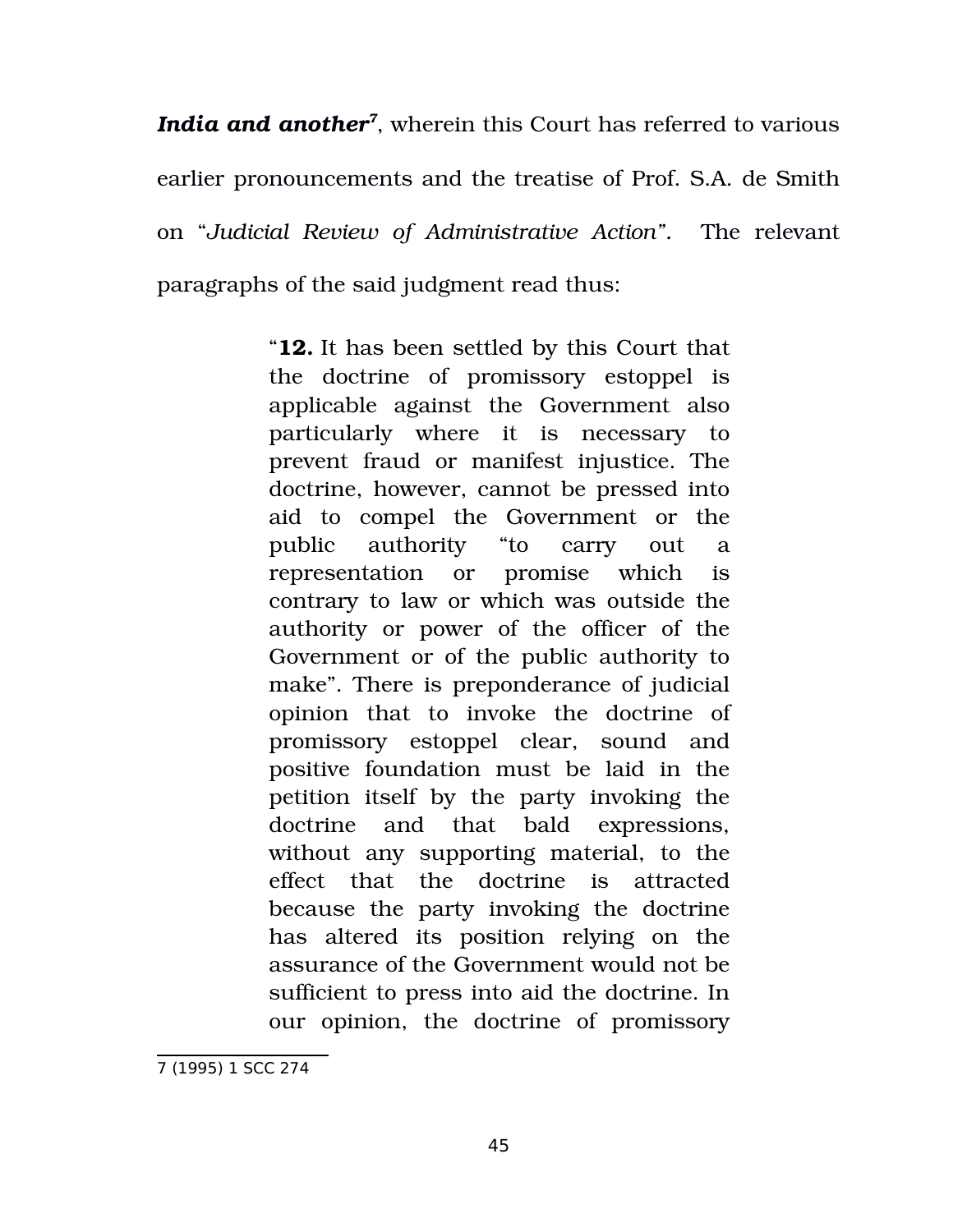estoppel cannot be invoked in the abstract and the courts are bound to consider all aspects including the results sought to be achieved and the public good at large, because while considering the applicability of the doctrine, the courts have to do equity and the fundamental principles of equity must for ever be present to the mind of the court, while considering the applicability of the doctrine. The doctrine must yield when the equity so demands if it can be shown having regard to the facts and circumstances of the case that it would be inequitable to hold the Government or the public authority to its promise, assurance or representation.

**13.** The ambit, scope and amplitude of the doctrine of promissory estoppel has been evolved in this country over the last quarter of a century through successive decisions of this Court starting with *Union of India* v. *IndoAfghan Agencies Ltd.* [(1968) 2 SCR 366 : AIR 1968 SC 718] Reference in this connection may be made with advantage to *Century Spg. & Mfg. Co. Ltd.* v. *Ulhasnagar Municipal Council* [(1970) 1 SCC 582 : (1970) 3 SCR 854] ; *Motilal Padampat Sugar Mills Co. Ltd.* v. *State of U.P.* [(1979) 2 SCC 409 : 1979 SCC (Tax) 144 : (1979) 2 SCR 641] ; *Jit Ram Shiv Kumar* v. *State of Haryana* [(1981) 1 SCC 11 : (1980) 3 SCR 689] ; *Union of India* v. *Godfrey Philips*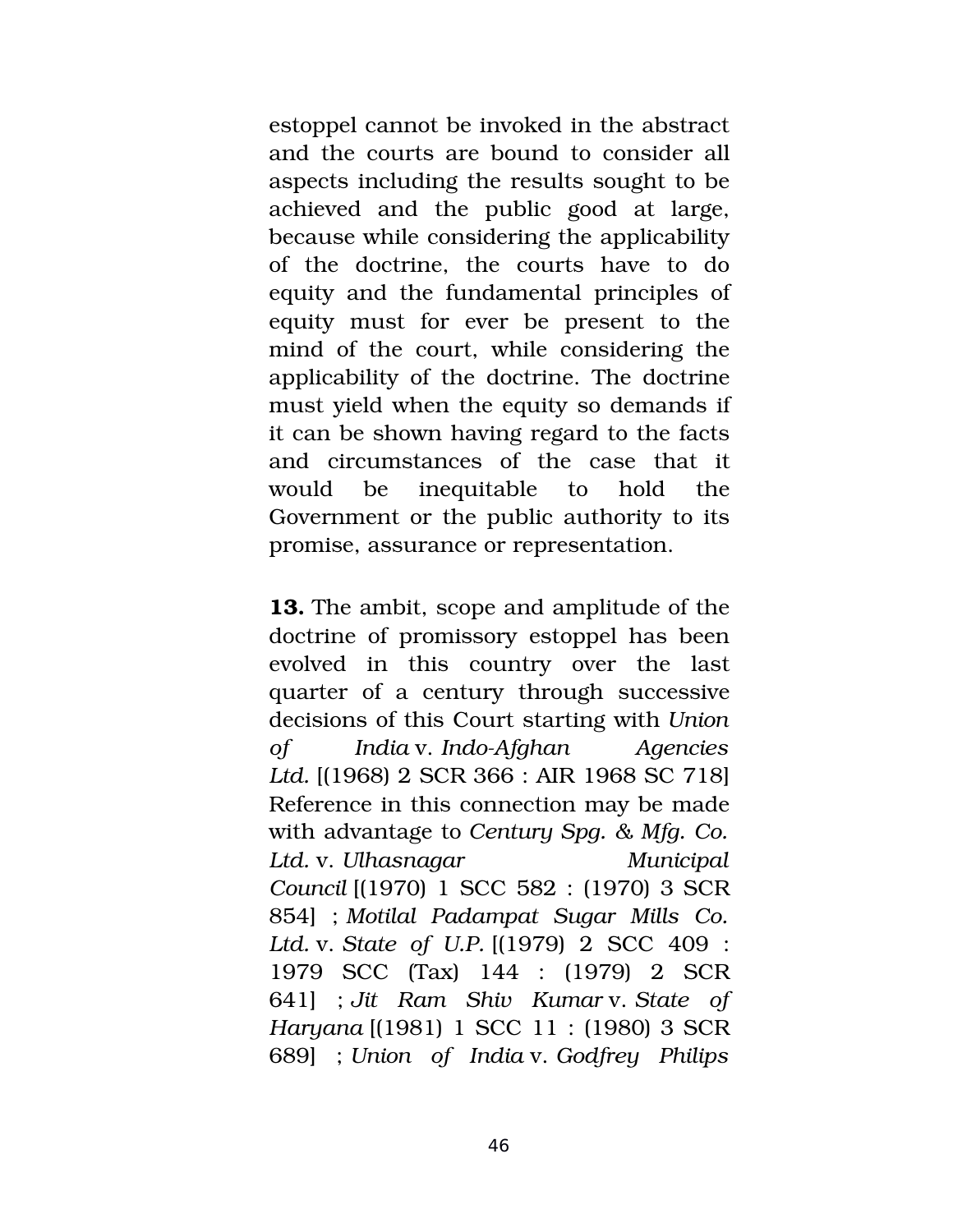*India Ltd.* [(1985) 4 SCC 369 : 1986 SCC (Tax) 11] ; *Indian Express Newspapers (Bom) (P) Ltd.* v. *Union of India* [(1985) 1 SCC 641 : 1985 SCC (Tax) 121] ; *Pournami Oil Mills* v. *State of Kerala* [1986 Supp SCC 728 : 1987 SCC (Tax) 134] ; *Shri Bakul Oil Industries* v. *State of Gujarat* [(1987) 1 SCC 31 : 1987 SCC (Tax) 74 : (1987) 1 SCR 185] ; *Asstt. CCT* v. *Dharmendra Trading Co.* [(1988) 3 SCC 570 : 1988 SCC (Tax) 432] ; *Amrit Banaspati Co. Ltd.* v. *State of Punjab* [(1992) 2 SCC 411] and *Union of India* v. *Hindustan Development Corpn.* [(1993) 3 SCC 499 : JT (1993) 3 SC 15] In *Godfrey Philips India Ltd.* [(1985) 4 SCC 369 : 1986 SCC (Tax) 11] this Court opined: (SCC p. 388, para 13)

"We may also point out that the doctrine of promissory estoppel being an equitable doctrine, it must yield when the equity so requires; if it can be shown by the Government or public authority that having regard to the facts as they have transpired, it would be inequitable to hold the Government or public authority to the promise or representation made by it, the Court would not raise an equity in favour of the person to whom the promise or representation is made and enforce the promise or representation against the Government or public authority. The doctrine of promissory estoppel would be displaced in such a case, because on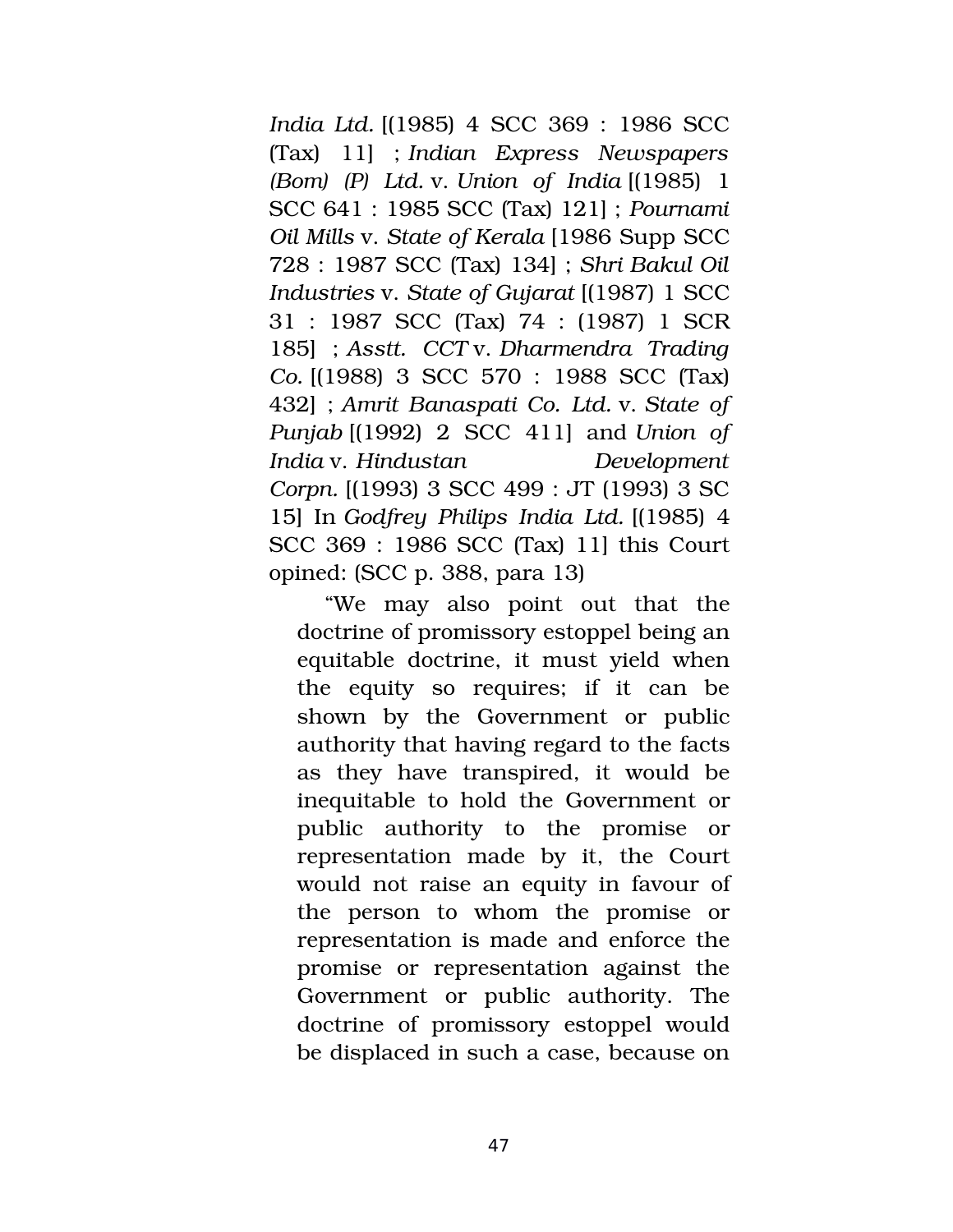the facts, equity would not require that the Government or public authority should be held bound by the promise or representation made by it."

**14.** In *Excise Commissioner, U.P.* v. *Ram Kumar* [(1976) 3 SCC 540 : 1976 SCC (Tax) 360 : AIR 1976 SC 2237] four learned Judges of this Court observed: (SCC p. 545, para 19)

"The fact that sales of country liquor had been exempted from sales tax vide Notification No. ST-1149/X-802 (33)-51 dated 6-4-1959 could not operate as an estoppel against the State Government and preclude it from subjecting the sales to tax if it felt impelled to do so in the interest of the revenues of the State which are required for execution of the plans designed to meet the everincreasing pressing needs of the developing society. It is now well settled by a catena of decisions that there can be no question of estoppel against the Government in the exercise of its legislative, sovereign or executive powers."

**15.** Prof. S.A. de Smith in his celebrated treatise *Judicial Review of Administrative Action*, 3rd Edn., at p. 279 sums up the position thus: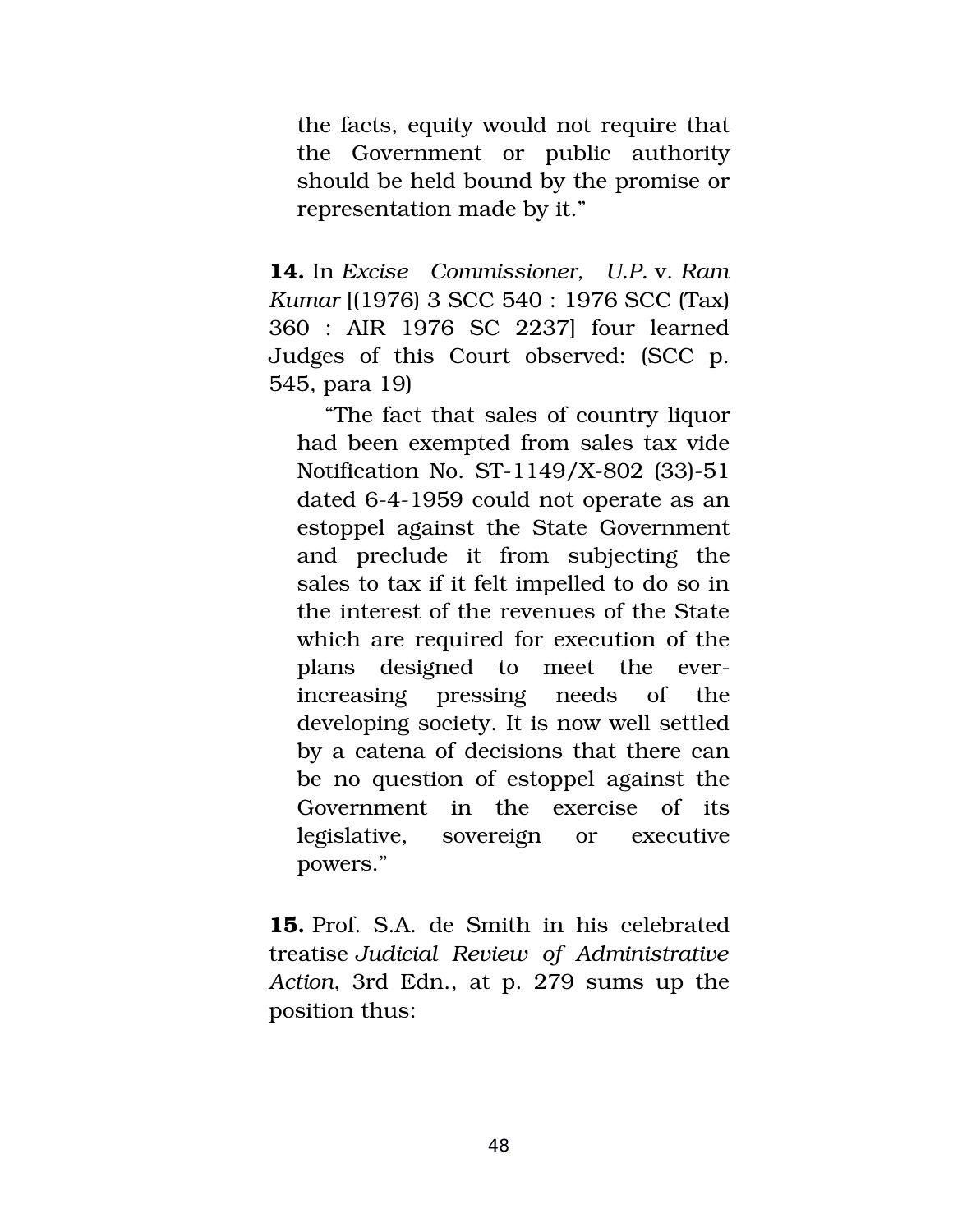"Contracts and covenants entered into by the Crown are not to be construed as being subject to implied terms that would exclude the exercise of general discretionary powers for the public good. On the contrary they are to be construed as incorporating an implied term that such powers remain exercisable. This is broadly true of other public authorities also. But the status and functions of the Crown in this regard are of a higher order. The Crown cannot be allowed to tie its hands completely by prior undertakings is as clear as the proposition that the Courts cannot allow the Crown to evade compliance with ostensibly binding obligations whenever it thinks fit. If a public authority lawfully repudiates or departs from the terms of a binding contract in order to have been bound in law by an ostensibly binding contract because the undertakings would improperly fetter its general discretionary powers the other party to the agreement has no right whatsoever to damages or compensation under the general law, no matter how serious the damages that party may have suffered."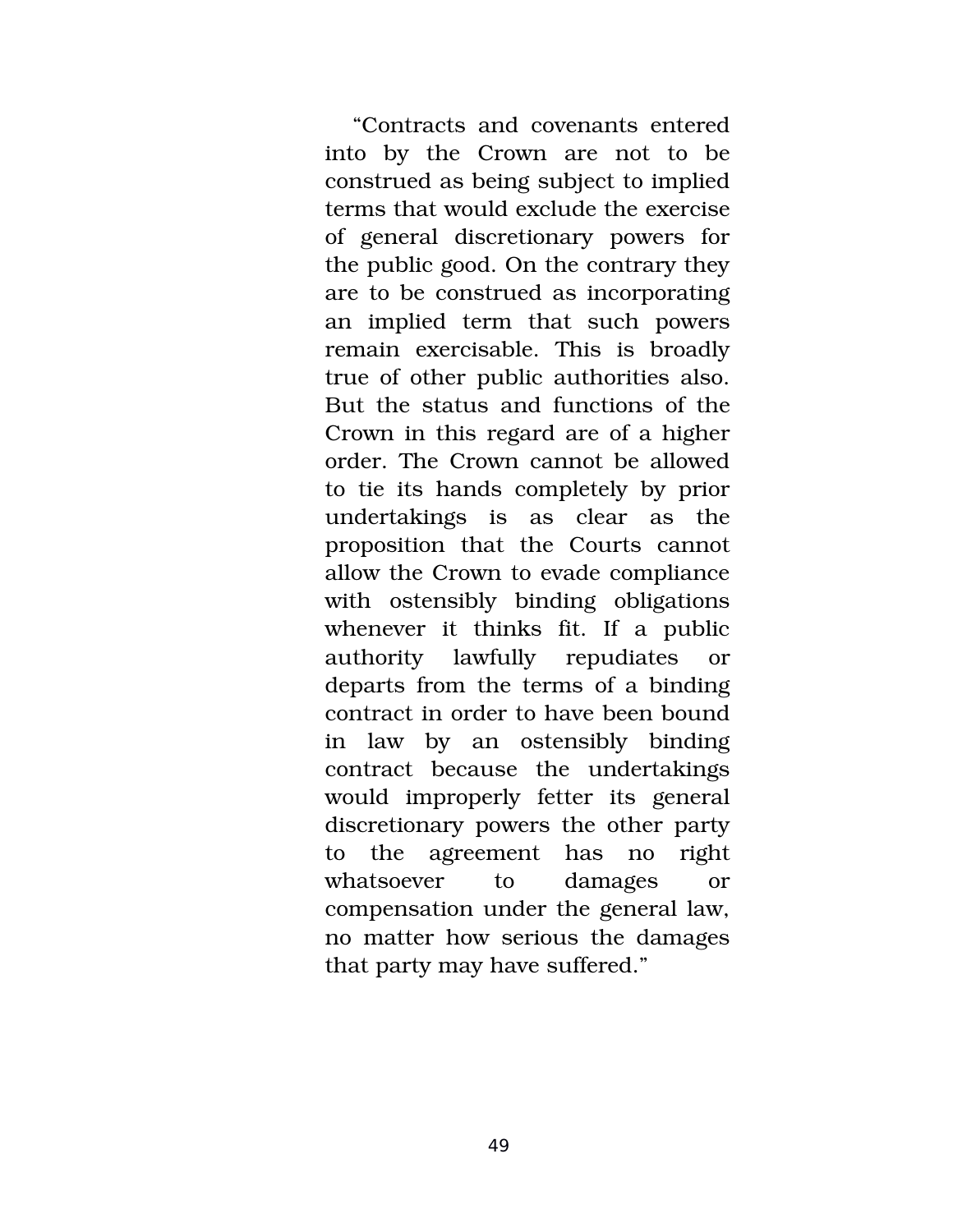**54.** It has been held by this Court that the doctrine of promissory estoppel cannot be invoked in the abstract and the courts are bound to consider all aspects including the results sought to be achieved and the public good at large. It has been held that while considering the applicability of the doctrine, the courts have to do equity and the fundamental principles of equity must for ever be present to the mind of the court, while considering the applicability of the doctrine. It has been held that the doctrine being an equitable doctrine, it must yield when the equity so requires, if it can be shown by the Government or Public Authority that having regard to the facts and circumstances as they have transpired, it would be inequitable to hold the Government or the Public Authority to the promise, assurance or representation made by it. The judgment of this Court in the case of *Kasinka Trading* (supra) has been consistently followed.

**55.** If we apply the principle as laid down in the case of *Kasinka Trading* (supra) to the facts of the present case, it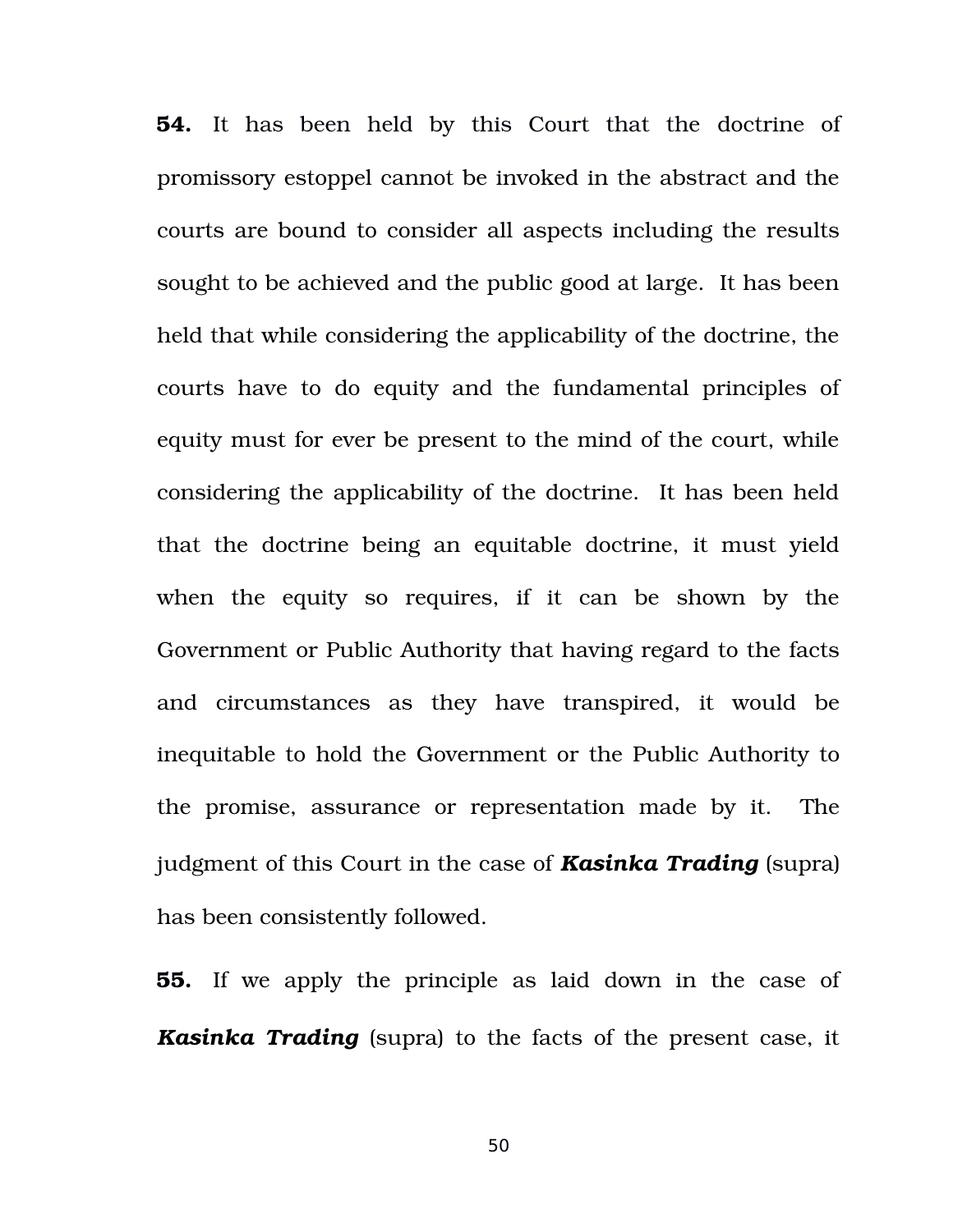will be clear that the policy decision of the State Government was not only in the larger public interest but also in the interest of the respondents. The projects were stalled on account of the farmers' agitation. The farmers felt discriminated as they found that the compensation paid to them was much lesser than the one being paid to the equally circumstanced farmers in NOIDA and Greater NOIDA. It was the allottees of the land who had approached the State Government for redressal of the problem. In these circumstances, the Government took cognizance of the problem and appointed the Commissioner to look into the issue. Since the Commissioner recommended appointment of a High-Level Committee, the Chaudhary Committee was appointed. The Chaudhary Committee had threadbare discussions with all the stakeholders. It also took into consideration that on account of stay orders passed by the High Court in various writ petitions, the development of the project was stalled. On account of pendency of the writ petitions, there was always a hanging sword over the entire acquisition of it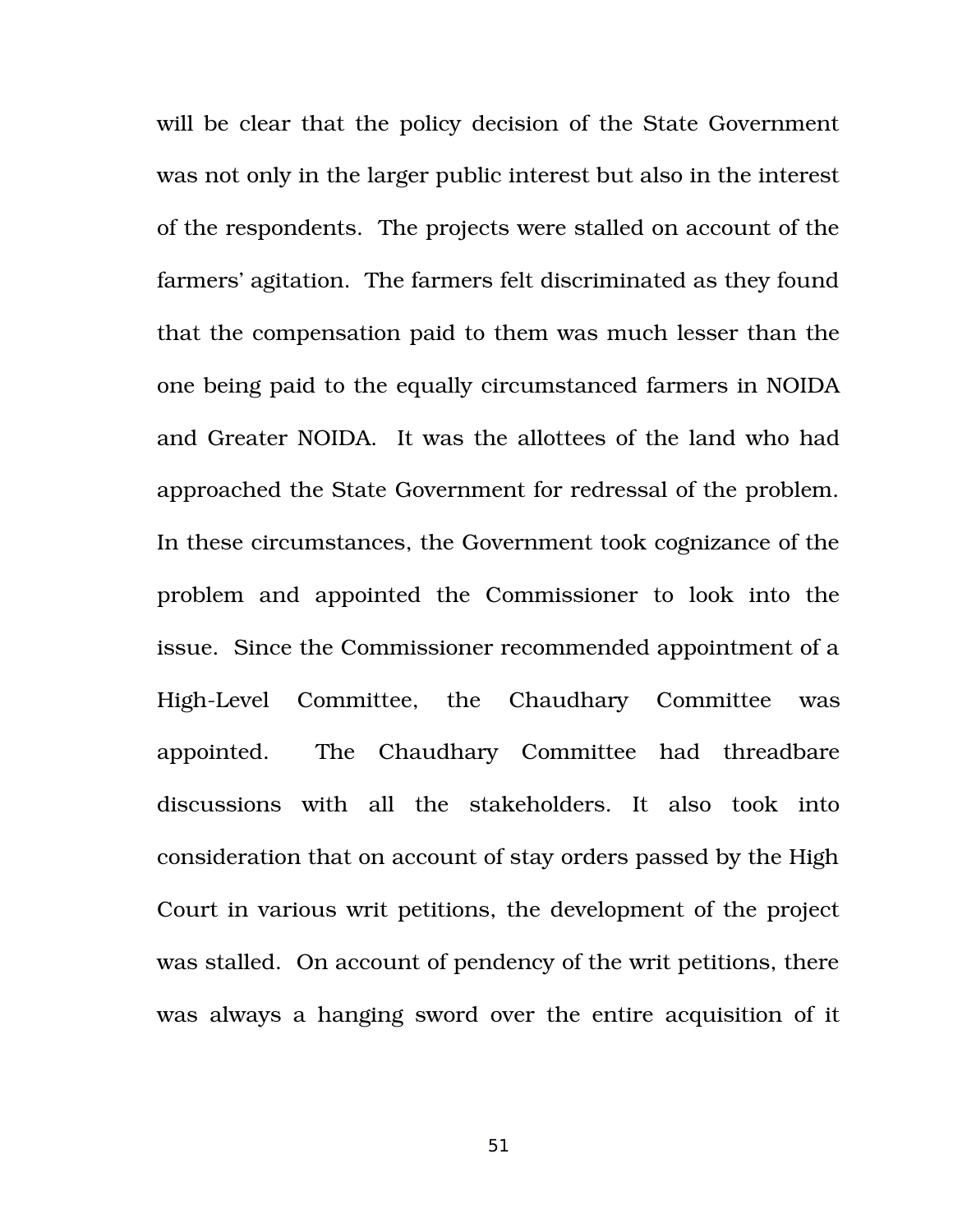being declared unlawful. In this premise, in order to find out a workable solution and that too, on the basis of the law laid down by the High Court in the case of *Gajraj* (supra) as affirmed by this Court in the case of *Savitri Devi* (supra) and followed by this Court in the case of *Savitri Mohan (Dead)* (supra), recommendations were made by the Chaudhary Committee. The Chaudhary Committee specifically recommended that the additional compensation and other incentives would be paid only if the landowners agree to handover physical possession of the land to YEIDA and withdraw all the litigations.

**56.** It could thus be seen that the recommendations, which were accepted by the State Government and formulated in the policy, were made taking into consideration the interests of all the stakeholders. As held by this Court, it is not only the interest of a small section of the allottees which should weigh with the Government, but the Government should also give due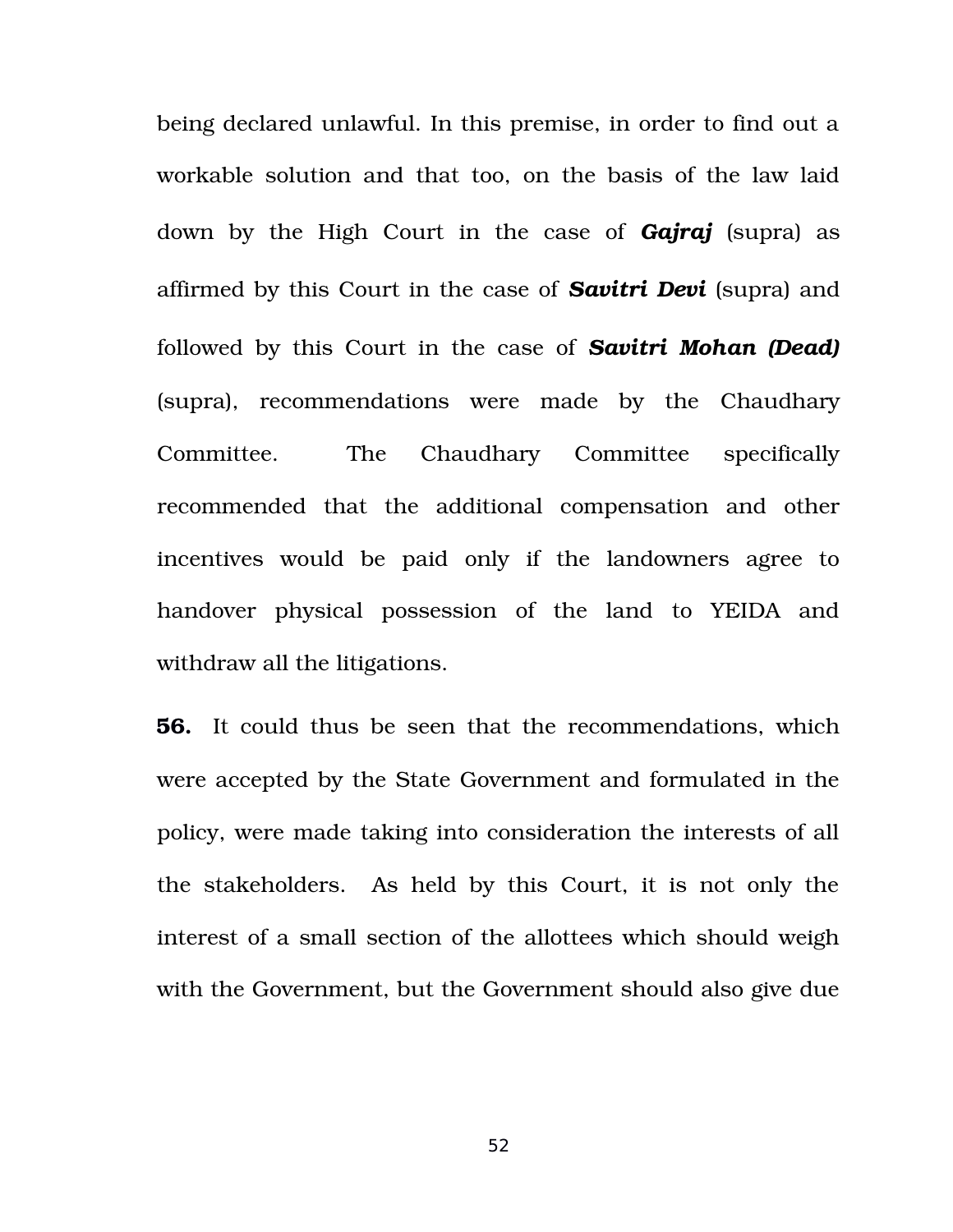weightage to the interest of the large section of farmers, whose lands were acquired.

**57.** We further find that the High Court fell in error in observing that no writ petitions were filed challenging the acquisition for YEIDA. The report of the Chaudhary Committee itself would clarify that YEIDA had itself submitted that insofar as the residential plots are concerned, there were stay orders operating in majority of the writ petitions due to which the development of the project work was stalled.

**58.** We are therefore of the considered view that the policy decision of the State Government was in the larger public interest. It was taken considering entire material collected by the Chaudhary Committee after due deliberations with all the stakeholders. The factors which were taken into consideration by the State Government were relevant, rational and founded on ground realities. In this view of the matter, the finding of the High Court that the policy decision of the State Government was arbitrary, irrational and unfair, is totally incorrect.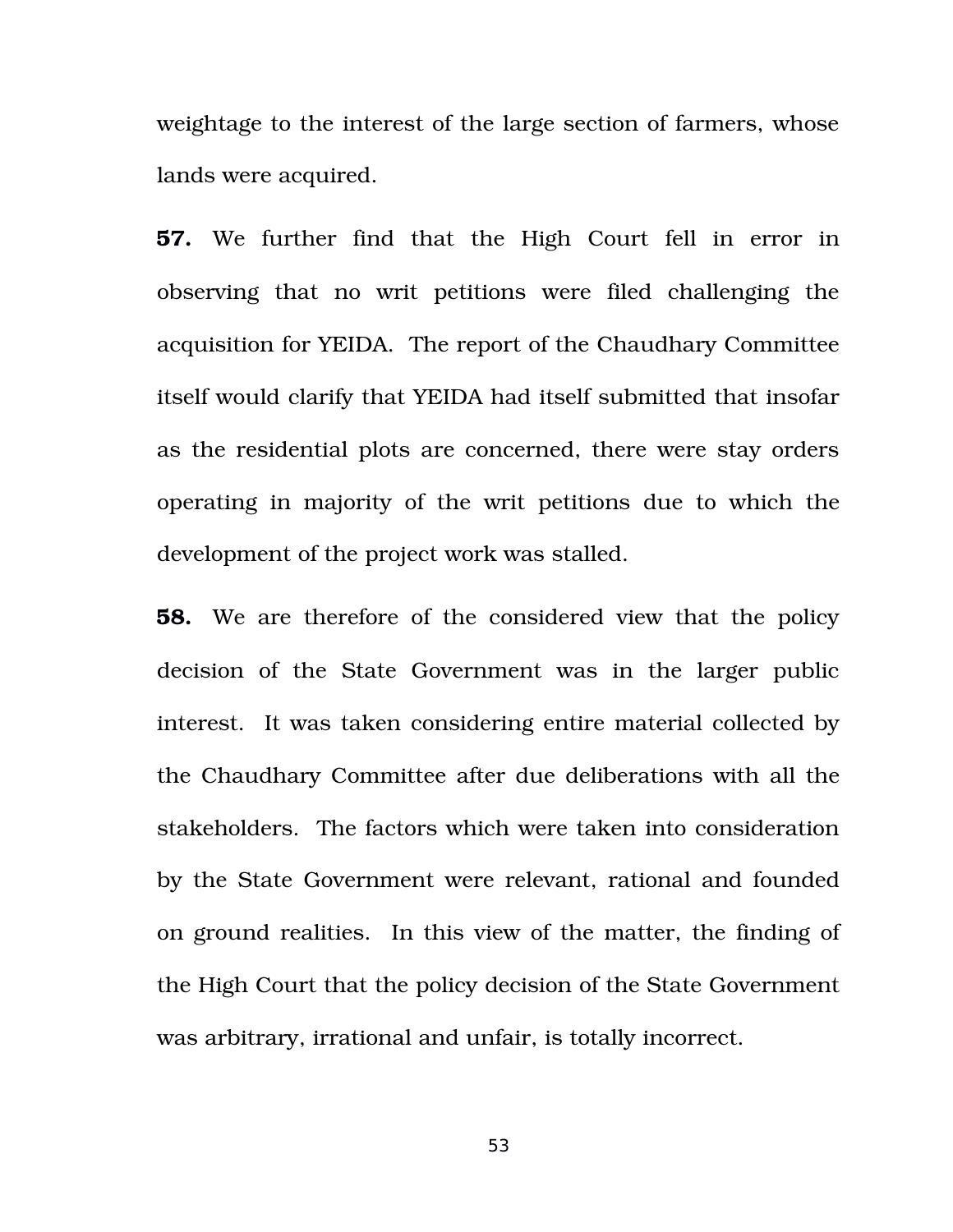**59.** The law with regard to interference in the policy decision of the State is by now very well crystalized. This Court in the case of *Essar Steel Limited* **vs** *Union of India and others[8](#page-53-0)* had an occasion to consider the scope of interference in the policy decision of the State. After referring to various decisions of this Court, the Court observed thus:

> "**43.** Before we can examine the validity of the impugned policy decision dated 6-3-2007, it is crucial to understand the extent of the power vested with this Court to review policy decisions.

> **44.** In *DDA* [*DDA* v. *Allottee of SFS Flats*, (2008) 2 SCC 672 : (2008) 1 SCC (Civ) 684] on issue of judicial review of policy decisions, the power of the Court is examined and observed as under: (SCC pp. 697-98, paras 64-65)

"*64.* An executive order termed as a policy decision is not beyond the pale of judicial review. Whereas the superior courts may not interfere with the nittygritty of the policy, or substitute one by the other but it will not be correct to contend that the court shall lay its judicial hands off, when a plea is raised that the impugned decision is a policy

<span id="page-53-0"></span><sup>8</sup> (2016) 11 SCC 1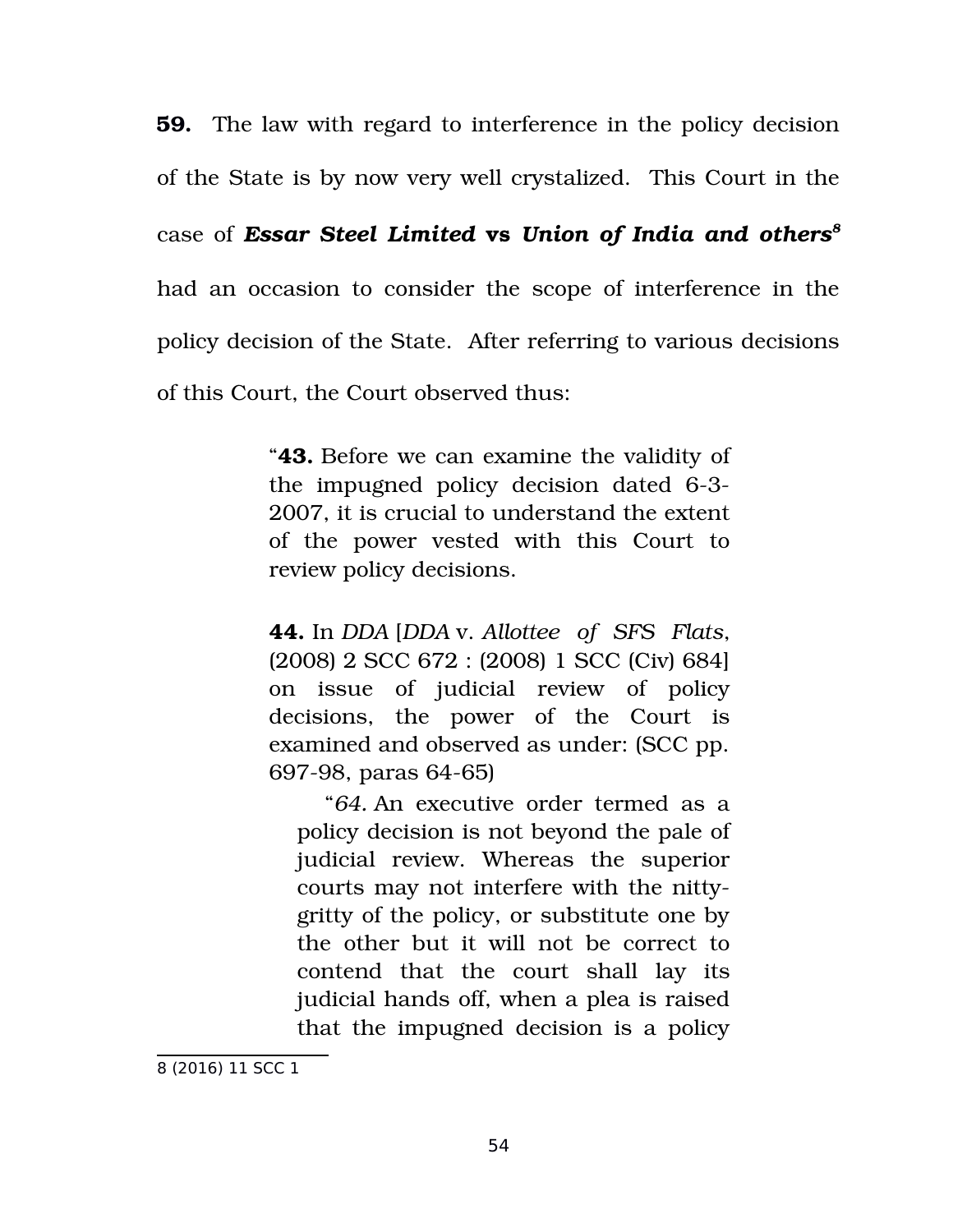decision. Interference therewith on the part of the superior court would not be without jurisdiction as it is subject to judicial review.

*65.* Broadly, a policy decision is subject to judicial review on the following grounds:

(*a*) if it is unconstitutional;

(*b*) if it is dehors the provisions of the Act and the Regulations;

(*c*) if the delegatee has acted beyond its power of delegation;

(*d*) if the executive policy is contrary to the statutory or a larger policy."

**45.** Thus, we will test the impugned policy on the above grounds to determine whether it warrants our interference under Article 136 or not. Further, this Court neither has the jurisdiction nor the competence to judge the viability of such policy decisions of the Government in exercise of its appellate jurisdiction under Article 136 of the Constitution of India. In *Arun Kumar Agrawal* v. *Union of India* [*Arun Kumar Agrawal* v. *Union of India*, (2013) 7 SCC 1] , this Court has further held as under: (SCC p. 17, para 41)

"*41.* … This Court sitting in the jurisdiction cannot sit in judgment over the commercial or business decision taken by parties to the agreement, after evaluating and assessing its monetary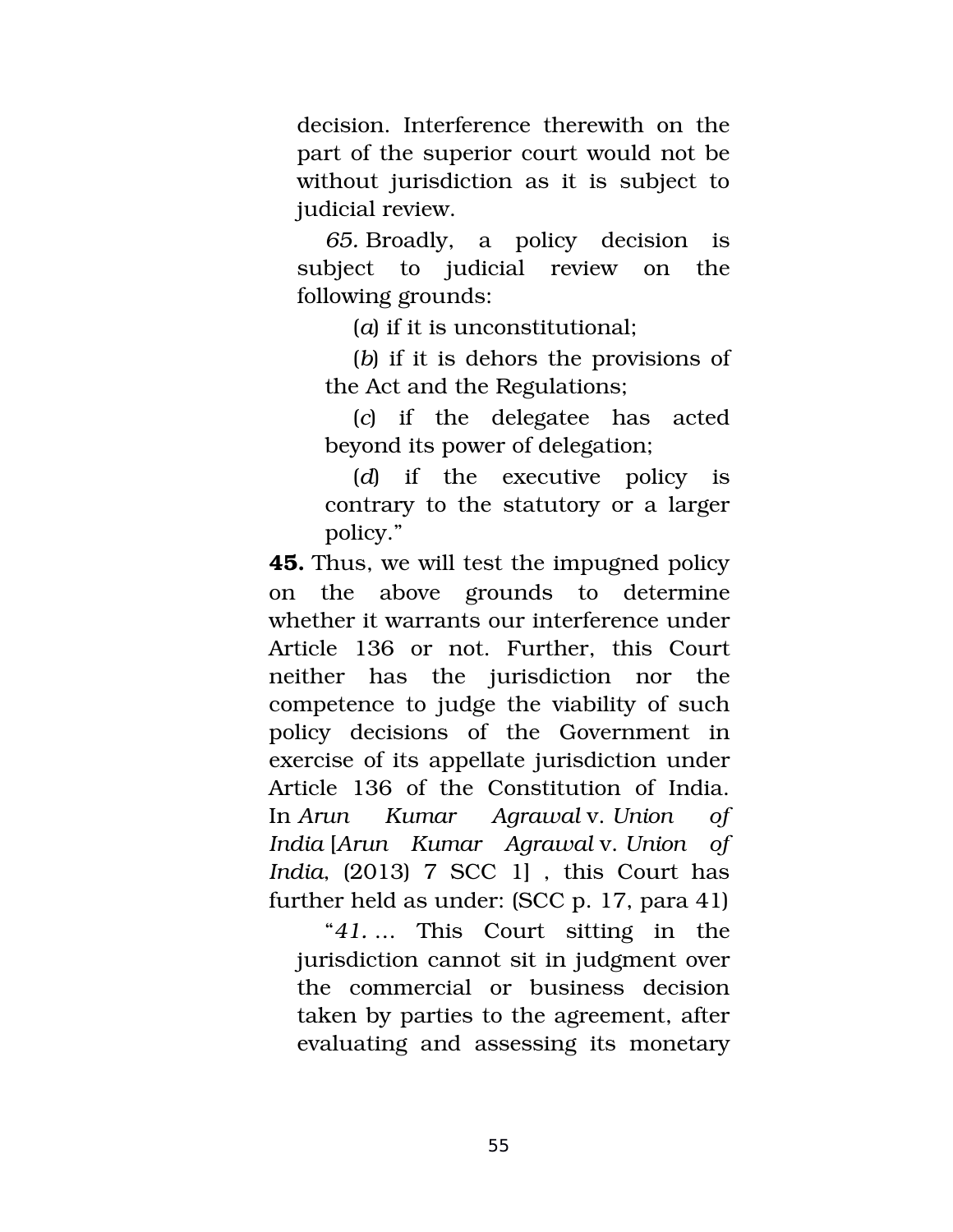and financial implications, unless the decision is in clear violation of any statutory provisions or perverse or taken for extraneous considerations or improper motives. States and its instrumentalities can enter into various contracts which may involve complex economic factors. State or the State undertaking being a party to a contract, have to make various decisions which they deem just and proper. There is always an element of risk in such decisions, ultimately it may turn out to be a correct decision or a wrong one. *But if the decision is taken bona fide and in public interest, the mere fact that decision has ultimately proved to be wrong, that itself is not a ground to hold that the decision was mala fide or taken with ulterior motives*."

(emphasis supplied)

**46.** In *Villianur Iyarkkai Padukappu Maiyam* v. *Union of India* [*Villianur Iyarkkai Padukappu Maiyam* v. *Union of India*, (2009) 7 SCC 561] , it was held as under: (SCC p. 605, para 169)

"*169.* It is neither within the domain of the courts nor the scope of judicial review to embark upon an enquiry as to whether a particular public policy is wise or whether better public policy can be evolved. Nor are the courts inclined to strike down a policy at the behest of a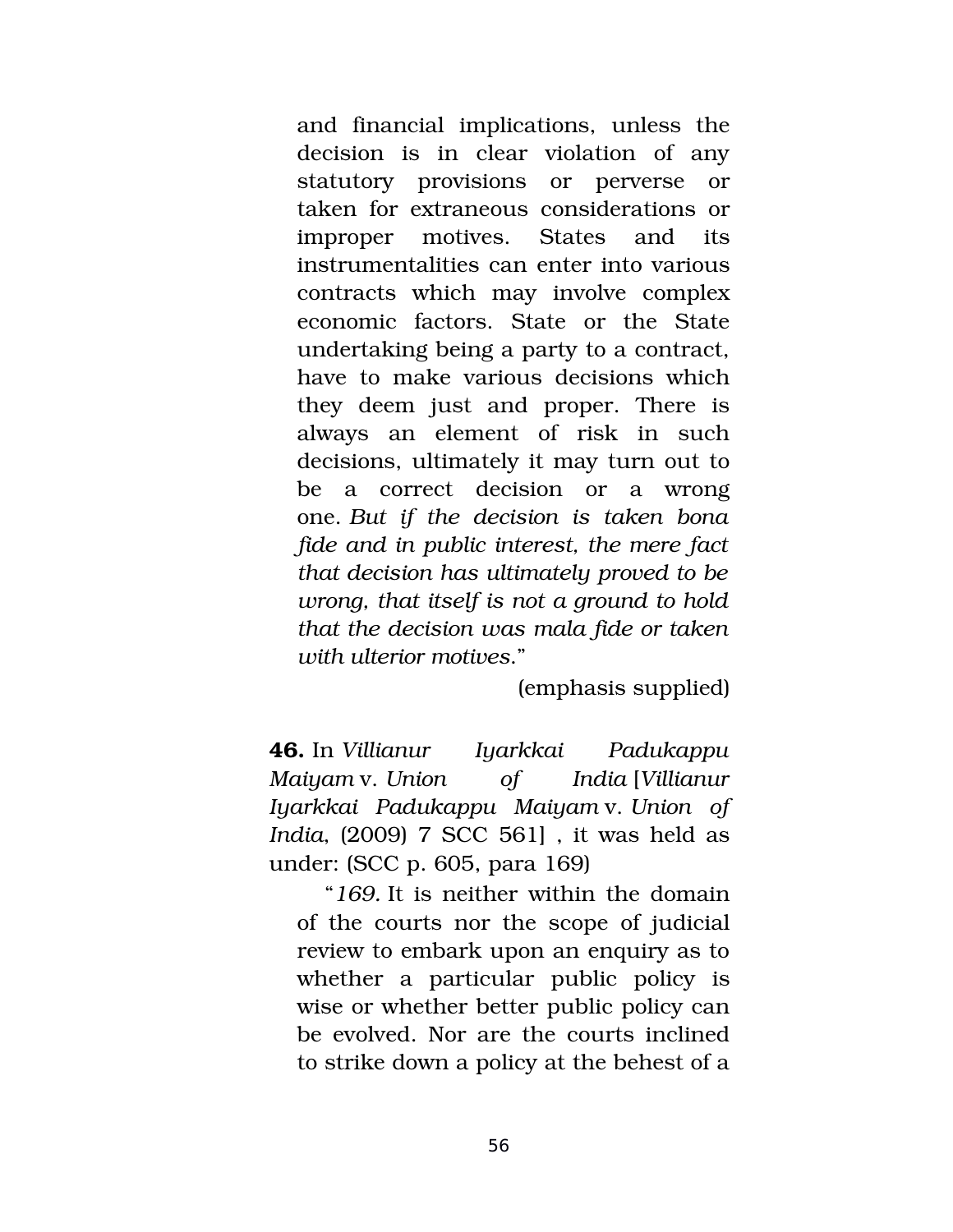petitioner merely because it has been urged that a different policy would have been fairer or wiser or more scientific or more logical. *Wisdom and advisability of economic policy are ordinarily not amenable to judicial review. In matters relating to economic issues the Government has, while taking a decision, right to "trial and error" as long as both trial and error are bona fide and within the limits of the authority*. For testing the correctness of a policy, the appropriate forum is Parliament and not the courts."

(emphasis supplied)

**47.** A three-Judge Bench of this Court in *Narmada Bachao Andolan* v. *Union of India* [*Narmada Bachao Andolan* v. *Union of India*, (2000) 10 SCC 664] cautioned against courts sitting in appeal against policy decisions. It was held as under: (SCC p. 763, para 234)

"*234.* In respect of public projects and policies which are initiated by the Government the courts should not become an approval authority. *Normally such decisions are taken by the Government after due care and consideration. In a democracy welfare of the people at large, and not merely of a small section of the society, has to be the concern of a responsible Government. If a considered policy decision has been*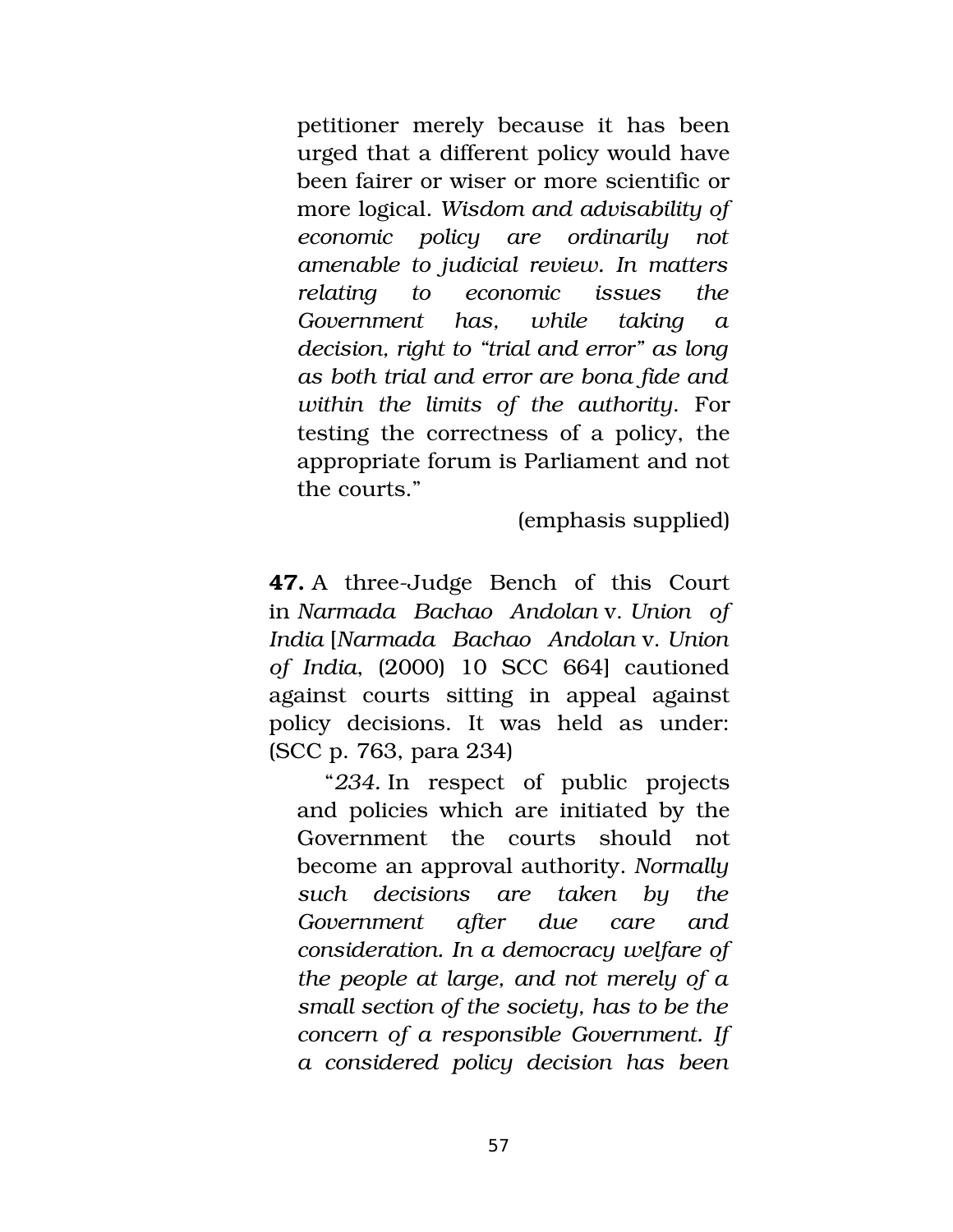*taken, which is not in conflict with any law or is not mala fide, it will not be in public interest to require the court to go into and investigate those areas which are the function of the executive*. For any project which is approved after due deliberation the court should refrain from being asked to review the decision just because a petitioner in filing a PIL alleges that such a decision should not have been taken because an opposite view against the undertaking of the project, which view may have been considered by the Government, is possible. When two or more options or views are possible and after considering them the Government takes a policy decision it is then not the function of the court to go into the matter afresh and, in a way, sit in appeal over such a policy decision."

(emphasis supplied)

**48.** A similar sentiment was echoed by a Constitution Bench of this Court in *Peerless General Finance & Investment Co. Ltd.* v. *RBI* [*Peerless General Finance & Investment Co. Ltd.* v. *RBI*, (1992) 2 SCC 343] , wherein it was observed as under: (SCC p. 375, para 31)

"*31.* … Courts are not to interfere with economic policy which is the function of experts. It is not the function of the courts to sit in judgment over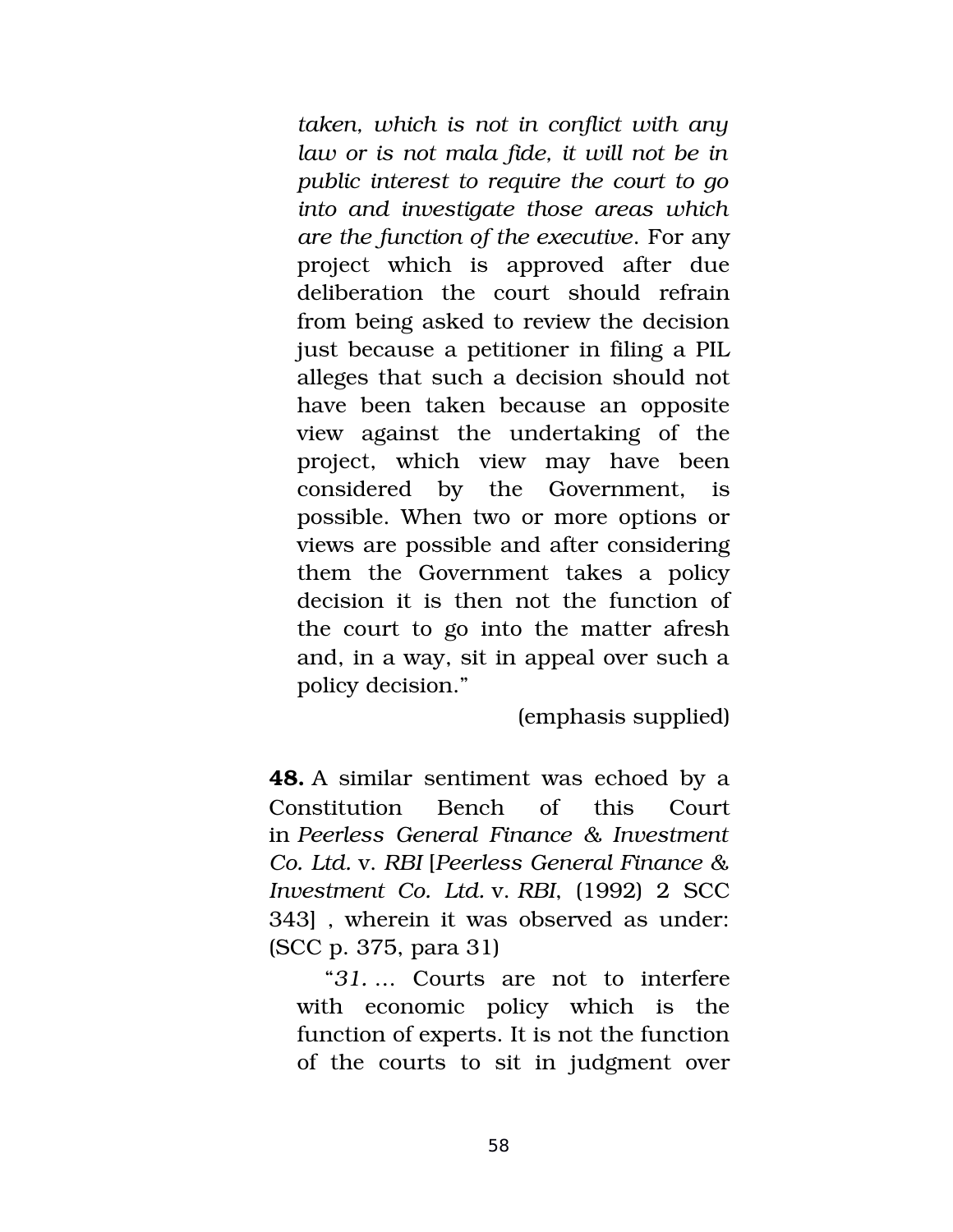matters of economic policy and it must necessarily be left to the expert bodies. In such matters even experts can seriously and doubtlessly differ. Courts cannot be expected to decide them without even the aid of experts."

**49.** A perusal of the abovementioned judgments of this Court would show that this Court should exercise great caution and restraint when confronted with matters related to the policy regarding commercial matters of the country. Executive policies are usually enacted after much deliberation by the Government. Therefore, it would not be appropriate for this Court to question the wisdom of the same, unless it is demonstrated by the aggrieved persons that the said policy has been enacted in an arbitrary, unreasonable or mala fide manner, or that it offends the provisions of the Constitution of India."

**60.** It is trite law that an interference with the policy decision would not be warranted unless it is found that the policy decision is palpably arbitrary, *mala fide*, irrational or violative of the statutory provisions. We are therefore of the considered view that the High Court was also not right in interfering with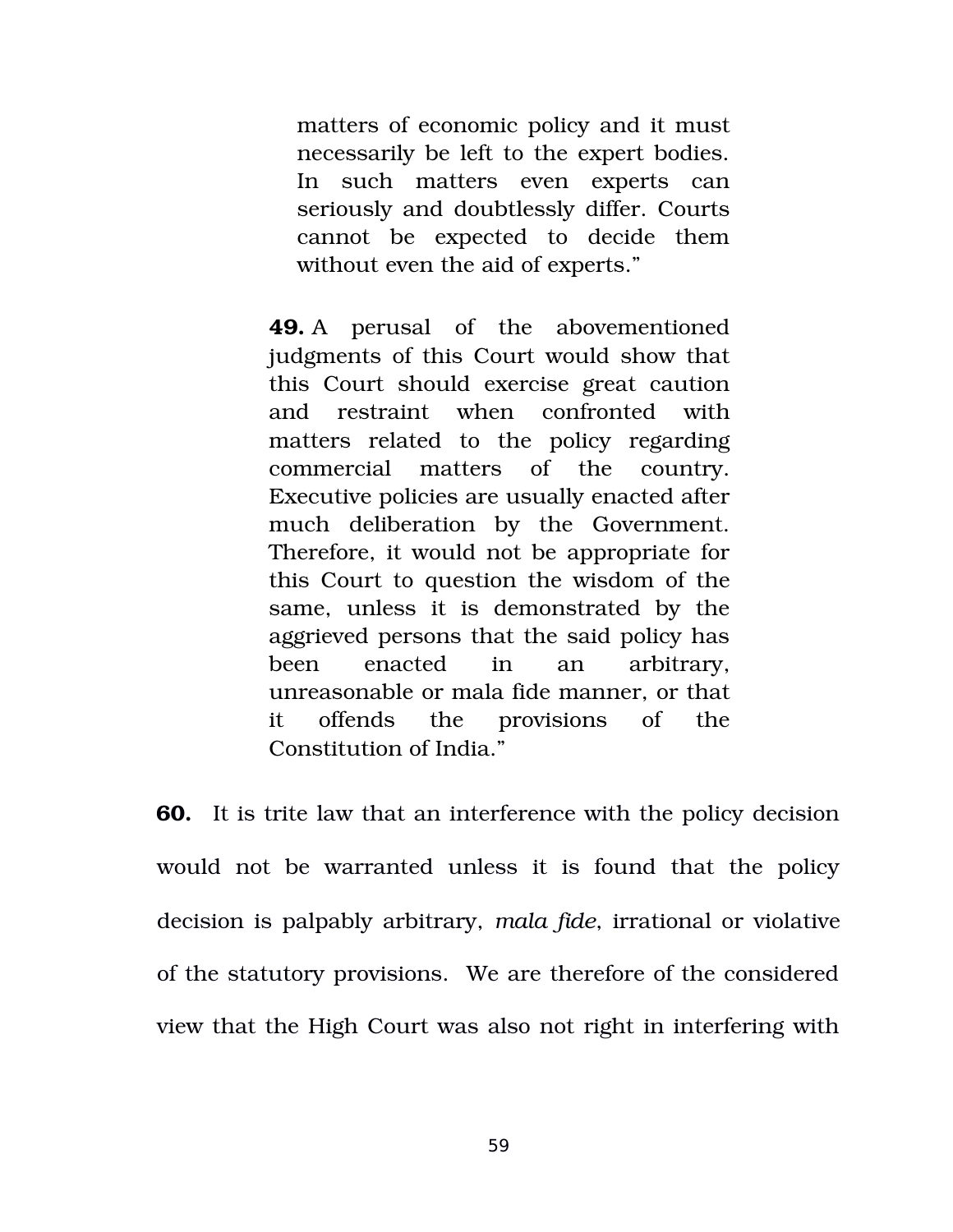the policy decision of the State Government, which is in the larger public interest.

**61.** It will also be apposite to refer to the following observations of this Court in the case of *APM Terminals B.V.*

## *vs. Union of India and another[9](#page-59-0)* :

"**67.** It has been the consistent view of this Court that a change in policy by the Government can have an overriding effect over private treaties between the Government and a private party, if the same was in the general public interest and provided such change in policy was guided by reason. Several decisions have been cited by the parties in this regard in the context of preventing private monopolisation of port activities to an extent where such private player would assume a dominant position which would enable them to control not only the berthing of ships but the tariff for use of the port facilities."

**62.** It could thus be seen that it is more than settled that a change in policy by the Government can have an overriding effect over private treaties between the Government and a

<span id="page-59-0"></span><sup>9 (2011) 6</sup> SCC 756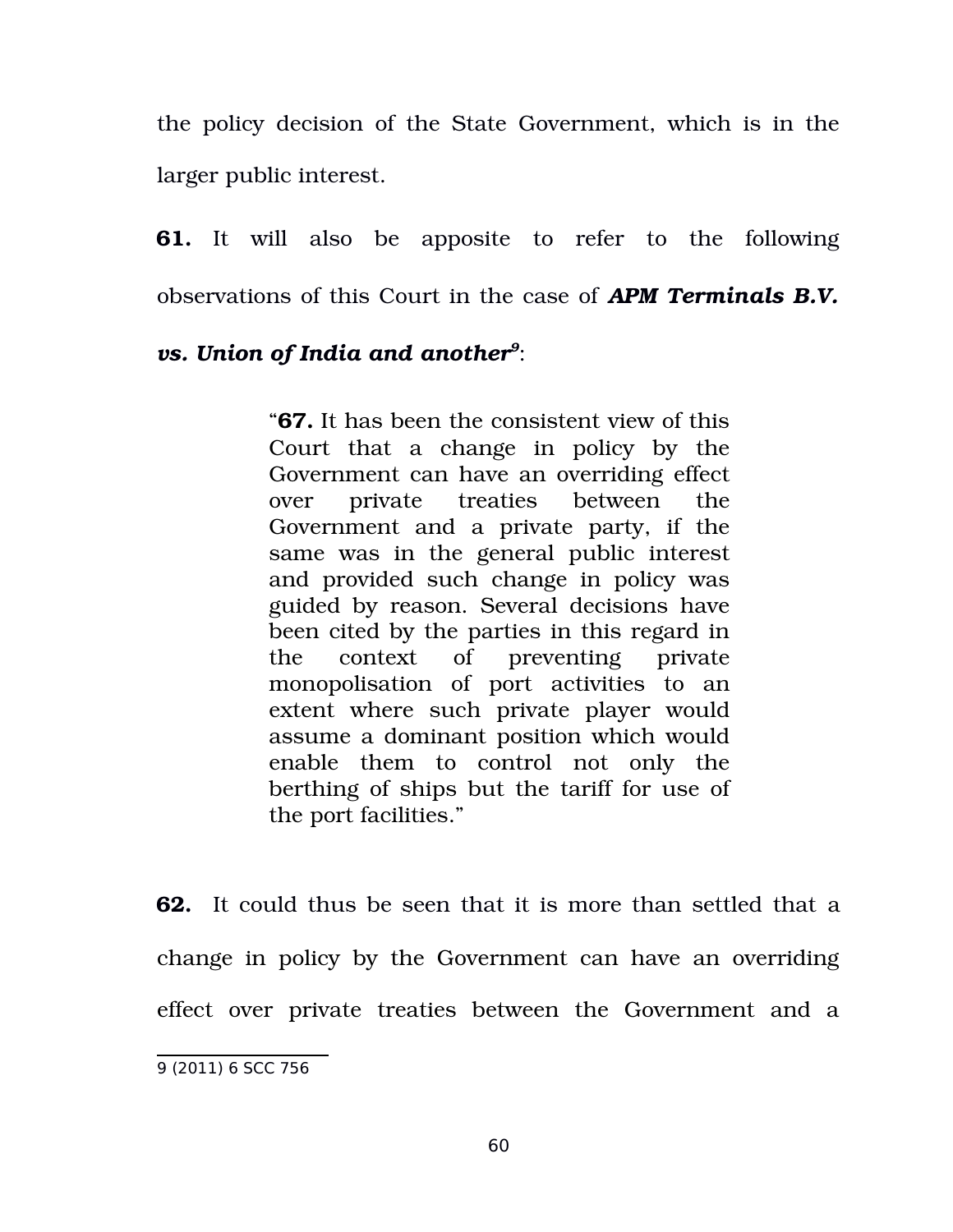private party, if the same was in the general public interest. The additional requirement is that such change in policy is required to be guided by reason.

**63.** Insofar as the reliance placed by the respondents on the judgment of this Court in the case of *ITC Limited* (supra) is concerned, in our considered view, the said judgment would not be of any assistance to the case of the respondents. This Court in the said case in paragraph 107.1 has clearly observed that in the case of conflict between public interest and personal interest, public interest should prevail.

**64.** A number of judgments of this Court have been cited at the Bar by the respondents in support of the proposition that in view of concluded contracts, it was not permissible for the appellants to unilaterally increase the premium by framing a policy.

**65.** We have hereinabove elaborately discussed that when a policy is changed by the State, which is in the general public interest, such policy would prevail over the individual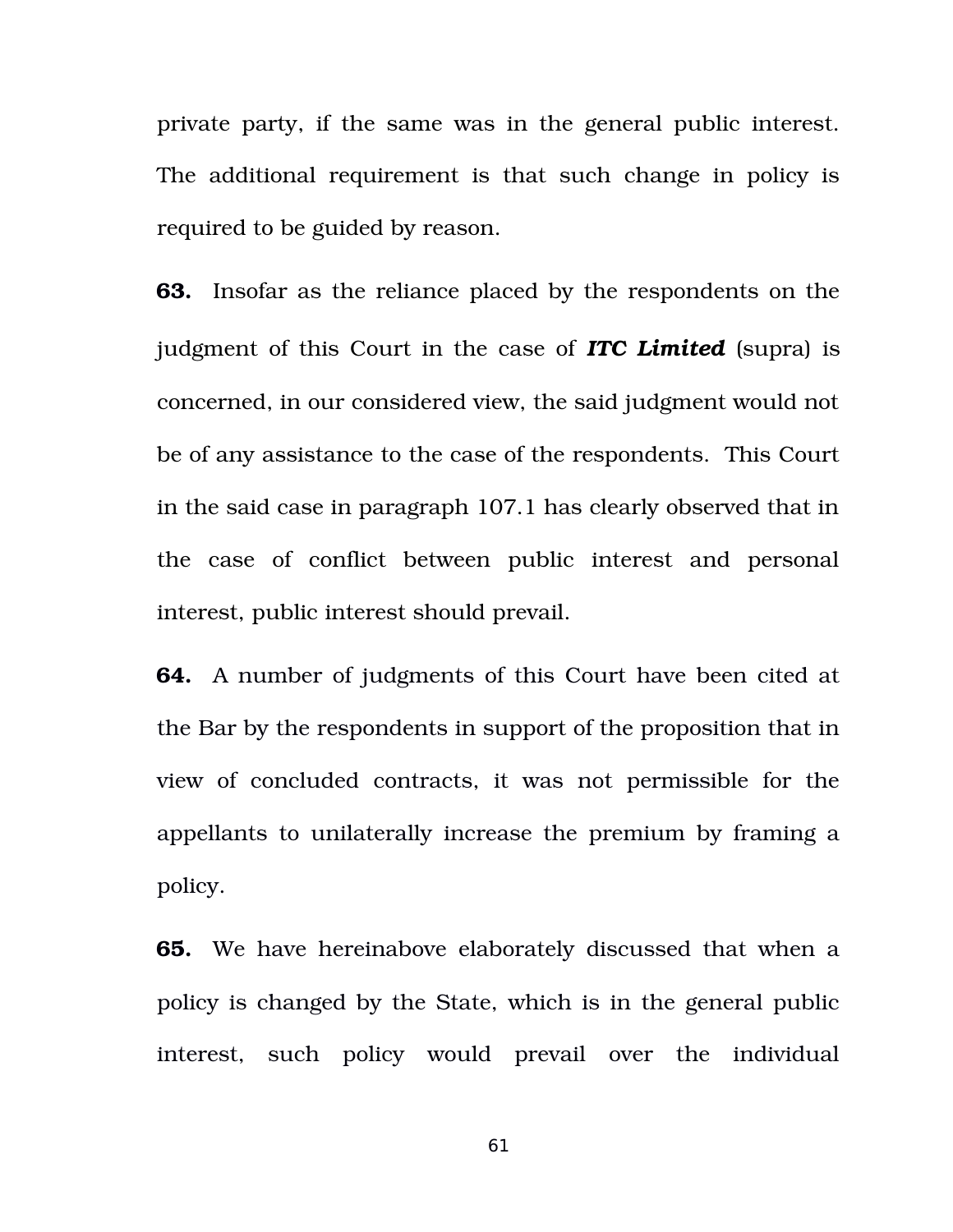rights/interests. In that view of the matter, we do not find it necessary to refer to the said judgments. The policy of the State Government as reflected in the said G.O. was not only in the larger public interest but also in the interest of the respondents.

**66.** We further find that the respondents have indulged into the conduct of approbate and reprobate. They have changed their stance as per their convenience. When their projects were stalled on account of the farmers' agitation, it is they who approached the State Authorities for finding out a solution. When the State Government responded to their representations and came up with a policy which was equitable and in the interest of both, the farmers and the allottees and when the said policy paved the way for development, when called upon to pay the additional compensation, the respondents-allottees somersaulted and challenged the very same policy before the High Court, which benefitted them. We have already hereinabove made reference to the various communications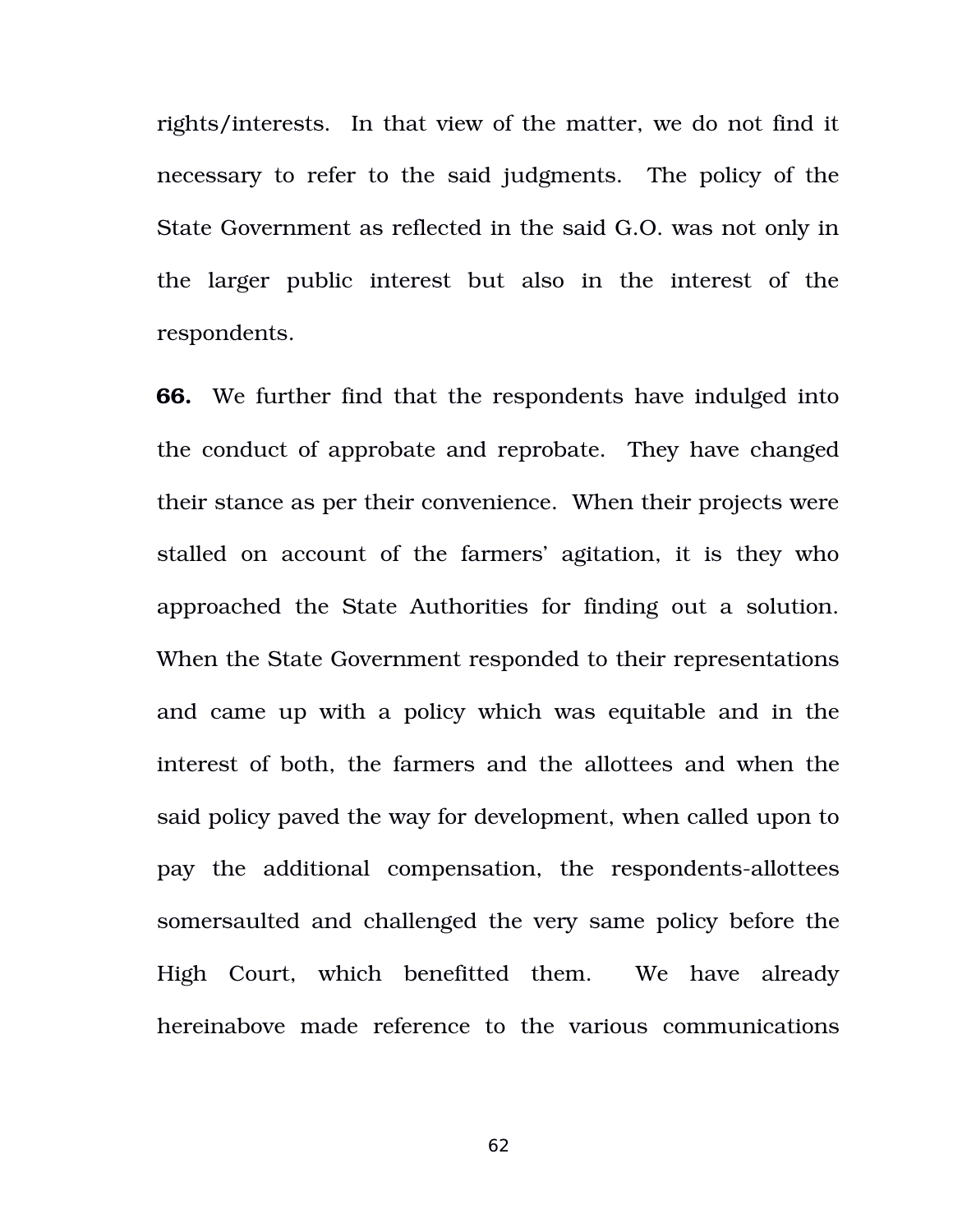made by the allottees of the land for intervention of the State Government.

**67.** Insofar as the individual plot owners are concerned, it will be worthwhile to mention that the residential plot owners in Sectors 18 and 20 of Yamuna Expressway city have formed an association, viz., Yamuna Expressway Residential-Plot-Owners Welfare Association (hereinafter referred to as "the YERWA"). The communication addressed by the president of the YERWA to the CEO of YEIDA would reveal that 98.5% of the allottees/owners have voted in favour of paying the additional premium demanded by the Authority. The only request made by the YERWA is with regard to making a provision for paying additional premium in installments.

**68.** It can thus be seen that even insofar as the individual residential plot owners are concerned, more than 98% of the plot owners do not have any objection to the payment of the additional compensation.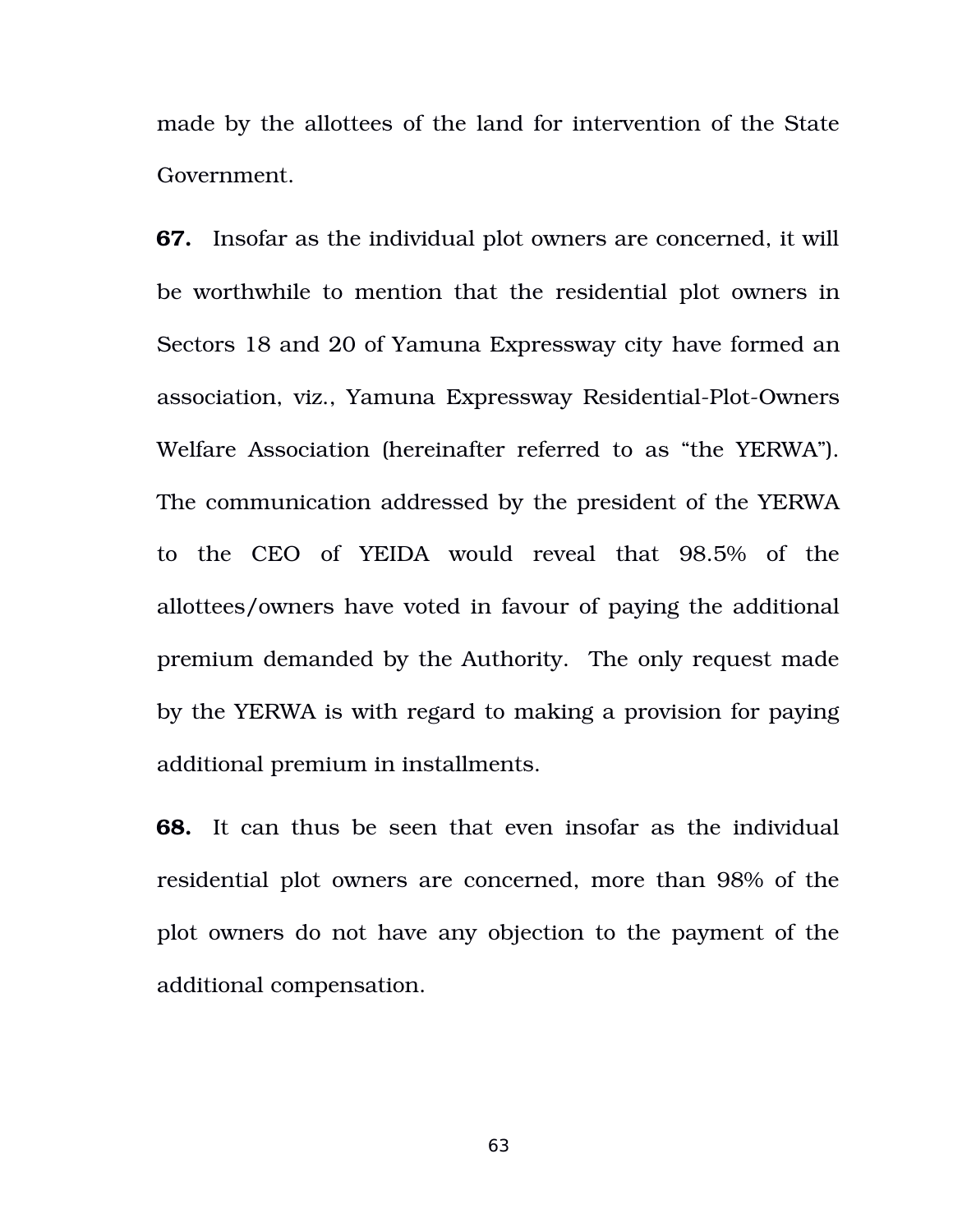**69.** With respect to the contention of the respondent No.19 Supertech with regard to initiation of CIRP, we are not concerned with the said issue in the present proceedings. The law will take its own course.

**70.** In conclusion, we are of the considered view that the policy decision of the State Government as reflected in the said G.O. dated  $29<sup>th</sup>$  August, 2014 and the Resolution of the Board of YEIDA dated  $15<sup>th</sup>$  September, 2014 were in the larger public interest, taking care of the concerns of the allottees as well as the farmers. As already discussed hereinabove, had the said decision not been taken, there was a hanging sword of the acquisition being declared unlawful. The development of the entire project was stalled on account of farmers' agitation. Before taking the policy decision, the State Government, through the Chaudhary Committee, had done a wide range of deliberations with all the stakeholders including the allottees, farmers and YEIDA. The policy decision was taken after taking into consideration all relevant factors and was guided by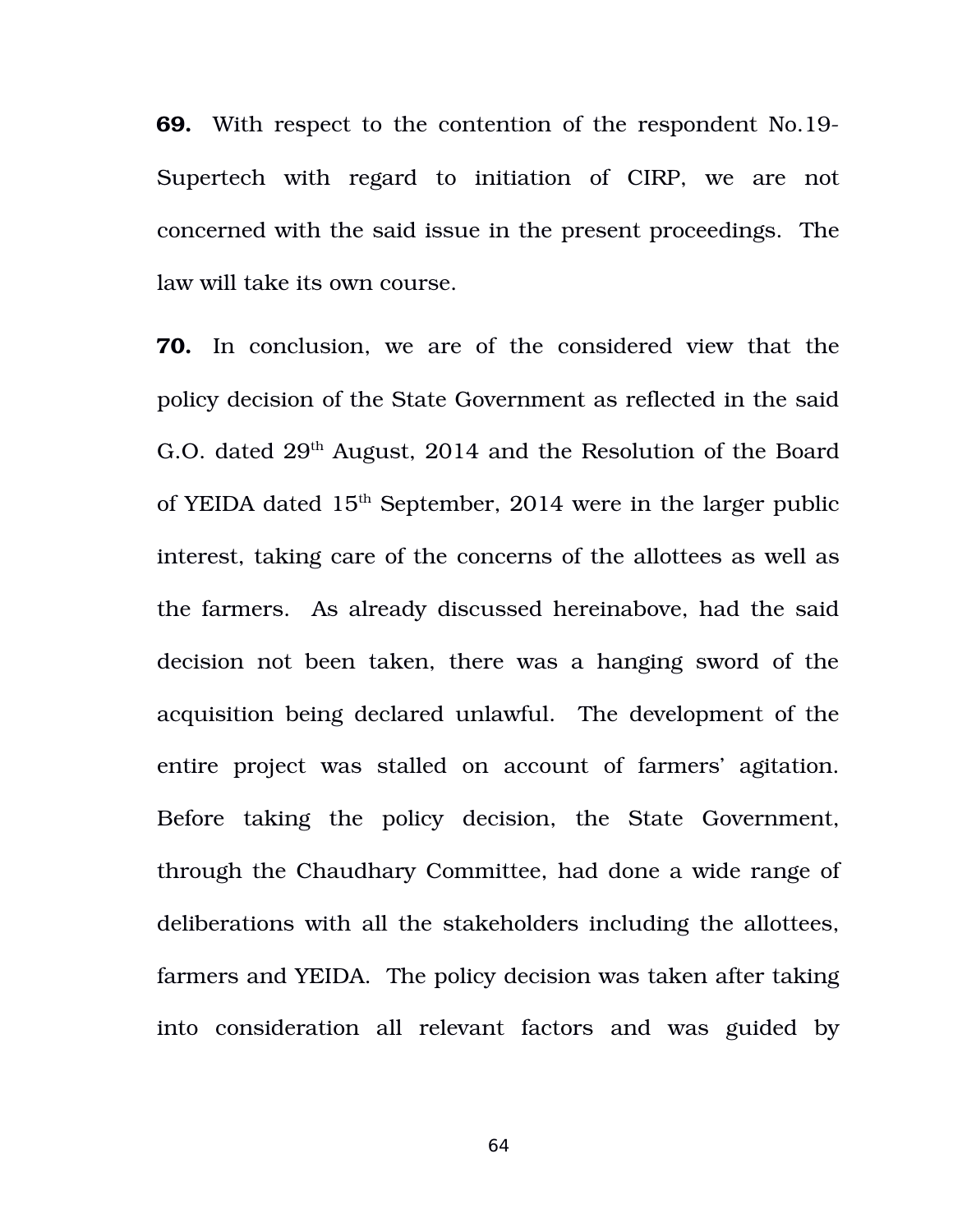reasons. In any case, it is a settled position of law that in case of a conflict between public interest and personal interest, public interest will outweigh the personal interest. The High Court was therefore not justified in holding that the policy decision of the State was unfair, unreasonable and arbitrary. We are of the considered view that the High Court has erred in allowing the writ petitions. The present appeals, therefore, deserve to be allowed.

**71.** In the result, we pass the following order:

- (i) The appeals are allowed;
- (ii) The impugned judgment and order dated  $28<sup>th</sup>$  May, 2020, passed by the Allahabad High Court in Writ Petition No. 28968 of 2018 and companion matters is quashed and set aside;
- (iii) The writ petitions filed by the respondents covered by the impugned judgment and order dated  $28<sup>th</sup>$  May,  $2020$ passed by the Allahabad High Court are dismissed;